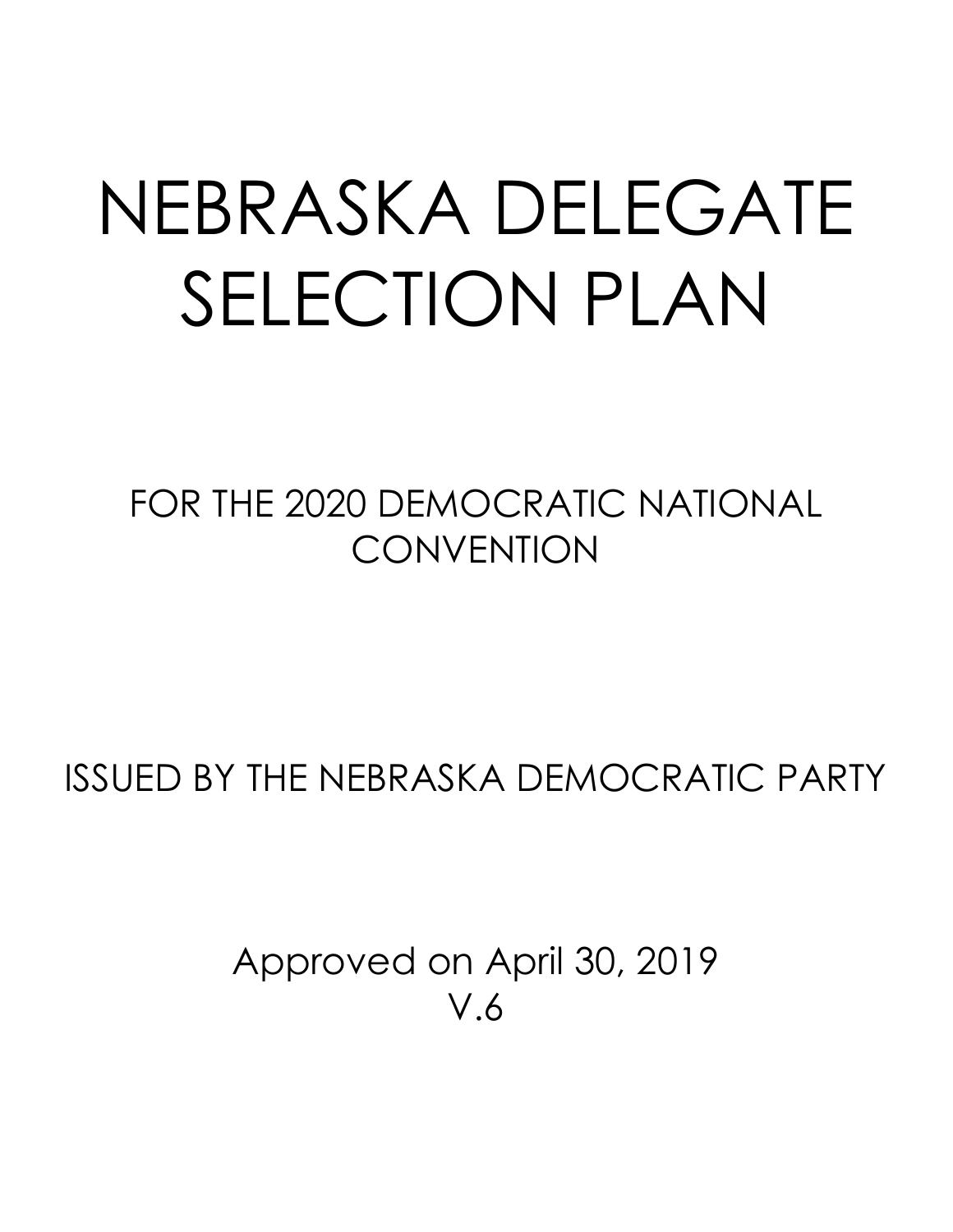## **Table of Contents**

| $\mathsf{I}$ . | Introduction & Description of Delegate Selection Process                  |  |
|----------------|---------------------------------------------------------------------------|--|
|                |                                                                           |  |
|                |                                                                           |  |
| $\parallel$ .  | <b>Presidential Candidates</b>                                            |  |
|                |                                                                           |  |
| III.           | Selection of Delegates and Alternates                                     |  |
|                |                                                                           |  |
|                |                                                                           |  |
|                |                                                                           |  |
|                |                                                                           |  |
| IV.            | <b>Convention Standing Committee Members</b>                              |  |
|                |                                                                           |  |
|                |                                                                           |  |
|                |                                                                           |  |
| V.             |                                                                           |  |
| VI.            |                                                                           |  |
| VII.           |                                                                           |  |
| VIII.          | Affirmative Action Plan and Outreach and Inclusion Program                |  |
|                |                                                                           |  |
|                |                                                                           |  |
|                |                                                                           |  |
|                |                                                                           |  |
|                | Obligations of Presidential Candidates to Maximize Participation 33<br>Е. |  |
|                | F.                                                                        |  |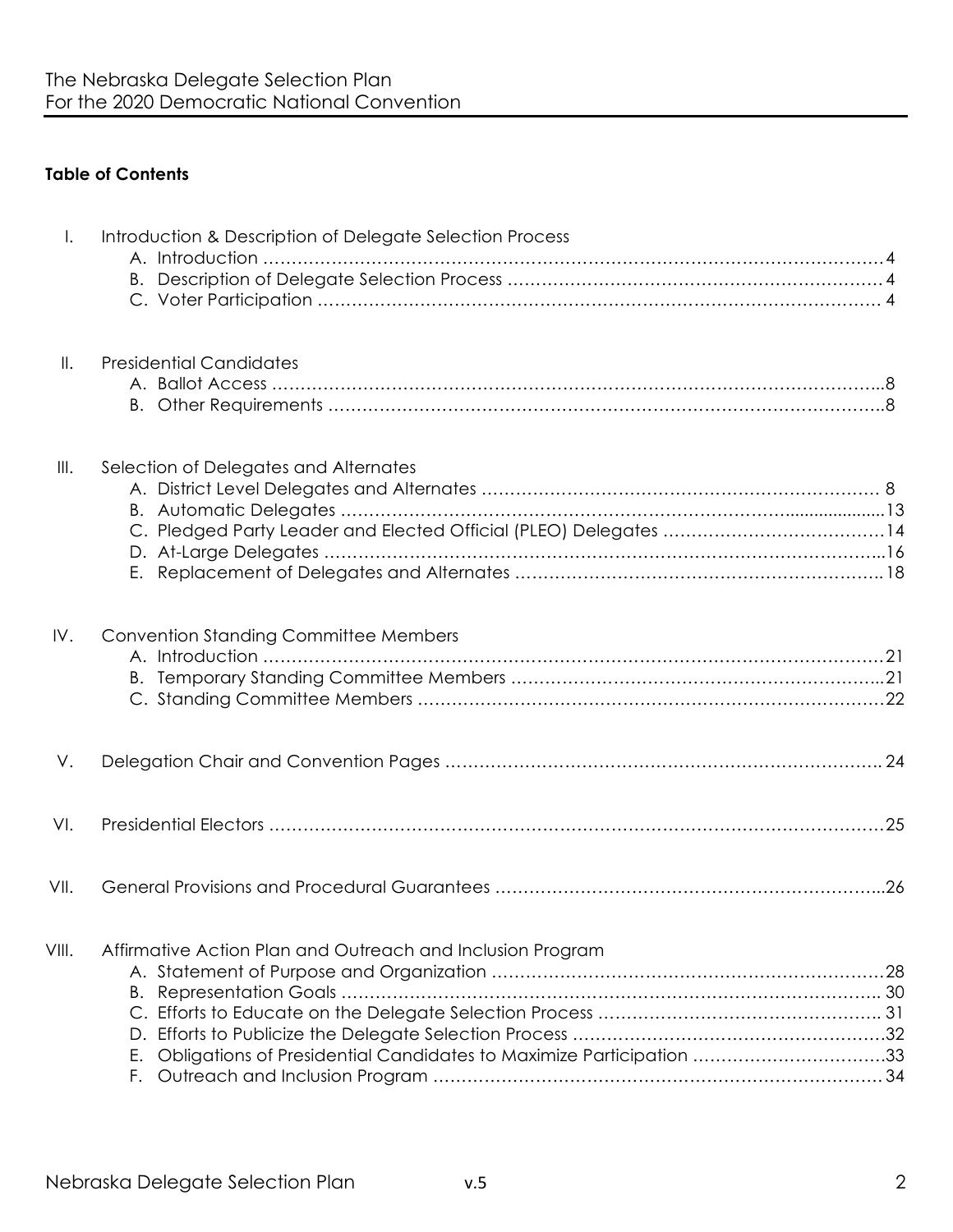| IX. Challenges                                                               |
|------------------------------------------------------------------------------|
|                                                                              |
| B. Challenges to the Status of the State Party and Challenges to the Plan 36 |
|                                                                              |

|  | X. Summary of Plan |  |
|--|--------------------|--|
|  |                    |  |
|  |                    |  |
|  |                    |  |
|  |                    |  |
|  |                    |  |
|  |                    |  |

Exhibits to the Delegate Selection Plan

Attachments to the Delegate Selection Plan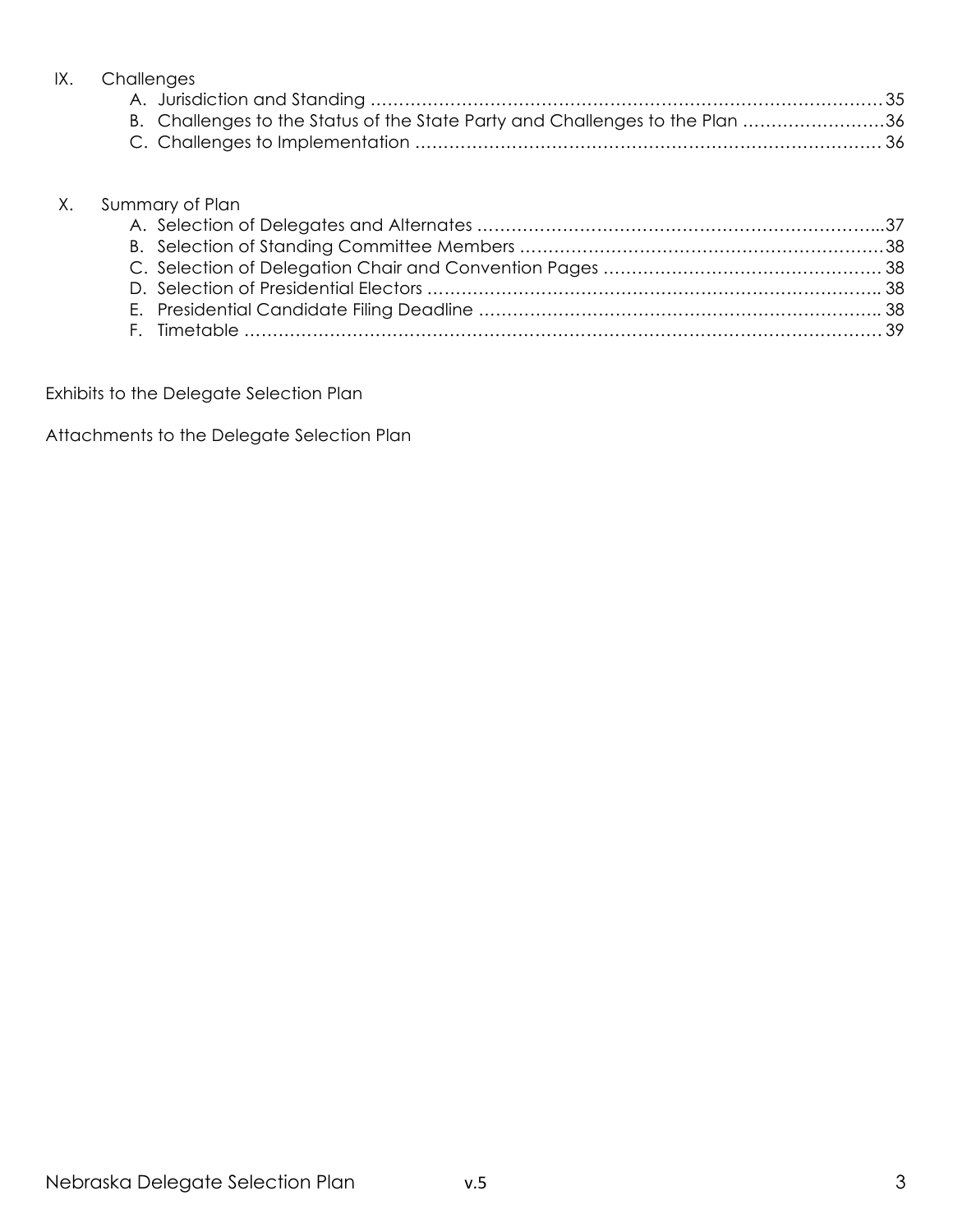# Section I Introduction & Description of Delegate Selection Process

#### **A. Introduction**

- 1. Nebraska has a total of 36 delegates and 2 alternates, which includes a 20% allocation bonus to the base delegation due to the Nebraska Presidential Primary Election occurring on May 12, 2020 during Stage III of the presidential nominating process and a 15% allocation bonus to the base delegation due to the Nebraska Presidential Primary Election occurring as part of a regional cluster on May 12, 2020 with the Kansas Caucus and Wyoming Caucus. *(Call I & Appendix B)*
- 2. The delegate selection process is governed by the Charter and Bylaws of the Democratic Party of the United States, the Delegate Selection Rules for the 2020 Democratic National Convention ("Rules"), the Call for the 2020 Democratic National Convention ("Call"), the Regulations of the Rules and Bylaws Committee for the 2020 Democratic National Convention ("Regs"), the Constitution and Bylaws of the Nebraska Democratic Party ("NDP"), the Nebraska Election Act, and this Delegate Selection Plan.
- 3. Following the adoption of this Delegate Selection Plan by the State Party Committee, the State Party shall submit the Plan for review and approval by the DNC Rules and Bylaws Committee ("RBC"). The NDP Chair shall be empowered to make any technical revisions to this document as required by the RBC to correct any omissions and/or deficiencies as found by the RBC to ensure its full compliance with Party Rules. Such corrections shall be made by the NDP Chair and the Plan resubmitted to the RBC within 30 days or receipt of notice to the RBC's findings. For purposes of this Delegate Selection Plan, "State Party Committee" shall mean the NDP State Central Committee, or if authority is delegated by the State Central Committee, the NDP State Executive Committee. *(Reg. 2.5, Reg. 2.6, & Reg 2.7)*
- 4. Once this Plan has been found in Compliance by the RBC, any amendment to the Plan by the NDP must be submitted to and approved by the RBC before it becomes effective. *(Reg 2.9)*

#### **B. Description of Delegate Selection Process**

- 1. Nebraska will use a proportional representation system based on the results of the State Primary Election for apportioning delegates to the 2020 Democratic National Convention.
- 2. The "first determining step" of Nebraska's delegate selection process will occur on May 12, 2020, with the Nebraska Presidential Primary Election.

## **C. Voter Participation**

- 1. Participation in Nebraska's delegate selection process is open to all voters who wish to participate as Democrats. *(Rule 2.A and Rule 2.C.)*
	- a. The deadline to register to vote in the Nebraska Presidential Primary Election is: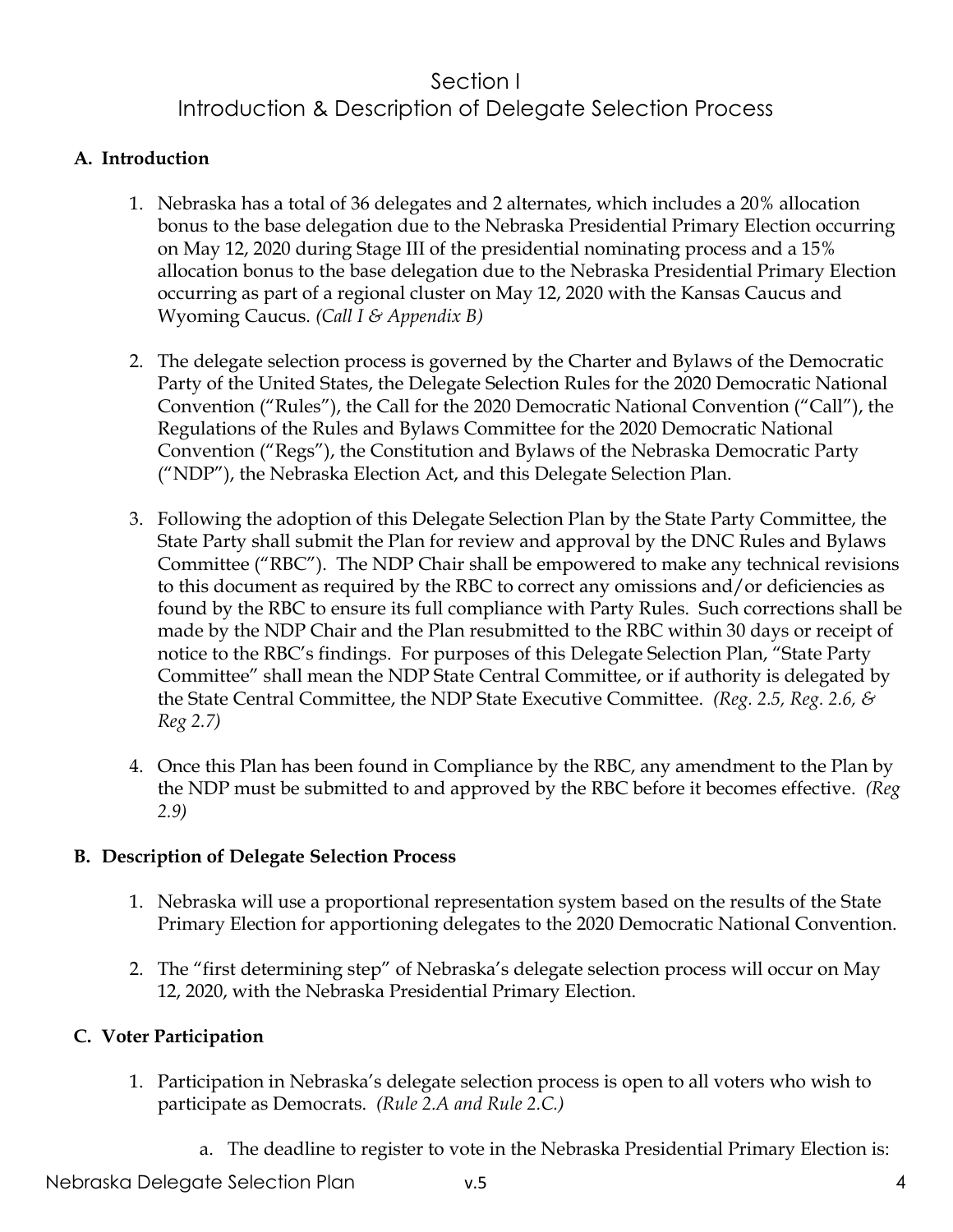- 1) April 27, 2020 if registering by mail, online, by agent, by deputy registrar, or at the Department of Motor Vehicles or other state agencies or departments; or
- 2) May 1, 2020, if registering in-person at the office of the election commissioner or county clerk.
- b. Nebraska has voter registration by party. Voters select their party preference by indicating a political party affiliation on the voter registration application, and their preference is publicly recorded in a centralized voter registration list maintained by the Secretary of State.*(Rule 2.A & Reg. 4.3.A)*
- c. Nebraska Revised Statute §32-912 provides that a political party may allow registered voters who are not affiliated with a political party to vote in the primary election of that party by adopting a rule allowing such voters to participate in the primary. The NDP adopted such a rule in 2016 for all future primary elections.*(Rule 2.A & Reg 4.3.B)*
- d. To encourage participation by youth in the delegate selection process, any individual who will have turned 18 by the date of the general election will be allowed to participate in the delegate selection process. *(Reg. 4.3.C)*
- e. At no stage of Nebraska's delegate selection process shall any person be required, directly or indirectly, to pay a cost or fee as a condition for participating. Voluntary contributions to the Party may be made, but under no circumstances shall a contribution be mandatory for participation. The election of district-level delegates and alternates takes place during the "working lunch" portion of State Convention. While a boxed lunch is made available for delegates at a nominal cost, delegates are not required to purchase a lunch and are free to bring their own food.*(Rule 2.D & Reg. 4.4)*
- f. No person shall participate or vote in the nominating process for the Democratic presidential candidate who also participates in the nominating process of any other party for the corresponding election. *(Rule 2.E)*
- g. Votes shall not be taken by secret ballot at any stage of the delegate selection process, including processes leading up to the selection of DNC Members or State Chairs or Vice Chairs, who serve as DNC members by virtue of their office, except that use of such voting by secret ballot may be used in a process that is the first determining stage of the delegate selection process and in which all individual voters who wish to participate as Democrats are eligible to do so. *(Rule 2.F)*
- h. No person shall vote in more than one (1) meeting which is the first meeting in the delegate selection process. *(Rule 3.E & Reg. 4.7)*
- 2. Nebraska is unique in that the state has a non-partisan, Unicameral Legislature. Since party caucuses are prohibited in the Legislature and its members are elected on a nonpartisan ballot, the NDP will, from time to time, work with individual members of the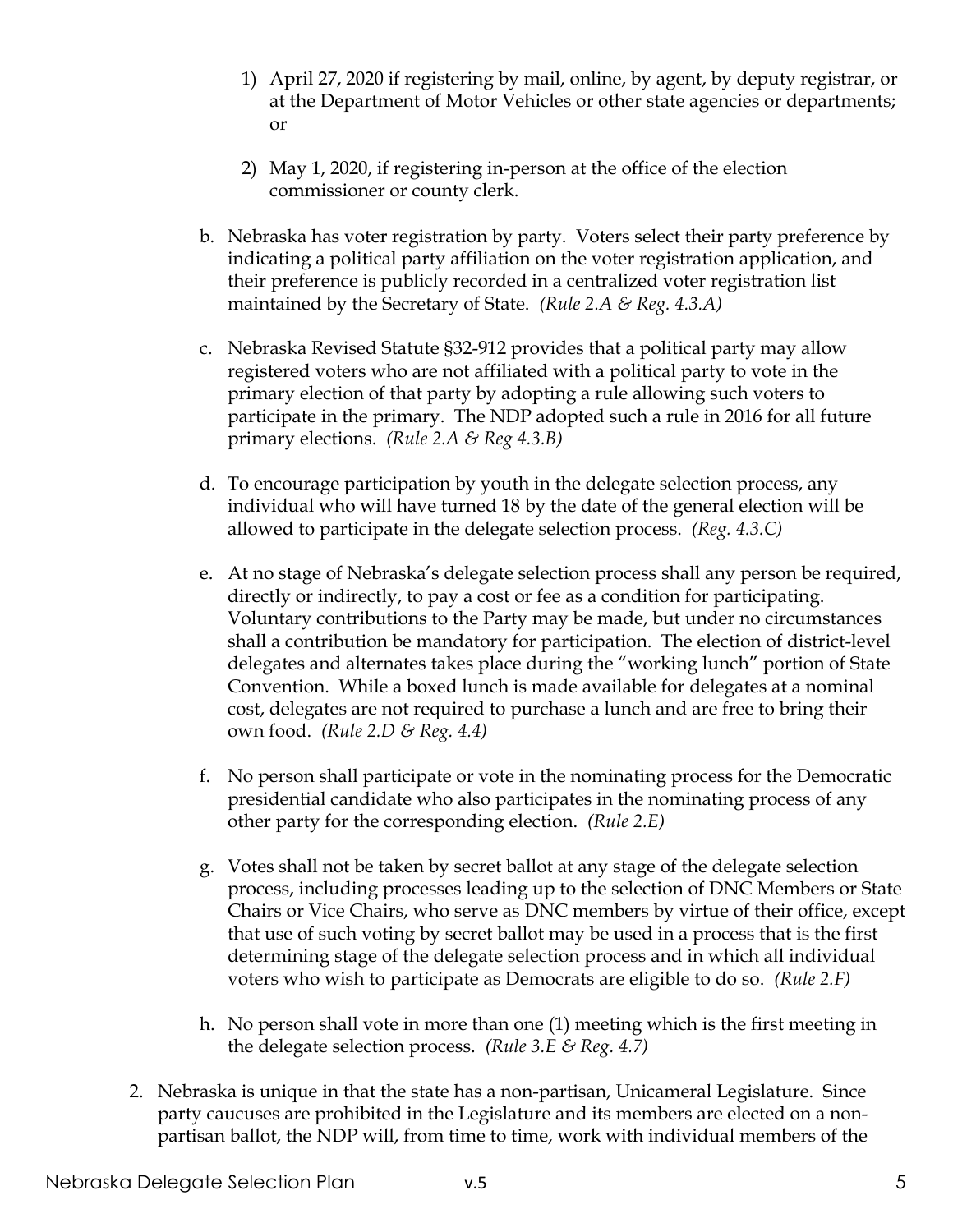Legislature registered as Democrats to take steps to seek enactment of legislation, rules, and policies to enhance voter and election security, including but not limited to:

- a. Maintain secure and accurate state voter registration rolls, so that every eligible American who registers to vote has their personal information protected and secure; *(Rule 2.H.1)*
- b. Implement transparent and accurate voter registration list maintenance procedures that comply with federal requirements and ensure that every eligible voter stays on the rolls; *(Rule 2.H.2)*
- c. Promote the acquisition, maintenance, and regular replacement of precinct based optical scan voting systems; *(Rule 2.H.3)*
- d. Ensure that any direct recording electronic systems in place have a voter verified paper record; *(Rule 2.H.4)*
- e. Implement risk limiting post-election audits such as manual audits comparing paper records to electronic records; *(Rule 2.H.5)*
- f. Ensure that all voting systems have recognized security measures; *(Rule 2.H.6)*
- g. Use accessible and secure voting machines that make it possible for individuals with disabilities to vote securely and privately. *(Rule 2.H.7)*
- 3. In accordance with the Democratic Party's requirement to assess and improve participation with respect to presidential preference and the delegate selection process, the NDP operates, with DNC assistance, year-round voter protection programs to support educational, administrative, legislative, and litigation-based efforts to protect and expand the vote and advance election fairness and security, including but not limited to efforts to**:** *(Rule 2.I and 2.I.1)*
	- a. Expand access to voting, including by early voting, no excuse absentee, same-day voter registration, and voting by mail; *(Rule 2.I.1.a)*
	- b. Ensure that voting locations are accessible, fairly placed, and adequate in number, and have a sufficient number of voting machines; *(Rule 2.I.1.b)*
	- c. Speed up the voting process and minimize long lines; *(Rule 2.I.1.c)*
	- d. Eliminate onerous and discriminatory voter identification requirements; *(Rule 2.I.1.d)*
	- e. Count and include in the final total ballots from voters who are eligible to vote but cast their ballots in the wrong precinct, for offices for which they are eligible to vote; and *(Rule 2.I.1.e)*
	- f. Facilitate military and overseas voting. *(Rule 2.I.1.f)*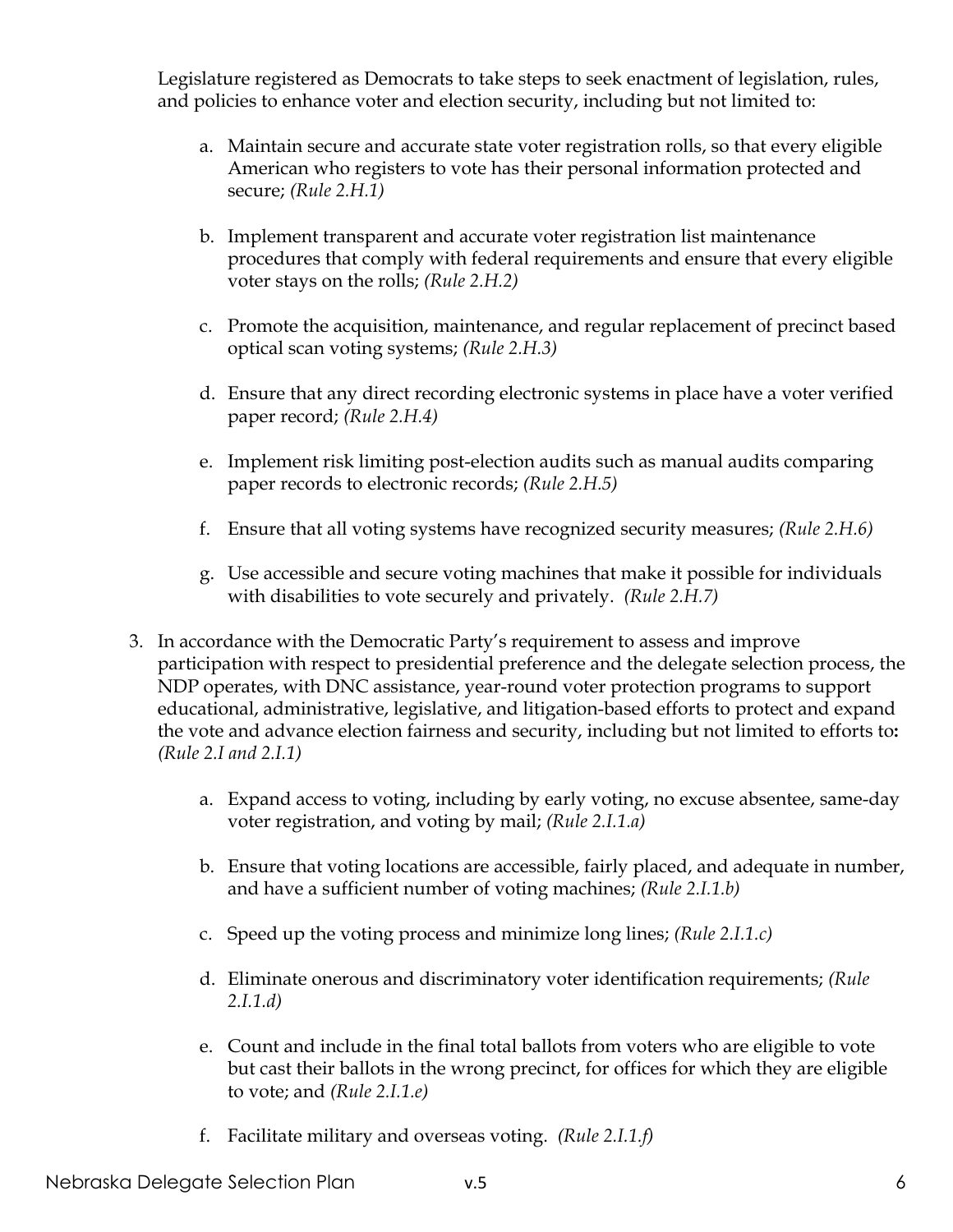- 4. Nebraska allows for no excuse early voting, both in-person and by mail. The earliest date for a voter to request an early ballot for the Presidential Primary Election is January 13, 2020. Early ballots for the Presidential Primary Election will be available no later than April 6, 2020 for mail ballots and April 13, 2020 for in-person early voting. Requests for mail ballots must be received no later than 6:00 p.m. CDT on May 1, 2020. The last day for in-person early voting is May 11, 2020, and all mail ballots must be returned no later than 8:00 p.m. CDT on May 12, 2020.
- 5. As part of encouraging participation in the delegate selection process by registered voters, the NDP has been supporting and is supporting efforts to make voter registration easier. Nebraska is unique in that the state has a non-partisan, Unicameral Legislature. Since party caucuses are prohibited in the Legislature and its members are elected on a nonpartisan ballot, the NDP will, from time to time, work with individual members of the Legislature registered as Democrats to take steps to seek: *(Rule 2.I.2)*
	- a. Voter registration modernization, including online voter registration and automatic and same-day registration; *(Rule 2.I.2.a)*
	- b. Pre-registration of high school students so that they are already registered once they reach voting age; *(Rule 2.I.2.b)*
	- c. Restoration of voting rights to all people who have served the time for their criminal conviction, without requiring the payment of court fees or fines; *(Rule 2.I.2.c)* and
	- d. Same-day or automatic registration of voters for the Democratic presidential nominating process. *(Rule 2.I.2.d)*
- 6. The NDP has taken and will continue to take steps to ensure an open and inclusive process for the Presidential Primary Election, and has resisted and will continue to resist attempts to establish discriminatory voter identification requirements and other forms of voter suppression and disenfranchisement. Nebraska allows voters to switch parties at least as late as the voter registration deadline, and the NDP allows voters who are not affiliated with a political party to request a Democratic Party ballot in the Presidential Primary Election, as indicated in Section I.C.1.c of this Plan.*(Rule 2.J & Rule 2.J.1)*
- 7. The dates, times, and places for all official Party meetings and events related to the state's delegate selection process must be scheduled to encourage the participation of all Democrats. It shall be the responsibility of the NDP to select the dates and times and locating and confirming the availability of publicly accessible facilities for all such official meetings and events. The scheduling of all such official meetings and events shall take into account any religious observations that could significantly affect participation, and such meetings and events will begin and end at reasonable hours. *(Rule 3.A & Reg. 4.)*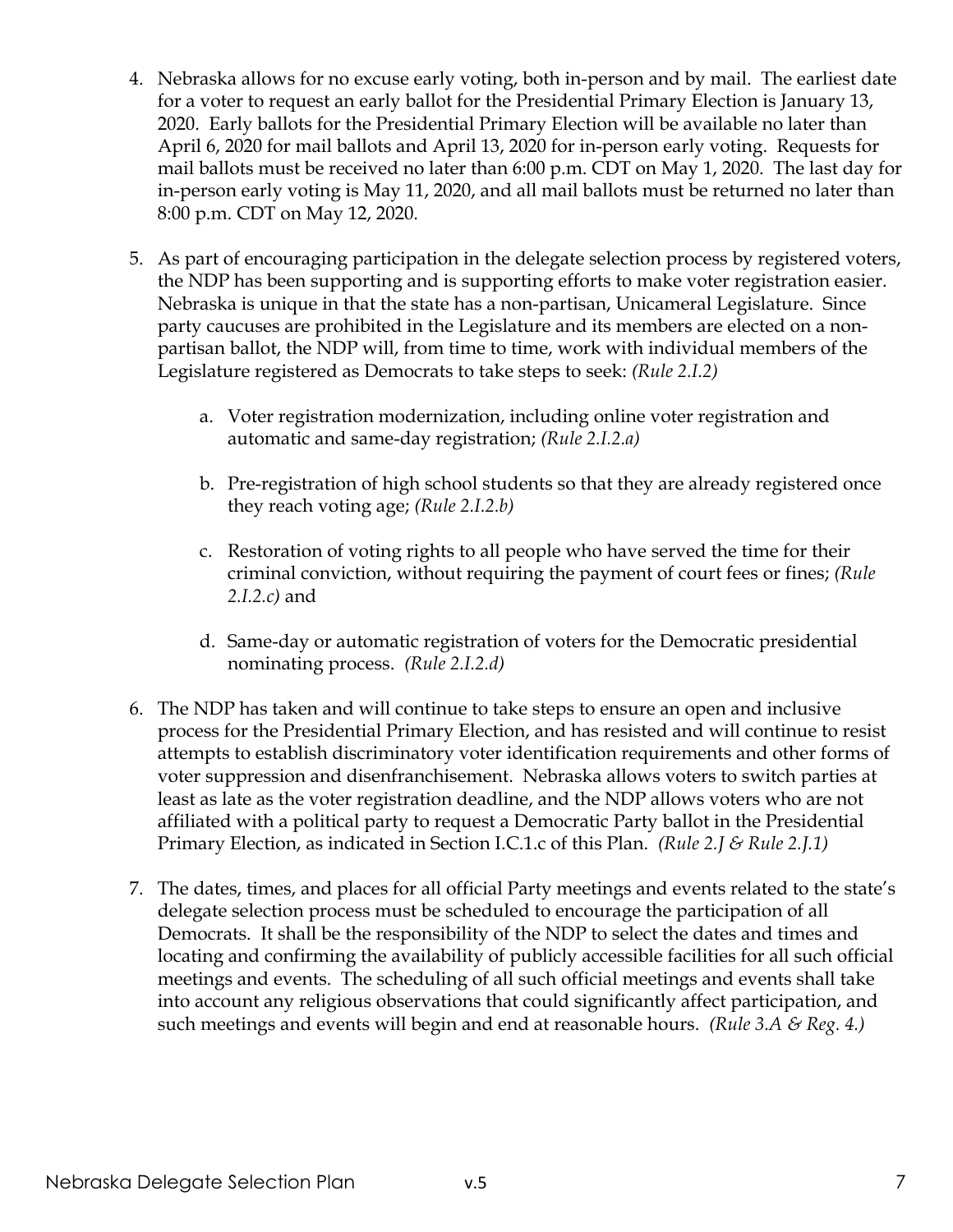# Section II Presidential Candidates

#### **A. Ballot Access**

- 1. A presidential candidate gains access to the Nebraska Presidential Primary Election ballot by one of two methods:
	- i. Any candidate who has been determined by the Secretary of State in his or her sole discretion to be generally advocated or recognized as candidates for the presidency in national news media throughout the United States will be automatically placed on the primary election ballot; or
	- ii. Any candidate not automatically placed on the ballot by the Secretary of State may be placed on the primary election ballot by filing a petition containing not less than three hundred (300) signatures of registered Democratic voters, with not less than one hundred (100) of such signatures coming from each of Nebraska's three congressional districts, no later than March 13, 2020 with the Secretary of State. *(Rule 1.A.7, Rule 15.A, Rule 15.B, Rule 15.D, & Rule 15.E)*
- **2.** "Uncommitted" will not automatically appear on the ballot as a presidential preference option, but write-in presidential candidates are allowed. *(Rule 11.C, Rule 14.A, Rule 14.C, Rule 14.D, Rule 14.E, & Rule 15.H)*

#### **B. Other Requirements**

- 1. Each presidential candidate shall certify in writing to the NDP Chair, the name or names of his or her authorized representatives by March 31, 2020. *(Rule 13.D.1)*
- 2. Each presidential candidate (including uncommitted status) shall use their best efforts to ensure that their respective delegation within the state delegation achieves the affirmative action, outreach, and inclusion goals established by this Plan and is equally divided between men and women. *(Rule 6.I)*

# Section III Selection of Delegates and Alternates

#### **A. District-Level Delegates and Alternates**

1. Nebraska is allotted 22 district-level delegates and 2 district-level alternates, which includes a 20% allocation bonus to the base delegation due to the Nebraska Presidential Primary Election occurring on May 12, 2020 during Stage III of the presidential nominating process and a 15% allocation bonus to the base delegation due to the Nebraska Presidential Primary Election occurring as part of a regional cluster on May 12, 2020 with the Kansas Caucus and Wyoming Caucus. *(Rule 8.C, Call I.B, Call I.C, Call I.I, & Appendix B)*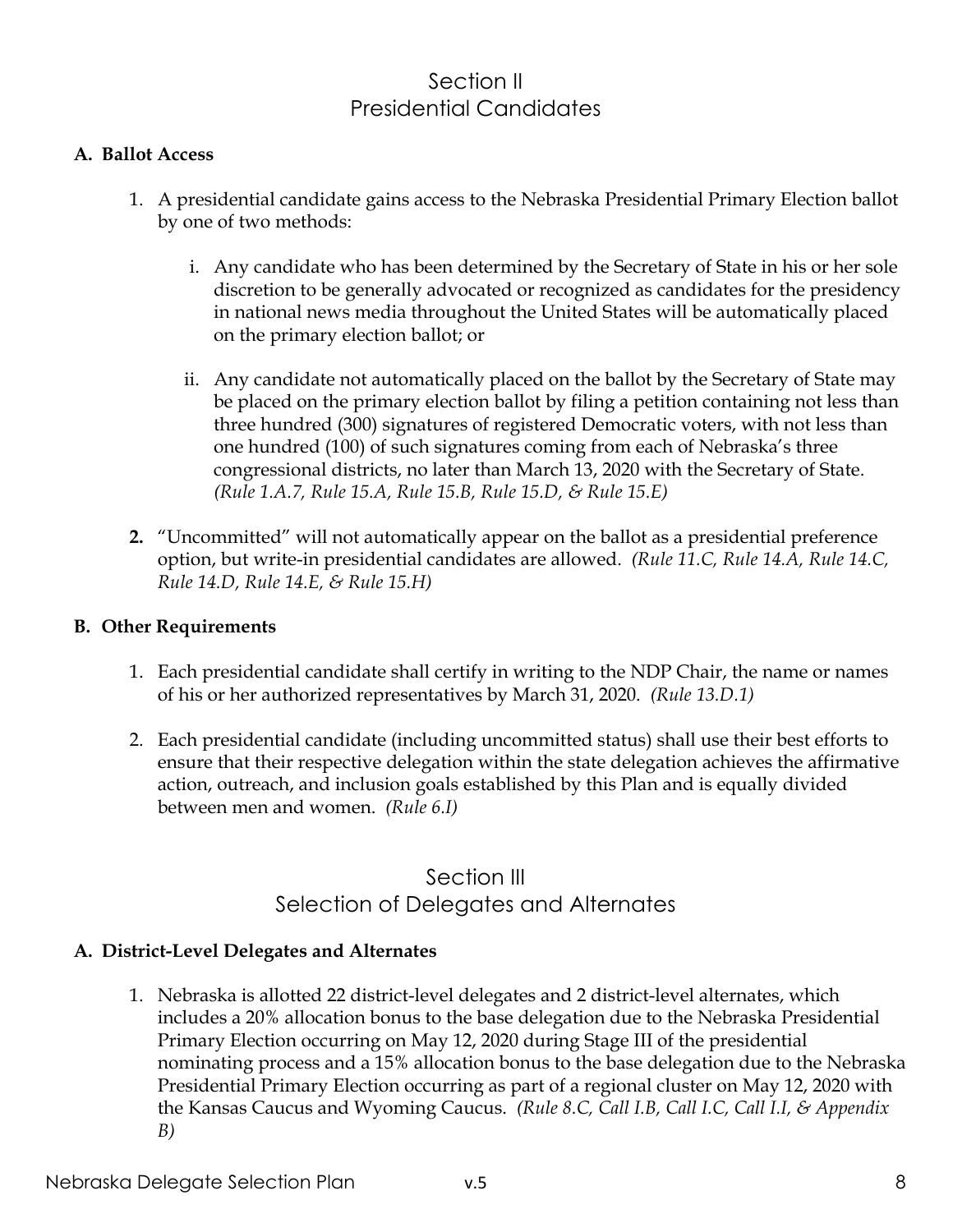- 2. District-level delegates and alternates shall be elected by a two-stage post-primary convention system.
	- a. The First Stage is the election of State Convention Delegates and Alternates at the County Conventions. Each county will hold a county convention between May 21, 2020 and May 31, 2020, and shall notify the NDP of their county convention date on or before February 14, 2020. While state law permits counties to elect delegates to county convention on the primary election ballot, it is customary for counties to seat any Democrat from the county as a County Convention Delegate. Each County Convention Delegate shall designate a presidential preference when they register as a delegate. The County Convention Delegates will elect State Convention Delegates and Alternates, caucusing by their presidential preference to elect the number of State Convention Delegates and Alternates allocated to their preferred candidates. A minimum viability requirement of 15% will be in place, and realignment may be required as a result of lack of viability and/or candidate withdrawals.

State Convention Delegates and Alternates will be allocated in advance amongst the counties and legislative districts in accordance with the Constitution and Bylaws of the NDP. The Bylaws provide for the use of a weighted average of three criteria: 1) the number of votes cast for the Democratic nominee in the immediately preceding presidential election (Clinton, 2016); 2) the number of votes cast for the Democratic nominee in the immediately preceding gubernatorial election (Krist, 2018); and 3) the number of registered Democrats as of January 1 of the election year (2020). The exact number of State Convention Delegates and Alternates awarded to each county is determined by the NDP State Central Committee and will be approved prior to the Presidential Primary Election.

- b. The Second Stage is the election of National Convention Delegates and Alternates at the State Convention. The State Convention Delegates from each District will caucus by their presidential preference (as reflected by the results of the Presidential Primary Election) to elect their allocated number of National Delegates and Alternates. A minimum viability requirement of 15% will be in place, and realignment may be required as a result of lack of viability and/or candidate withdrawals. If no preference reaches the 15% threshold, the viability requirement shall be half the percentage of the vote received in that district by the front-runner. Eligibility to be elected as a District-Level Delegate, At-Large Delegate, or Alternate is restricted to those who voted in the Democratic Presidential Primary Election.The State Convention will be held June 12 through June 14, 2020 in La Vista, Nebraska. *(Rule 14.F)*
- 3. Apportionment of District-Level Delegates and Alternates
	- a. Nebraska's district-level delegates and alternates are apportioned among the districts based on a formula giving equal weight to the average of the vote for the Democratic candidates in the 2012 and 2016 presidential elections and to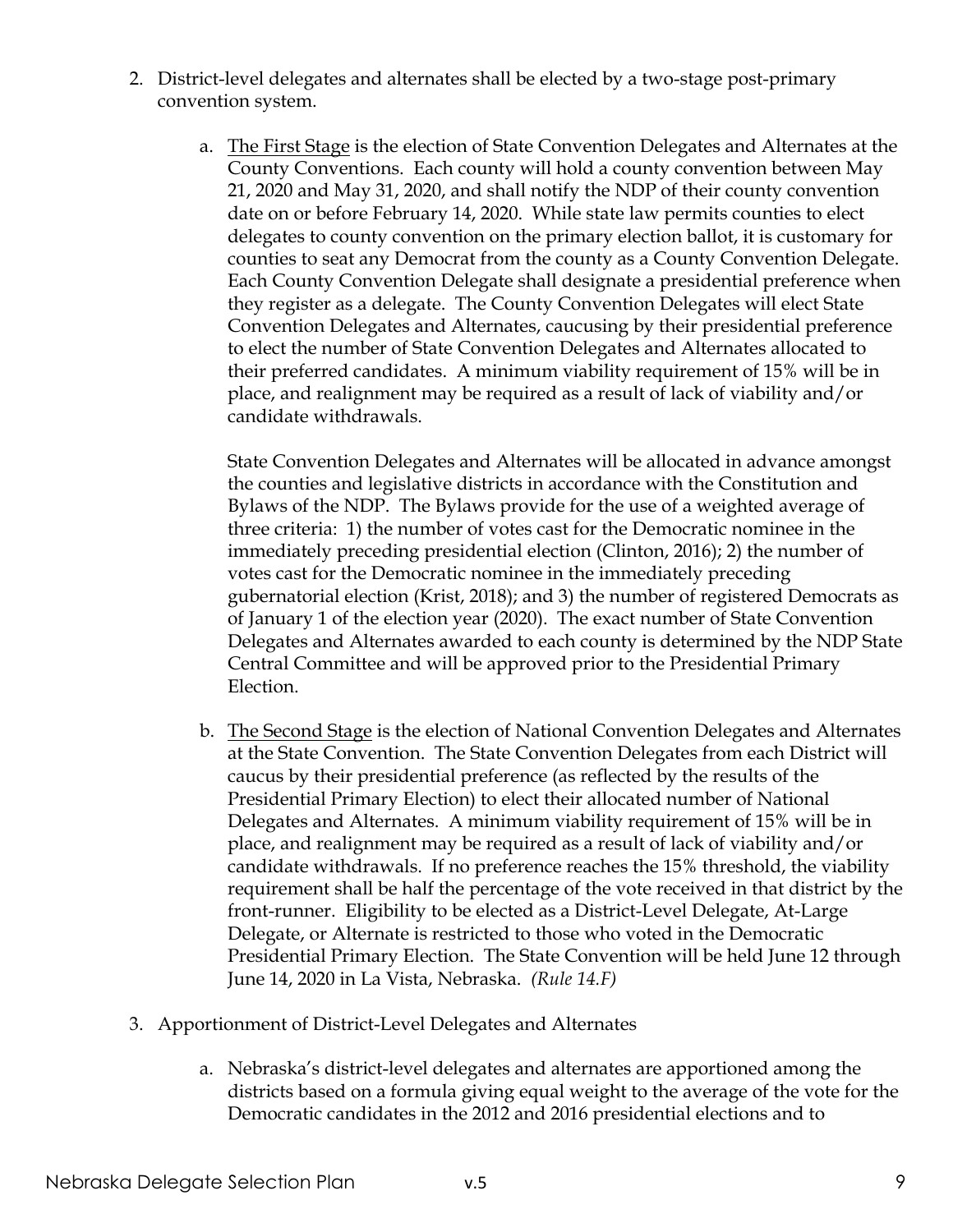Democratic Party registration as of January 1, 2020. *(Rule 8.A, Reg. 4.12, Reg. 4.11, & Appendix A)*

b. The number of men and the number of women in the state's total number of district-level delegates will not vary by more than one. *(Rule 6.C.1 & Reg. 4.9)*

| c. The district-level delegates and alternates are apportioned to districts as indicated |
|------------------------------------------------------------------------------------------|
| in the following table (See Exhibit A for detailed calculations):                        |

| District |        | Delegates      |       | Alternates |                |       |  |
|----------|--------|----------------|-------|------------|----------------|-------|--|
|          | Males* | Females*       | Total | Males*     | Females*       | Total |  |
| #1       | 4      | 4              | 8     | 0          |                |       |  |
| #2       | 4      | 5              | 9     |            | $\theta$       |       |  |
| #3       | 3      | $\overline{2}$ | 5     | 0          | $\overline{0}$ | 0     |  |
| Total    | 11     | 11             | 22    |            |                |       |  |

\*(Assuming no gender non-binary delegates are elected.)

Because the formula used to apportion the district-level delegates relies on Democratic Party registration as of January 1, 2020, the calculations shown above are based on Democratic Party registration as of March 1, 2019, and will be updated once January 1, 2020 registration information is available.

Since both the second district and third district have an odd number of delegates, a higher number of female delegates were allocated to the district with the highest percentage of female Democratic electorate – 59.4% of registered Democrats in the second district are female, compared with 57.3% of registered Democrats in the third district (per VAN 3/10/19). To balance the delegates by gender, the third district was allocated a higher number of male delegates.

To allocate the district-level alternates between the first and second districts, the male alternate was allocated to the second district since it was allocated a higher number of female delegates. To balance the alternates by gender, the first district was allocated a female alternate.

d. Between the First Stage and the Second Stage, allocation of delegates and alternates to the State Convention amongst the counties shall be in accordance with the NDP Bylaws, which provide for the use of a weighted average of three criteria: 1) the number of votes cast for the Democratic nominee in the immediately preceding presidential election (Clinton, 2016); 2) the number of votes cast for the Democratic nominee in the immediately preceding gubernatorial election (Krist, 2018); and 3) the number of registered Democrats as of January 1 of the election year (2020). *(Rule 8.B)*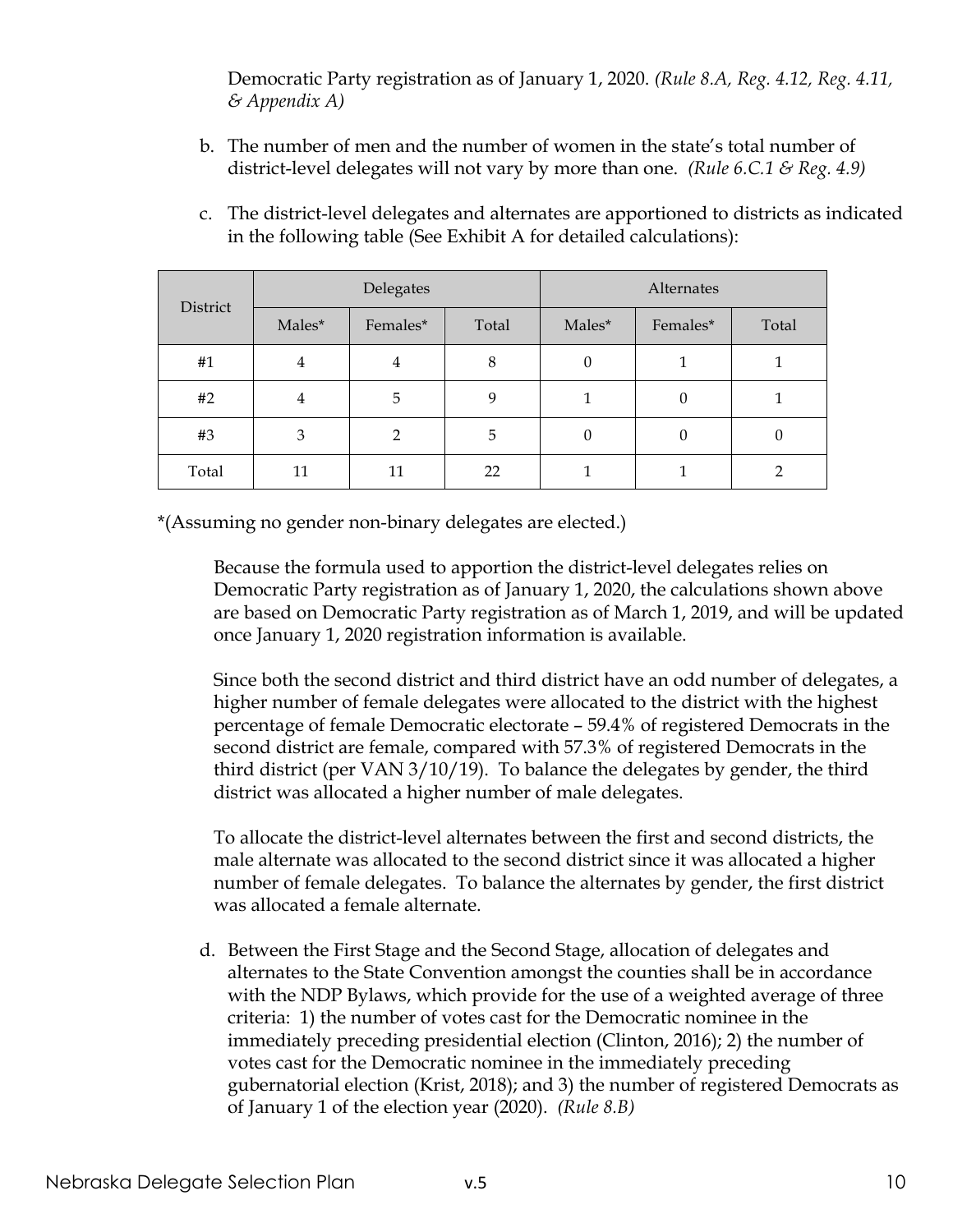- 4. District-Level Delegate and Alternate Filing Requirements
	- a. A district-level delegate and alternate candidate may run for election only within the district in which they are registered to vote. The NDP will ensure that all delegate and alternate candidates are registered as Democrats by confirming their party affiliation on the centralized voter registration list maintained by the Secretary of State. *(Rule 13.H)*
	- b. An individual can qualify as a candidate for district-level delegate or alternate to the 2020 Democratic National Convention by filing a statement of candidate designating their singular presidential (or uncommitted) preference and a signed pledge of support for the presidential candidate (including uncommitted status) with the NDP. Delegate and alternate statements of candidacy will be available from the NDP office and at www.nebraskademocrats.org on May 2, 2020. Statements must be returned and filed with the NDP at 201 N. 8<sup>th</sup> Street, Suite 210, Lincoln, NE 68508, or via e-mail at delegate@nebraskademocrats.org by 5:00 p.m. CDT on June 2, 2020. A delegate or alternate candidate may modify their singular presidential preference by submitting an updated pledge of support no later than the filing deadline. *(Rule 13.B, Rule 15.F, & Reg. 4.23)*
	- c. All candidate considered for district-level alternate positions must meet the same requirements as candidates for district-level delegate positions. *(Rule 13.C)*
- 5. Presidential Candidate Right of Review for District-Level Delegates and Alternates
	- a. The NDP Chair shall convey to the presidential candidate, or that candidate's authorized representative(s), not later than 5:00 p.m. CDT on June 5, 2020, a list of all persons who have filed for delegate or alternate pledged to that presidential candidate. *(Rule 13.D & Rule 13.F)*
	- b. Each presidential candidate, or that candidate's authorized representative(s), must then file with the NDP Chair by 5:00 p.m. CDT on June 10, 2020, a list of all such candidates they have approved, provided that approval be given to at least three (3) separate individuals for each position for delegate and three (3) separate individuals for each alternate position to be selected. *(Rule 13.E.1 & Reg. 4.25)*
	- c. Failure to respond will be deemed approval of all delegate and alternate candidates submitted to the presidential candidate unless the presidential candidate, or the authorized representative(s), signifies otherwise in writing to the NDP Chair not later than 5:00 p.m. CDT on June 10, 2020.
	- d. National convention delegate and alternate candidates removed from the list of bona fide supporters by a presidential candidate, or that candidate's authorized representative(s), may not be elected as a delegate or alternate at that level pledged to that presidential candidate. *(Rule 13.E & Reg. 4.24)*
	- e. The NDP Chair shall certify in writing to the Co-Chairs of the DNC Rules and Bylaws Committee whether each presidential candidate has used their best efforts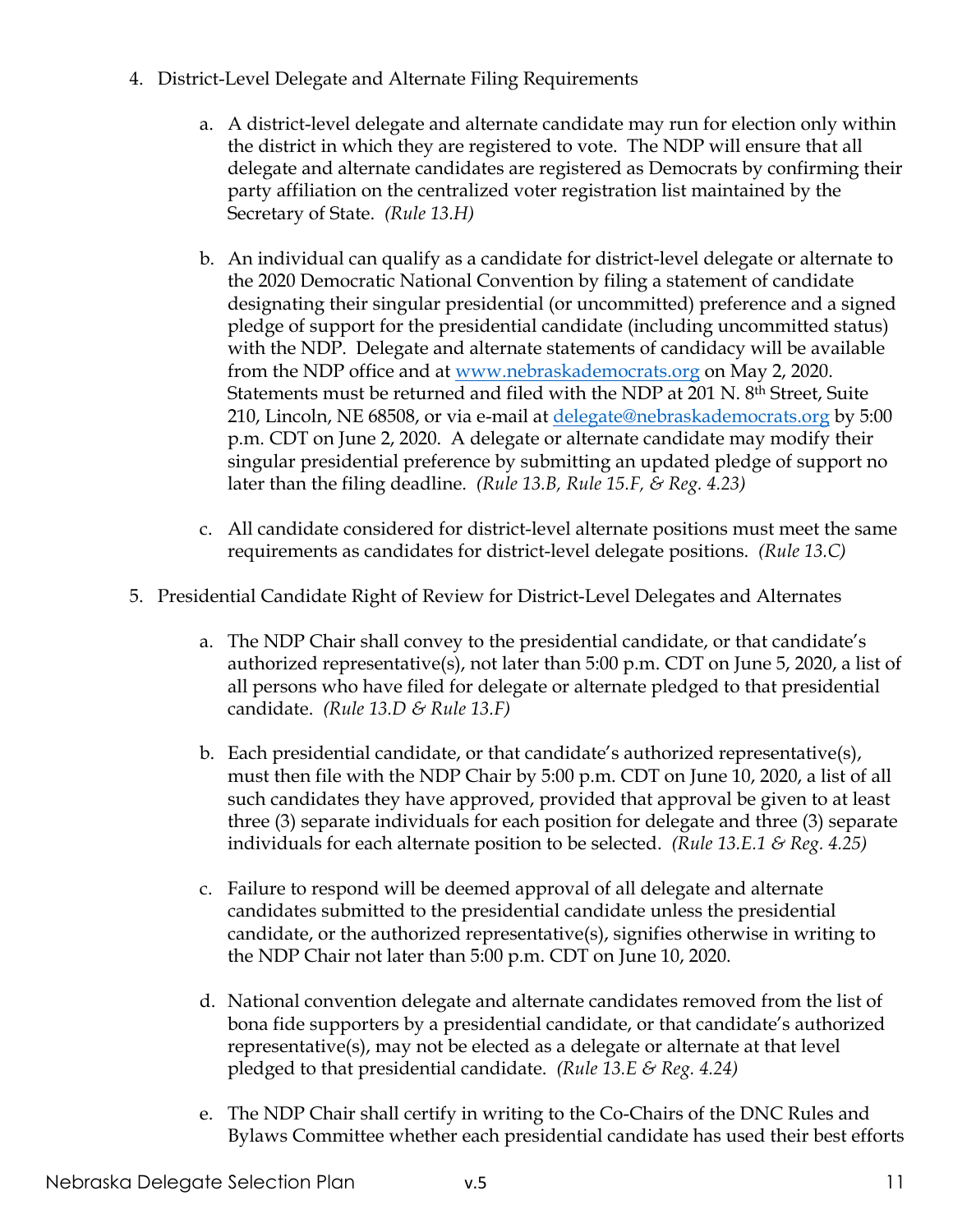to ensure that their respective district-level delegate candidates and district-level alternate candidates meet the affirmative action and outreach and inclusion considerations and goals detailed in the Affirmative Action section of this Plan within three (3) business days of returning the list of approved district-level delegate candidates and district-level alternate candidates as indicated in Section III.A.5.b of this Plan.

- 6. Fair Reflection of Presidential Preference
	- a. Presidential Primary Proportional Representation Plan *(Rule 14.A, Rule 14.B, & Rule 14.D)*

The Nebraska Presidential Primary Election is a "binding" primary. Accordingly, delegate and alternate positions shall be allocated so as to fairly reflect the expressed presidential (or uncommitted) preference of the primary voters in each district. The National Convention delegates and alternates selected at the district level shall be allocated in proportion to the percentage of the primary vote won in that district by each preference, except that preferences falling below a 15% threshold shall not be awarded any delegates or alternates.

- b. Within a district, if no presidential preference reaches a 15% threshold, the threshold shall be half the percentage of the vote received in that district by the front-runner. *(Rule 14.F)*
- 7. Selection of District-Level Delegates and Alternates
	- a. Selection of the district-level delegates and alternates will occur at approximately 11:00 a.m. on June 13, 2020 at the State Convention, which is prior to the election of the pledged party leader and elected official (PLEO) delegates. The State Convention Delegates from each district will caucus by their presidential preference to elect their allocated number of district-level delegates and alternates. Voting shall be by signed written ballot, with delegates allowed to cast the number of votes equal to the number of delegate or alternate positions available. Cumulative voting shall not be permitted. A separate election shall be conducted for each gender, unless one or more candidates are non-gender binary, in which case a single election shall be held, with the delegate or alternate positions awarded to the highest vote-getting candidates in order, alternating by gender except in the case of a non-gender binary candidate, until all delegate or alternate positions are filled. *(Rule 8.E & Rule 13.G)*
	- b. These delegates will be selected by the Congressional District Caucuses at the State Convention.
- 8. Equal Division of District-Level Delegates and Alternates
	- a. To ensure the district-level delegates are equally divided between men and women (determined by gender self-identification), delegate positions within each district will be designated by presidential preference beginning with the highest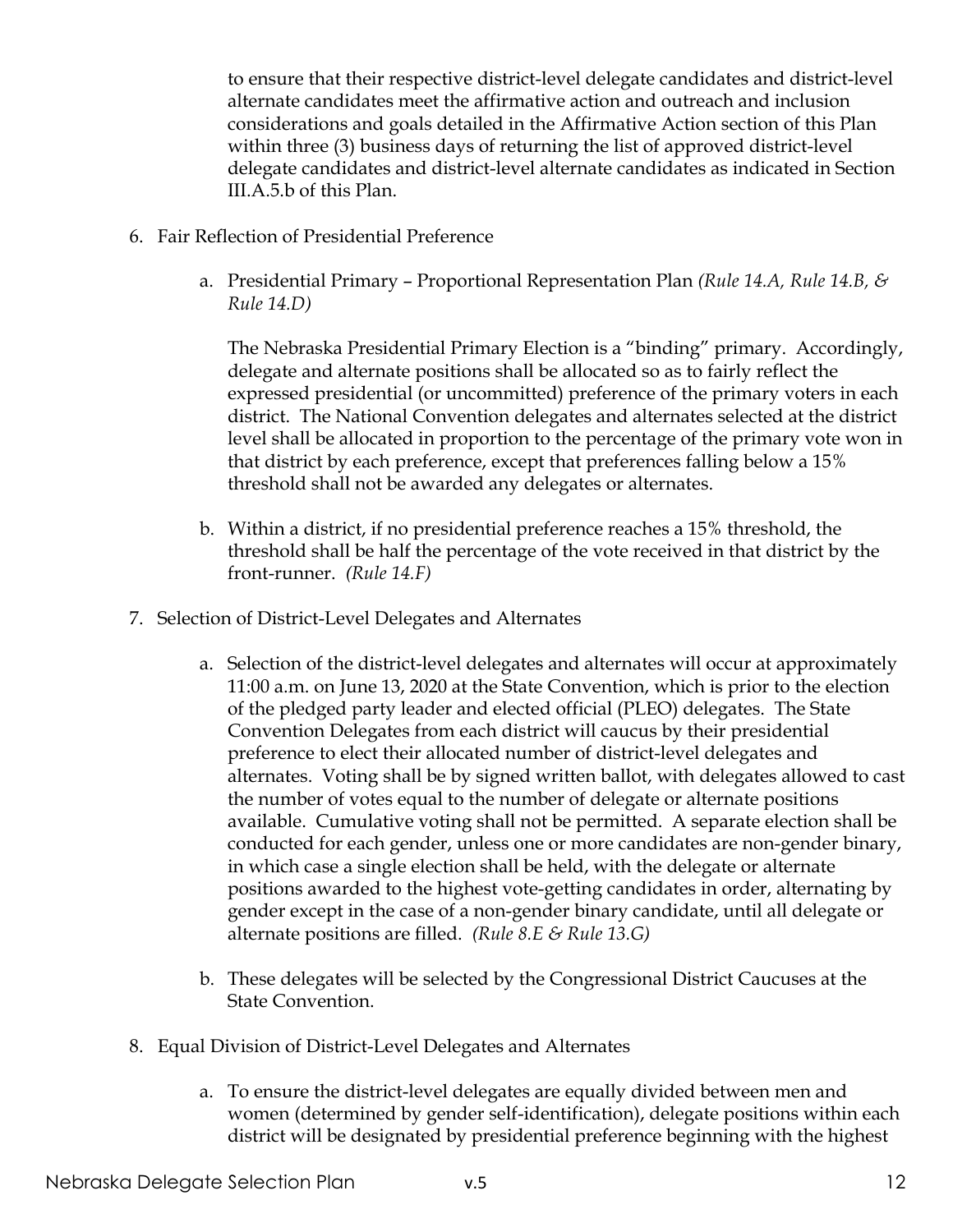vote-getting presidential preference. This assignment of delegate positions, will continue with the next highest vote-getting preference in descending order, with positions assigned to either male or female alternating by gender as mathematically practicable, until the gender of each position has been assigned. In the case of non-binary gender delegates, they shall not be counted in either the male or female category. *(Rule 6.C, Rule 6.C.1, & Reg. 4.10)*

- b. The gender of the first delegate position to be filled shall be pre-determined by coin toss by the District Chair with the call to be made by the designated representative of the winning presidential candidate. Once the allocation of district delegates among presidential preference(s) has been calculated, the remaining delegate positions can be assigned to the presidential preference(s), in order of vote won, alternating by gender.
- c. After the delegates are selected, the alternates will be awarded, using the same process described above.
- 9. The NDP Chair shall certify in writing to the Secretary of the Democratic National Committee (DNC) the election of the state's district-level delegates and alternates to the 2020 Democratic National Convention within 10 days after their election. *(Rule 8.C & Call IV.A)*

#### **B. Automatic Delegates**

- 1. Automatic Party Leaders and Elected Officials
	- a. The following categories (if applicable) shall constitute the Automatic Party Leaders and Elected Official delegate positions:
		- (1) Members of the DNC who legally reside in the state; *(Rule 9.A.1, Call I.F, Call I.J, & Reg. 4.15)*
		- (2) Democratic President and Democratic Vice President (if applicable); *(Rule 9.A.2 & Call I.G)*
		- (3) All of Nebraska's Democratic Members of the U.S. House of Representatives and the U.S. Senate; *(Rule 9.A.3, Call I.H, & Call I.J)*
		- (4) The Democratic Governor (if applicable); *(Rule 9.A.4, Call I.H, & Call I.J)*
		- (5) "Distinguished Party Leader" delegates who legally reside in the state (if applicable); *(Rule 9.A.5, Call I.G, & Reg. 4.14)*
	- b. An Automatic delegate may run and be elected as a Pledged delegate. If an automatic delegate is elected and certified as a Pledged delegate, that individual shall not serve as an Automatic delegate at the 2020 National Convention. *(Call I.J)*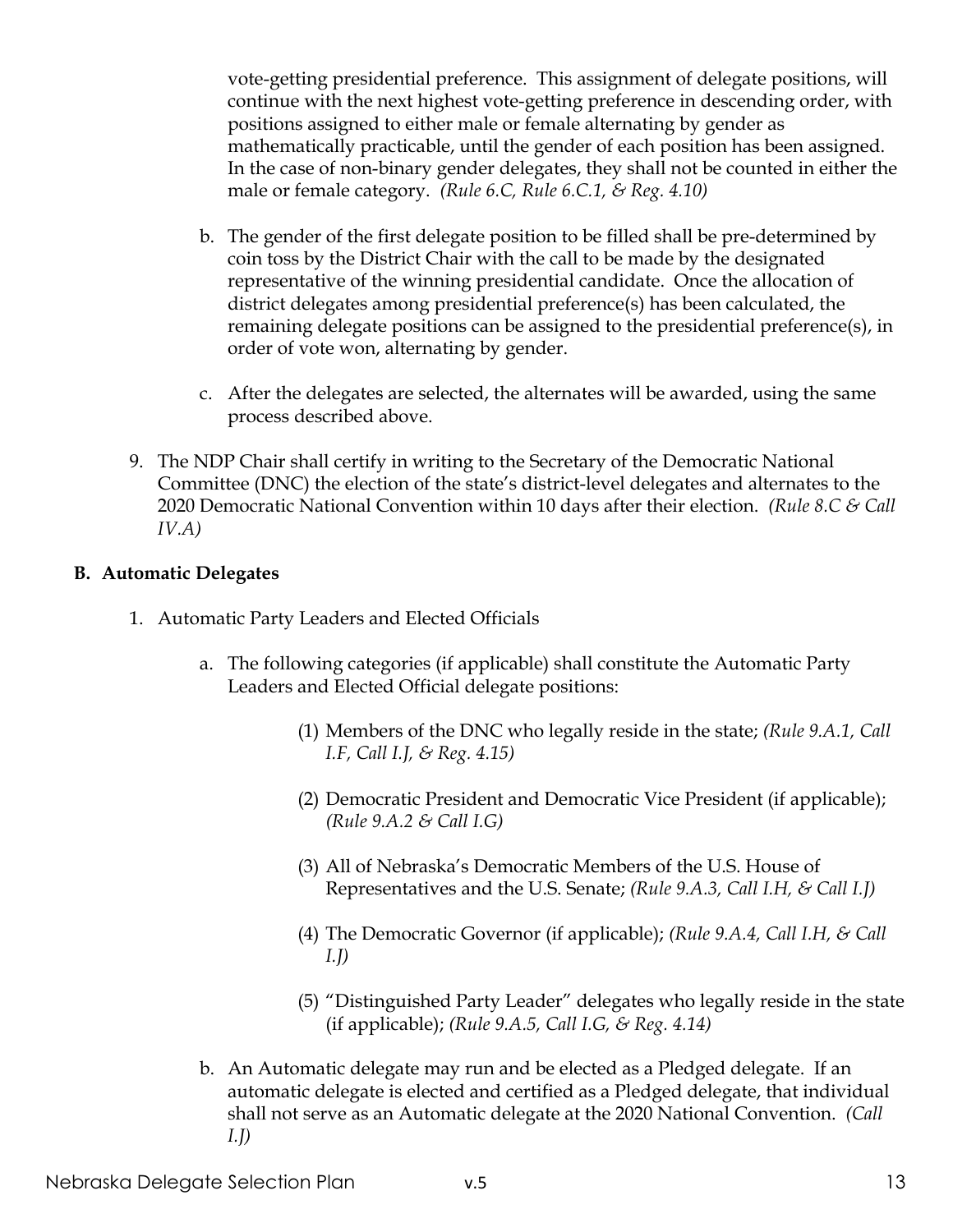- c. The certification process for the Automatic Party Leader and Elected Official delegates is as follows:
	- (1) Not later than March 6, 2020, the Secretary of the DNC shall officially confirm to the NDP Chair the names of the Automatic delegates who legally reside in Nebraska. *(Rule 9.A)*
	- (2) Official confirmation by the Secretary shall constitute verification of the Automatic delegates from the categories indicated above. *(Call IV.B.1)*
	- (3) The NDP Chair shall certify in writing to the Secretary of the DNC the presidential preference of the state's Automatic delegates 10 days after the completion of the State's Delegate Selection Process. *(Call IV.C)*
- 2. For purposes of achieving equal division between delegate men and delegate women within the state's entire convention delegation (determined by gender self-identification), the entire delegation includes all pledged and Automatic delegates, including those who identify as male or female. *(Rule 6.C & Reg. 4.9)*

## C. **Pledged Party Leader and Elected Official (PLEO) Delegates**

- 1. Nebraska is allotted 3 pledged Party Leader and Elected Official (PLEO) delegates. *(Call I.D, Call I.E, & Appendix B)*
- 2. Pledged PLEO Delegate Filing Requirements
	- a. Individuals shall be eligible for the pledged PLEO delegate positions according to the following priority: big city mayors and state-wide elected officials (to be given equal consideration); state legislative leaders, state legislators, and other state, county, and local elected officials and party leaders. Automatic delegates who choose to run for PLEO delegate will be given equal consideration with big city mayors and state-wide elected officials. *(Rule 10.A.1 & Reg. 4.16)*
	- b. An individual can qualify as a candidate for a position as a pledged PLEO delegate by filing a statement of candidacy designating their singular presidential (or uncommitted) preference and a signed pledge of support for the presidential candidate (including uncommitted status) with the NDP. Pledged PLEO statements of candidacy will be available from the NDP office and at www.nebraskademocrats.org on May 2, 2020. Statements must be returned and filed with the NDP at 201 N. 8<sup>th</sup> Street, Suite 210, Lincoln, NE 68508, or via e-mail at delegate@nebraskademocrats.org by 5:00 p.m. CDT on June 2, 2020. Any candidate may modify their singular presidential preference by submitting an updated pledge of support no later than the filing deadline. *(Rule 10.A.3, Rule 15.G, Reg. 4.18, & Reg. 4.17)*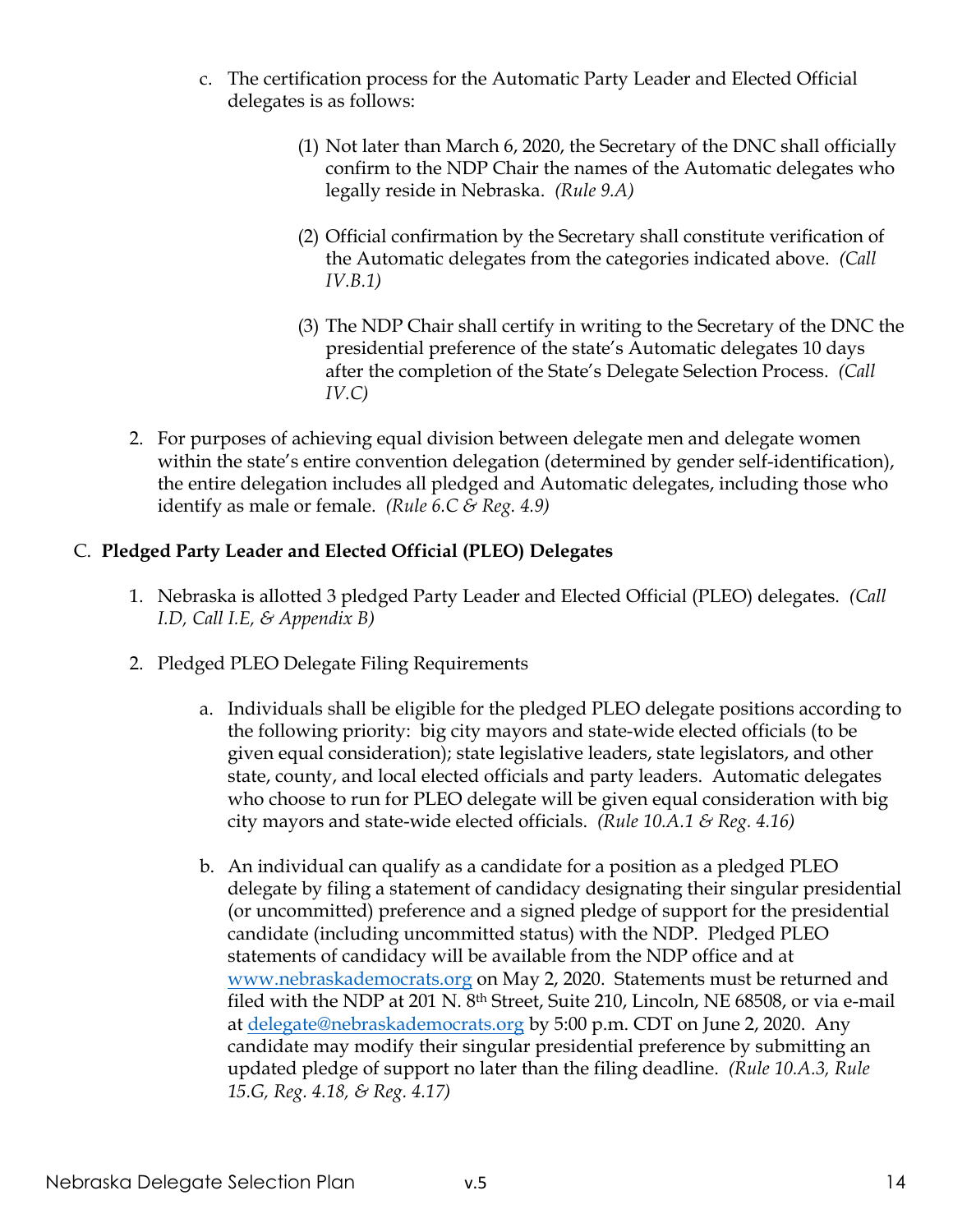- c. If persons eligible for pledged PLEO delegate positions have not already made known their presidential preference (or uncommitted status) as candidates for district-level or at-large delegate positions, their preference shall be ascertained through the following alternative procedure: the NDP will require a signed pledge of support for a singular presidential candidate (including uncommitted status) pursuant to state and federal party guidelines. The deadline for submitting a pledge of support shall be 15 minutes after the selection of all district-level delegates has been completed. *(Rule 10.A.3 & Reg. 4.17)*
- 3. Presidential Candidate Right of Review
	- a. The NDP Chair shall convey to the presidential candidate, or that candidate's authorized representative(s), not later than 15 minutes after the election of district-level delegates on June 13, 2020, a list of all persons who have filed for a PLEO delegate pledged to that presidential candidate. *(Rule 10.A.3 & Rule 13.D)*
	- b. Within 15 minutes after receiving the list of persons filed for PLEO delegate pledged to that presidential candidate, each presidential candidate, or that candidate's authorized representative(s), must file with the NDP Chair a list of all such candidates they have approved, as long as approval is given to at least two (2) names for every position to which the presidential candidate is entitled. *(Rule 13.D.3, Rule 13.E.2, & Reg. 4.25)*
	- c. Failure to respond will be deemed approval of all delegate candidates submitted to the presidential candidate unless the presidential candidate or the authorized representative(s) signifies otherwise in writing to the NDP Chair not later than the time dictated by the actions in 3a and 3b above.
	- d. The NDP Chair shall certify in writing to the Co-Chairs of the DNC Rules and Bylaws Committee whether each presidential candidate has used their best efforts to ensure that their respective pledged PLEO delegate candidates meet the affirmative action and outreach and inclusion considerations and goals detailed in the Affirmative Action section of this Plan within three (3) business days of returning the list of approved pledged PLEO candidates as indicated in Section III.C.3.b of this Plan.
- 4. Selection of Pledged Party Leader and Elected Official Delegates
	- a. The pledged PLEO slots shall be allocated among presidential preferences on the same basis as the at-large delegates. *(Rule 10.A.2, Rule 11.C, Rule 14.E, & Rule 14.F)*
	- b. Selection of the pledged PLEO delegates will occur at approximately 3:00 p.m. CDT on June 13, 2020 at the State Convention, which is after the election of district-level delegates and alternates and prior to the selection of at-large delegates. If more than three (3) accepted candidates are available, the Convention will vote via roll call vote (each delegation chair will poll their delegates and report from the floor) from the list of accepted candidates.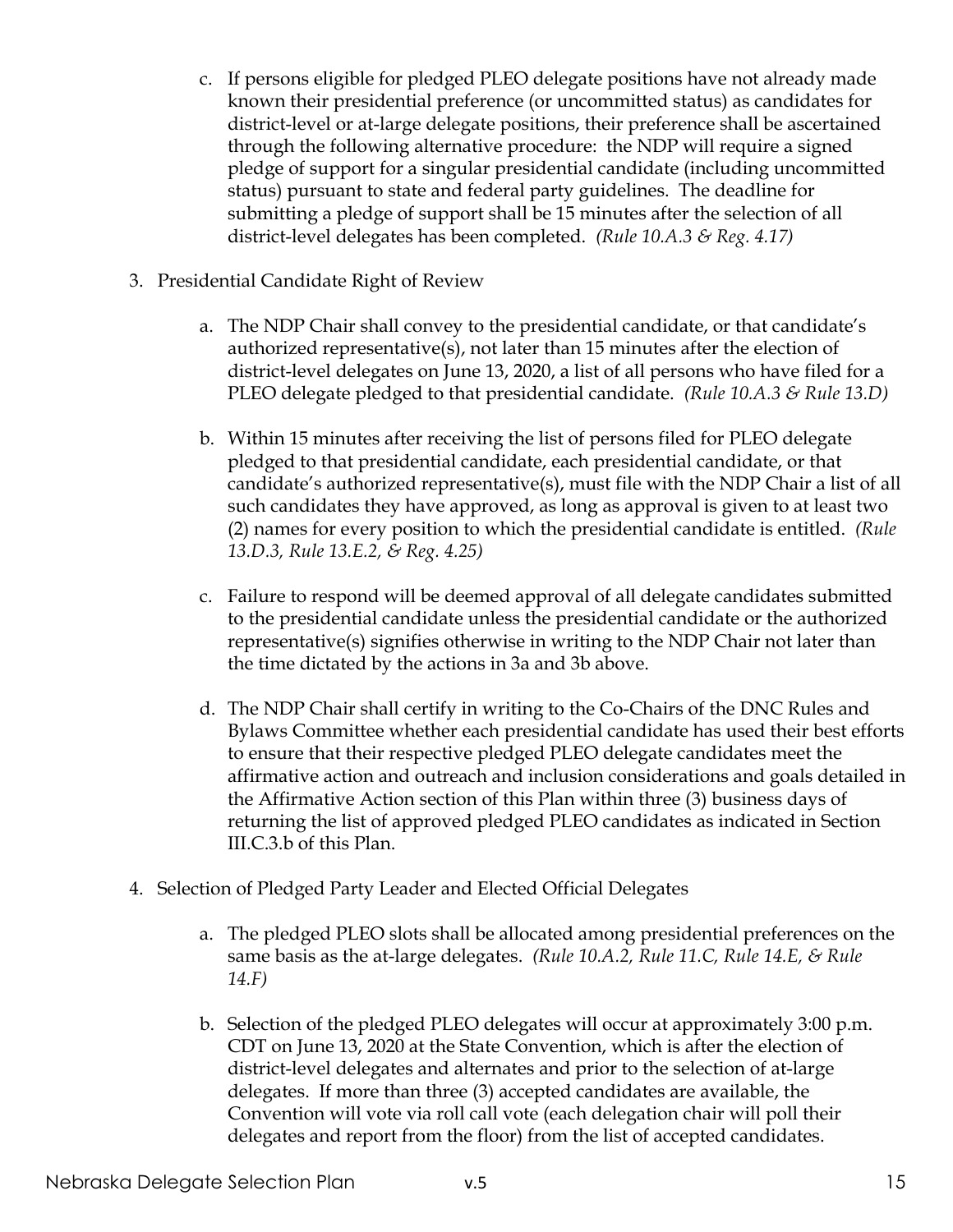Cumulative voting shall not be permitted. A separate election shall be conducted for each gender, unless one or more candidates are non-gender binary, in which case a single election shall be held, with the delegate positions awarded to the highest vote-getting candidates in order, alternating by gender except in the case of a non-gender binary candidate, until all delegate positions are filled. The top three (3) candidates receiving votes will be considered elected. If only three (3) accepted candidates exist, the convention may elect via a voice vote. *(Rule 10.A)*

- c. These delegates will be selected by the State Convention. *(Rule 10.B)*
- **5.** The NDP Chair shall certify in writing to the Secretary of the DNC the election of the state's pledged Party Leader and Elected Official delegates to the 2020 Democratic National Convention within 10 days after their election. *(Rule 8.D & Call IV.A)*

#### **D. At-Large Delegates**

- 1. Nebraska is allotted seven (7) at-large delegates, which includes a 20% allocation bonus to the base delegation due to the Nebraska Presidential Primary Election occurring on May 12, 2020 during Stage III of the presidential nominating process and a 15% allocation bonus to the base delegation due to the Nebraska Presidential Primary Election occurring as part of a regional cluster on May 12, 2020 with the Kansas Presidential Caucus and Wyoming Presidential Caucus. *(Rule 8.C, Call I.B, Call I.C, Call II, Appendix B, & Reg. 4.34)*
- 2. At-Large Delegate and Alternate Filing Requirements

An individual can qualify as a candidate for at-large delegate to the 2020 Democratic National Convention by filing a statement of candidacy designating their singular presidential or uncommitted preference and a signed pledge of support for the presidential candidate (including uncommitted status) with the NDP. Delegate statements of candidacy will be available from the NDP office and at www.nebraskademocrats.org on May 2, 2020. Statements must be returned and filed with the NDP at 201 N. 8th Street, Suite 201, Lincoln, NE 68508, or via e-mail at delegate@nebraskademocrats.org by 5:00 p.m. on June 2, 2020. A delegate candidate may modify their singular presidential preference by submitting an updated pledge of support no later than the filing deadline. *(Rule 13.A, Rule 13.B, Rule 15.G, Reg. 4.22, & Reg. 4.23)*

- 3. Presidential Candidate Right of Review
	- a. The NDP Chair shall convey to the presidential candidate, or that candidate's authorized representative(s), not later than 5:00 p.m. CDT on June 5, 2020, a list of all persons who have filed for at-large delegate pledged to that presidential candidate. *(Rule 13.D)*
	- b. Within 15 minutes after the election of pledged PLEO delegates on June 13, 2020, each presidential candidate, or that candidate's authorized representative(s), must file with the NDP Chair a list of all candidates for at-large delegate they have approved, provided that, at a minimum, two (2) names remain for every national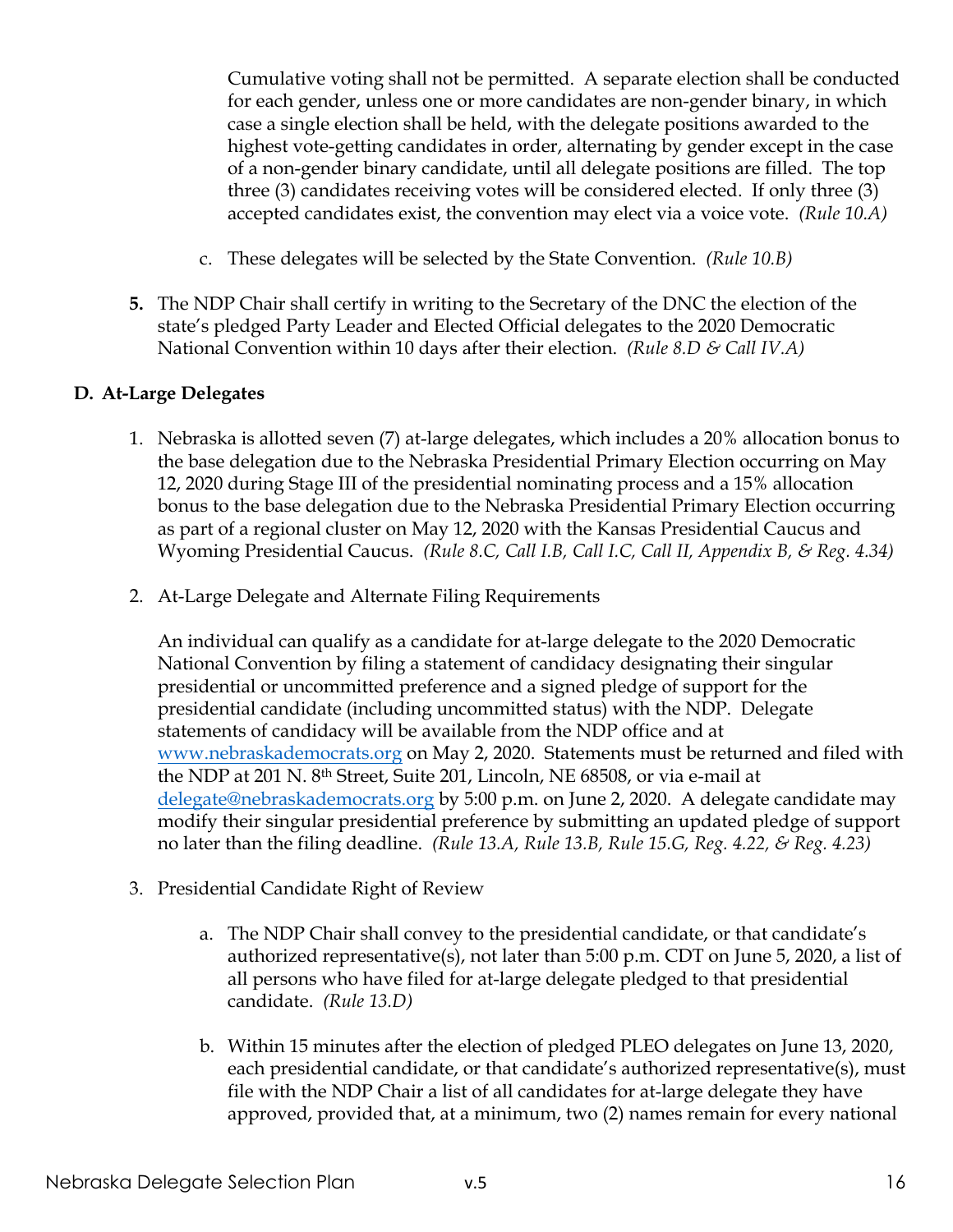convention delegate position to which the presidential candidate is entitled. *(Rule 13.D.4, Rule 13.E.2, & Reg. 4.25)*

- c. Failure to respond will be deemed approval of all at-large delegate candidates submitted to the presidential candidate unless the presidential candidate or the authorized representative(s) signifies otherwise in writing to the NDP Chair not later than the time dictated by the actions in 3a and 3b above.
- d. The NDP Chair shall certify in writing to the Co-Chairs of the DNC Rules and Bylaws Committee whether each presidential candidate has used their best efforts to ensure that their respective at-large delegate candidates meet the affirmative action and outreach and inclusion considerations and goals detailed in the Affirmative Action and Outreach and Inclusion section of this Plan within three (3) business days of returning the list of approved at-large delegate candidates as indicated in this Section.
- 4. Fair Reflection of Presidential Preference
	- a. At-large delegate positions shall be allocated among presidential preferences according to the state-wide primary vote. *(Rule 11.C)*
	- b. Preferences which have not attained a 15% threshold on a state-wide basis shall not be entitled to any at-large delegates. *(Rule 14.E)*
	- c. If no presidential preference reaches a 15% threshold, the threshold shall be half the percentage of the statewide vote received by the front-runner. *(Rule 14.F)*
	- d. If a presidential candidate otherwise entitled to an allocation is no longer a candidate at the time of selection of the at-large delegates, their allocation will be proportionally divided among the other preferences entitled to an allocation. *(Rule 11.C)*
	- e. If a given presidential preference is entitled to one (1) or more delegate positions but would not otherwise be entitled to an alternate position, that preference shall be allotted one (1) at-large alternate position. *(Rule 19.B, Call I.I, Reg. 4.34, & Reg. 4.36)*
- 5. Selection of At-Large Delegates
	- a. The selection of the at-large delegates will occur approximately 45 minutes after the selection of the PLEO delegates on June 13, 2020 at the State Convention, which is after all pledged PLEO delegates have been selected. If more accepted candidates are available than at-large delegate positions allowed, the Convention will vote via roll call vote (each delegation chair will poll their delegates and report from the floor) from the list of accepted candidates. Cumulative voting shall not be permitted. A separate election shall be conducted for each gender, unless one or more candidates are non-gender binary, in which case a single election shall be held, with the delegate positions awarded to the highest vote-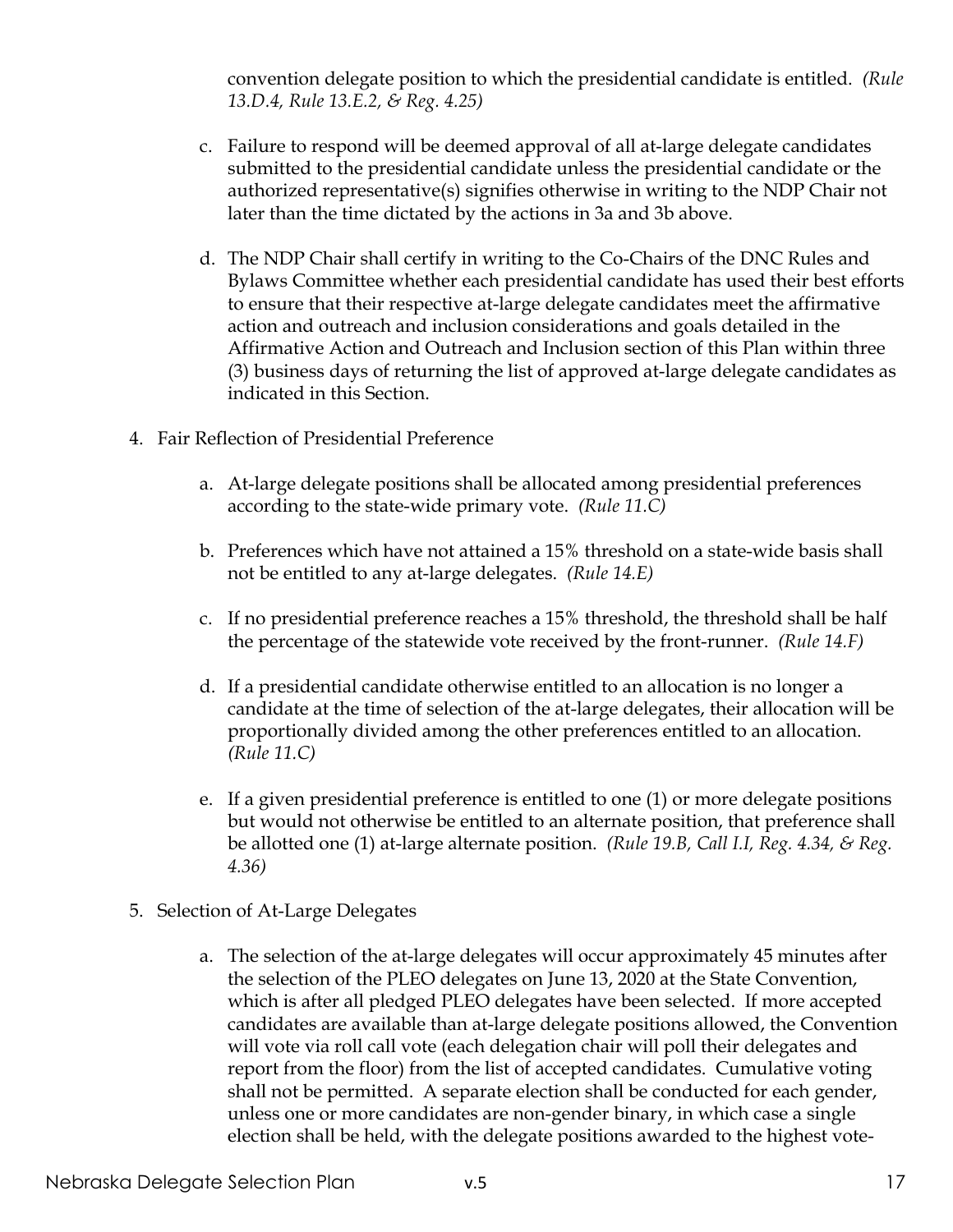getting candidates in order, alternating by gender except in the case of a nongender binary candidate, until all delegate positions are filled. If the accepted candidates do not exceed the number of allowed positions for at-large delegates, then the convention may elect via a voice vote. *(Call III)* 

- b. These delegates will be selected by the State Convention. *(Rule 8.E & Rule 11.B)*
- c. Priority of Consideration
	- (1) In the selection of the at-large delegation, priority of consideration shall be given to African Americans, Hispanics, Native Americans, Asian Americans and Pacific Islanders, and women, if such priority of consideration is needed to fulfill the affirmative action goals outlined in this Plan. *(Rule 6.A.3)*
	- (2) To continue the Democratic Party's ongoing efforts to include groups historically under-represented in the Democratic Party's affairs and to assist in the achievement of full participation by these groups, priority of consideration shall be given other groups by virtue of race, sex, age, color, creed, national origin, religion, ethnic identity, sexual orientation, gender identity and expression, economic status, or disability. *(Rule 5.C, Rule 6.A.3, & Reg. 4.8)*
	- (3) The election of at-large delegates and alternates shall be used, if necessary, to achieve the equal division of positions between men and women as far as mathematically practicable, and may be used to achieve the representation goals established in the Affirmative Action Plan and Outreach and Inclusion Program section of this Plan. *(Rule 6.A, Rule 6.C, & Reg. 4.9)*
	- (4) Delegates and alternates are to be considered separate groups for this purpose. *(Rule 6.C.1, Rule 11.A, Reg. 4.9, & Reg. 4.20)*
- 6. The NDP Chair shall certify in writing to the Secretary of the DNC the election of the state's at-large delegates and alternates to the 2020 Democratic National Convention within 10 days after their election. *(Rule 8.C & Call IV.A)*

#### **E. Replacement of Delegates and Alternates**

- 1. A pledged delegate or alternate may be replaced according to the following guidelines:
	- a. Permanent Replacement of a Delegate: *(Rule 19.D.3)*
		- (1) A permanent replacement occurs when a delegate resigns or dies prior to or during the national convention and the alternate replaces the delegate for the remainder of the National Convention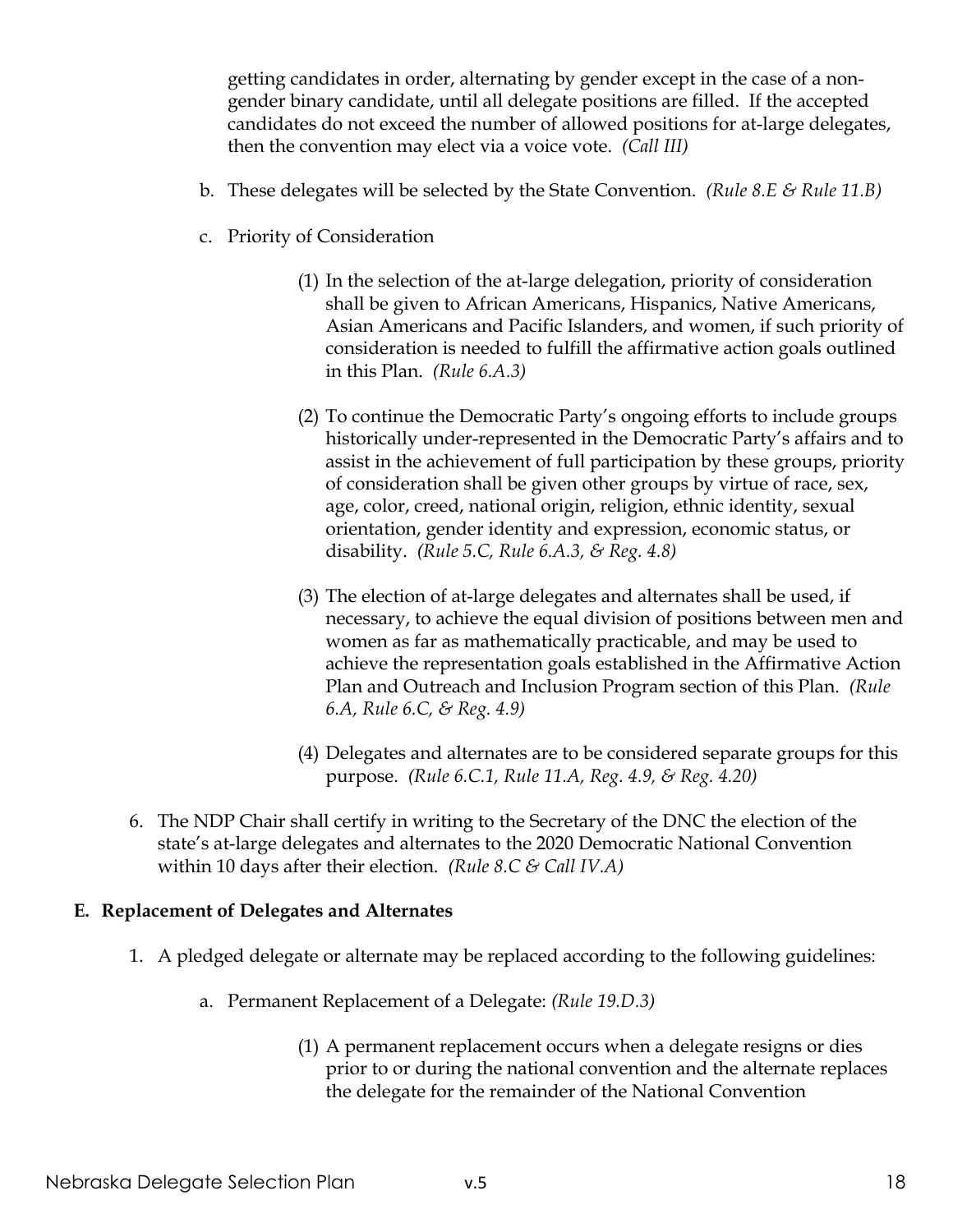- (2) Any alternate permanently replacing a delegate shall be of the same presidential preference (including uncommitted status) and gender of the delegate they replace, and to the extent possible shall be from the same political subdivision within the state as the delegate.
	- (a) In the case where the presidential candidate has only one (1) alternate, that alternate shall become the certified delegate.
	- (b) If a presidential candidate has only one (1) alternate, and that alternate permanently replaces a delegate of a different gender, thereby causing the delegation to no longer be equally divided, the delegation shall not be considered in violation of Rule 6.C. In such a case, notwithstanding Rule 19.D.2, the State Party Committee shall, at the time of a subsequent permanent replacement, replace a delegate with a person of a different gender, in order to return the delegation to equal division of men and women. *(Reg. 4.36)*
- (3) If a delegate or alternate candidate who has been elected but not certified to the DNC Secretary resigns, dies, or is no longer eligible to serve, they shall be replaced, after consultation with the NDP, by the authorized representative of the presidential candidate to whom they are pledged. *(Rule 19.D.2)*
- b. Temporary Replacement of a Delegate: *(Rule 19.D.4)*
	- (1) A temporary replacement occurs when a delegate is to be absent for a limited period of time during the convention and an alternate temporarily acts in the delegate's place.
	- (2) Any alternate who temporarily replaces a delegate must be of the same presidential preference (including uncommitted status) as the delegate they replace, and to the extent possible shall be of the same gender and from the same political subdivision within the state as the delegate.
- c. The following system will be used to select permanent and temporary replacements of delegates: *(Rule 19.D.1)*
	- (1) The delegate chooses the alternate, or if the delegate is absent or declines to choose an alternate;
	- (2) The delegation chooses the alternate, with the alternate who receives the highest number of votes becoming the delegate.
- d. Certification of Replacements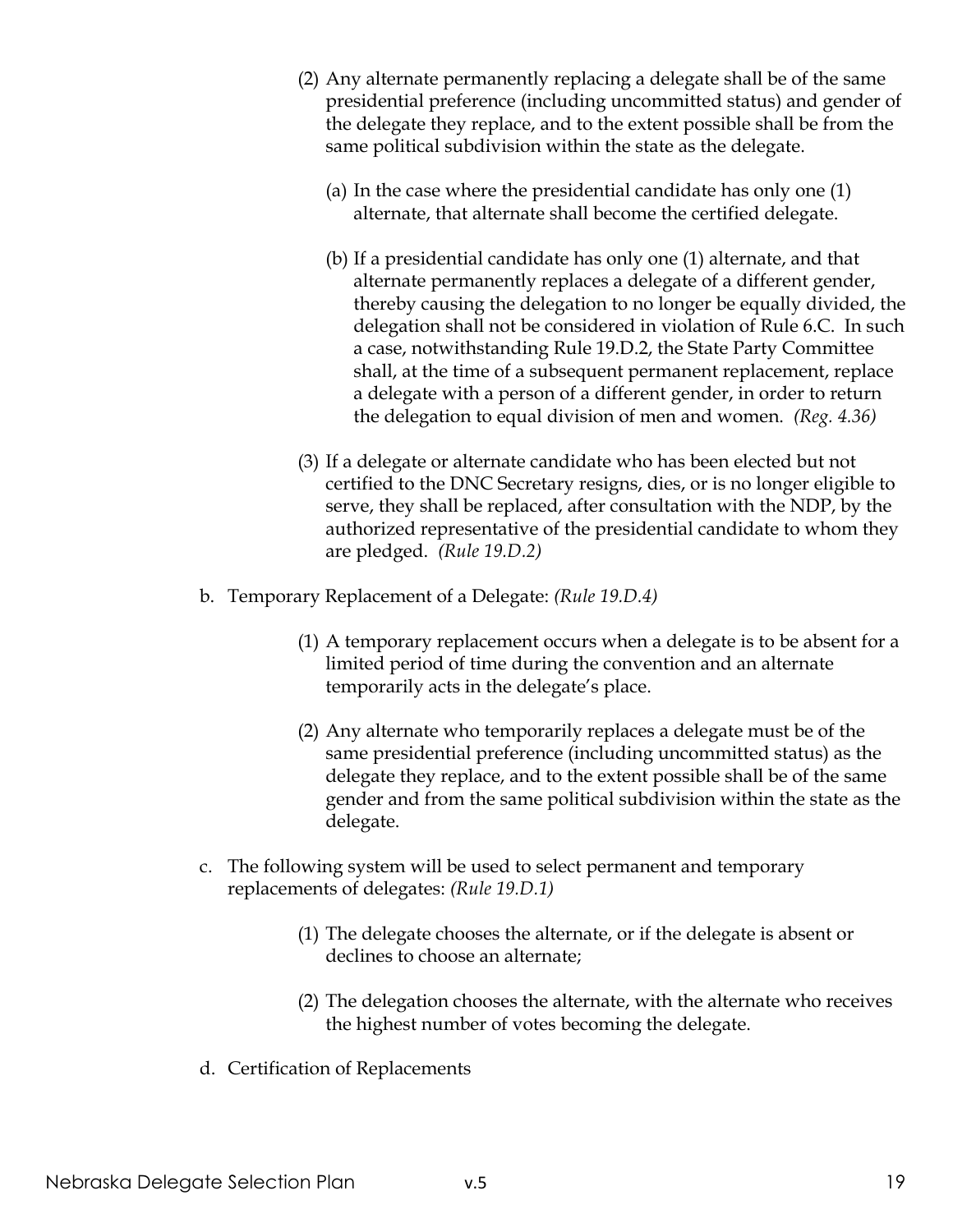- (1) Any alternate who permanently replaces a delegate shall be certified in writing to the Secretary of the DNC by the NDP Chair. *(Rule 19.D.3)*
- (2) Permanent replacement of a delegate (as specified above) by an alternate and replacement of a vacant alternate position shall be certified in writing by the NDP Chair to the Secretary of the DNC within three (3) days after the replacement is selected. *(Call IV.D.1)*
- (3) Certification of permanent replacements will be accepted by the Secretary up to 72 hours before the first official session of the Convention is scheduled to convene. *(Call IV.D.1 & Reg. 4.35)*
- (4) In the case where a pledged delegate is permanently replaced after 72 hours before the time the first session is scheduled to convene or, in the case where a pledged delegate is not on the floor of the Convention Hall at the time a roll call vote is taken, an alternate may be designated (as specified above) to cast the delegate's vote. In such case, the Delegation Chair shall indicate the name of the alternate casting the respective delegate's vote on the delegation tally sheet. *(Call IX.F.3.e, Call IX.F.3.c, & Reg. 5.6)*
- e. A vacant alternate position shall be filled by the delegation. The replacement shall be of the same presidential preference (or uncommitted status), of the same gender, and, to the extent possible, from the same political subdivision as the alternate being replaced. *(Rule 19.E)*
- 2. Automatic delegates shall not be entitled to a replacement, nor shall the state be entitled to a replacement, except under the following circumstances: *(Call IV.D.2 & Reg. 4.37)*
	- a. Members of Congress and the Democratic Governor shall not be entitled to name a replacement. In the event of changes or vacancies in the state's Congressional Delegation, following the official confirmation and prior to the commencement of the National Convention, the DNC Secretary shall recognize only such changes as have been officially recognized by the Democratic Caucus of the U.S. House of Representatives or the Democratic Conference of the U.S. Senate. In the event of a change or vacancy in the state's office of Governor, the DNC shall recognize only such changes as have been officially recognized by the Democratic Governors' Association. *(Call IV.D.2.a)*
	- b. Members of the Democratic National Committee shall not be entitled to a replacement, nor shall the state be entitled to a replacement, except in the case of death of such delegates. In the case where the state's DNC membership changes following the DNC Secretary's official confirmation, but prior to the commencement of the 2020 Democratic National Convention, acknowledgment by the Secretary of the new DNC member certification shall constitute verification of the corresponding change of Automatic delegates. *(Call IV.D.2.b)*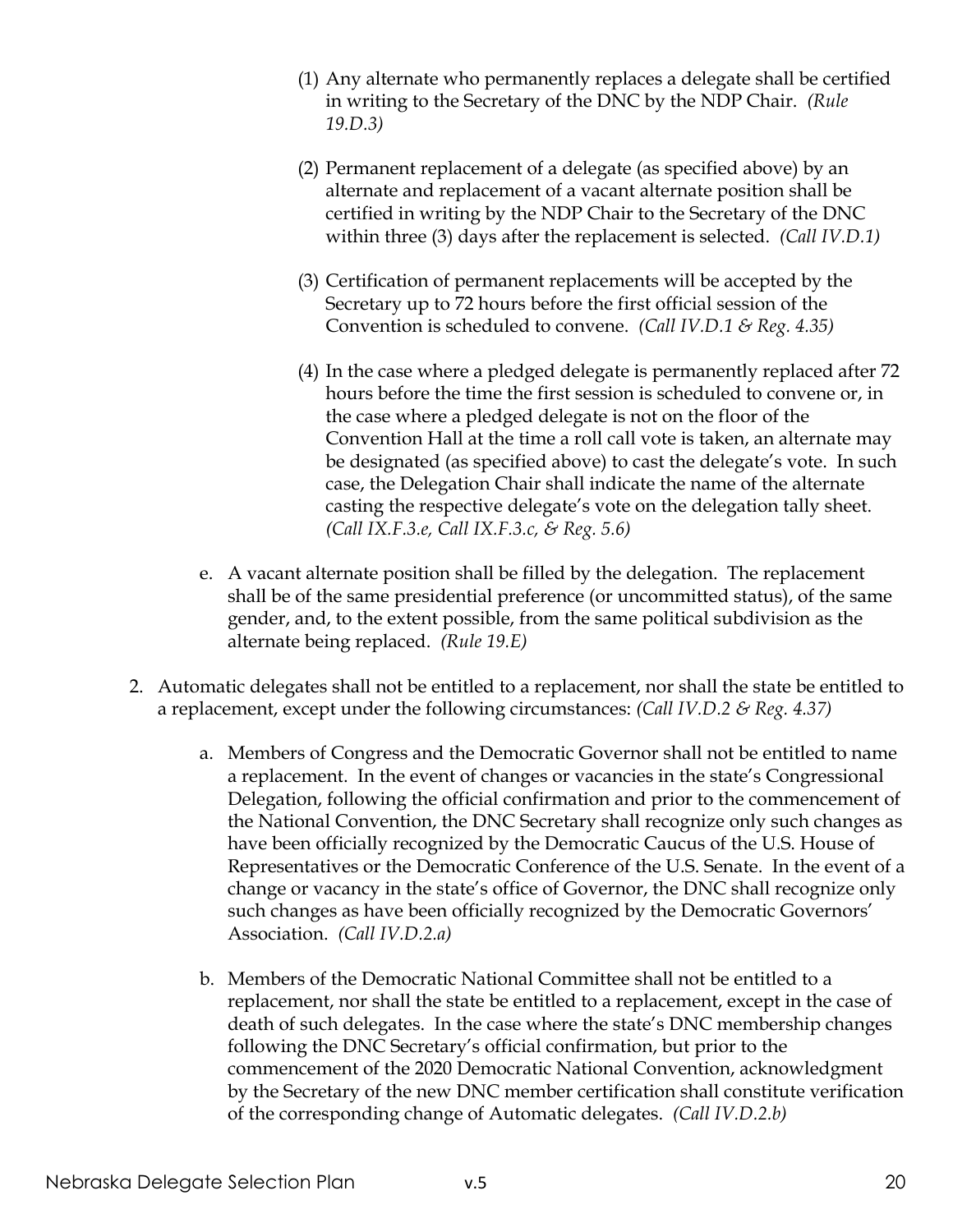- c. Automatic distinguished Party leader delegates allocated to the state pursuant to Rule 9.A.5 shall not be entitled to name a replacement, nor shall the state be entitled to name a replacement. *(Call IV.D.2.c)*
- d. In no case may an alternate cast a vote for an Automatic delegate. *(Call IX.F.3.e)*

# Section IV Convention Standing Committee Members

#### **A. Introduction**

- 1. Nebraska has been allocated one (1) member on each of the three (3) standing committees for the 2020 Democratic National Convention (Credentials, Platform, and Rules), for a total of three (3) members. *(Call VII.A.3)*
- 2. Members of the Convention Standing Committees need not be delegates or alternates to the 2020 Democratic National Convention. *(Call VII.A.3)*
- 3. These members will be selected in accordance with the procedures indicated below. *(Rule 1.G)*

#### **B. Temporary Standing Committee Members**

- 1. Temporary members for the Convention Standing Committees will be selected by the NDP State Central Committee at its March 2020 meeting in Fremont, Nebraska (date and time TBA). The meeting shall be open to the public and well publicized in accordance with this Plan. Members of the NDP State Central Committee shall receive timely notice of the meeting in accordance with the NDP Constitution and Bylaws. *(Call VII.G.2)*
- 2. Any Democrat may apply for a position as a temporary member of the standing committees. Persons wishing to be considered must submit an application to the NDP at 201 N. 8th Street, Suite 201, Lincoln, NE 68508, or via e-mail at delegate@nebraskademocrats.org with their name, address, phone number, and e-mail, along with the committee or committees for which they wish to be considered, no later than February 14, 2020.
- 3. The male and female membership of the standing committees shall be as equally divided among men and women (determined by self-identification as possible. The selection of the temporary members shall assure that since the number of temporary members is odd (3 total members), the variance between men and women may not exceed one (1). A separate election shall be conducted for temporary membership on each standing committee, starting with the Credentials Committee, followed by the Platform Committee and the Rules Committee, in that order. The winner of each election shall be the candidate receiving the most votes, hence the binary gender of the temporary Credentials Committee and Platform Committee members may determine the binary gender of the temporary Rules Committee member. The described alternation of binary genders may not be used to exclude a gender non-binary candidate from consideration for a temporary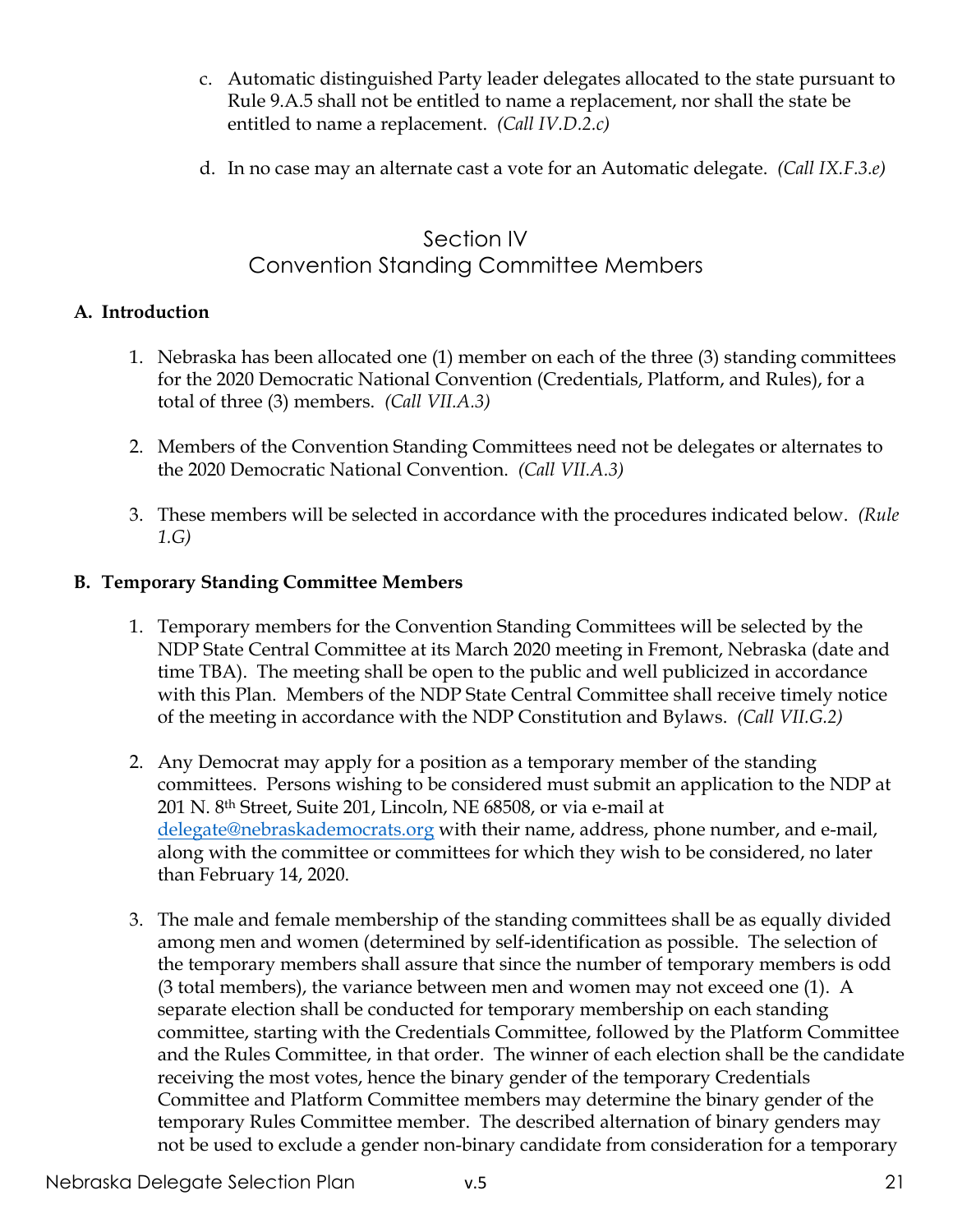committee position. Gender non-binary committee members shall not be counted as either a male or a female, and the remainder of the standing committee members shall be equally divided between male gender (men) and female gender (women). *(Call VII.E.1 & Call VII.E.2)*

- 4. Temporary members serve only in the event that the respective standing committee is called to meet prior to completion of the state's delegate selection process and subsequent selection of permanent standing committee members. No temporary member may continue to serve after the selection of the permanent standing committee members unless they are elected as a permanent member. *(Call VII.G.3)*
- 5. Temporary members selected after the first determining step has occurred in a state shall reflect the Presidential preferences so established. *(Call VII.G.3)*
- 6. The NDP Chair shall certify the temporary standing committee members in writing to the Secretary of the DNC within three (3) days after their selection. Substitutions in a state's list of temporary members may only be made up to ten (10) days prior to the time the standing committee meets. Substitute temporary standing committee members will be selected at a meeting of the NDP State Central Committee in accordance with the provisions outlined above. *(Call VII.B.3 & Call G.4)*

#### **C. Standing Committee Members**

- 1. Selection Meeting
	- a. The members of the standing committees shall be elected by a quorum of Nebraska's National Convention delegates, at a meeting to be held on June 14, 2020. *(Call VII.B.1)*
	- b. All members of the delegation shall receive adequate notice of the time, date, and place of the meeting to select the standing committee members. *(Call VII.B.1)*
- 2. Allocation of Members
	- a. The members of the standing committees allocated to Nebraska shall proportionately represent the presidential preference of all candidates (including uncommitted status) receiving the threshold percentage used in the state's delegation to calculate the at-large apportionment pursuant to Rule 14.E of the Delegate Selection Rules. *(Call VII.C.1 & Reg. 5.9)*
	- b. The presidential preference of each candidate receiving the applicable percentage or more within the delegation shall be multiplied by the total number of standing committee positions allocated to Nebraska. If the result of such multiplication does not equal 0.455 or above, the presidential preference in question is not entitled to representation on the standing committee. If the result of such multiplication is 0.455 but less than 1.455, the presidential preference is entitled to one (1) position. Those preferences securing more than 1.455 but less than 2.455 are entitled to two (2) positions, etc. *(Call VII.C.2)*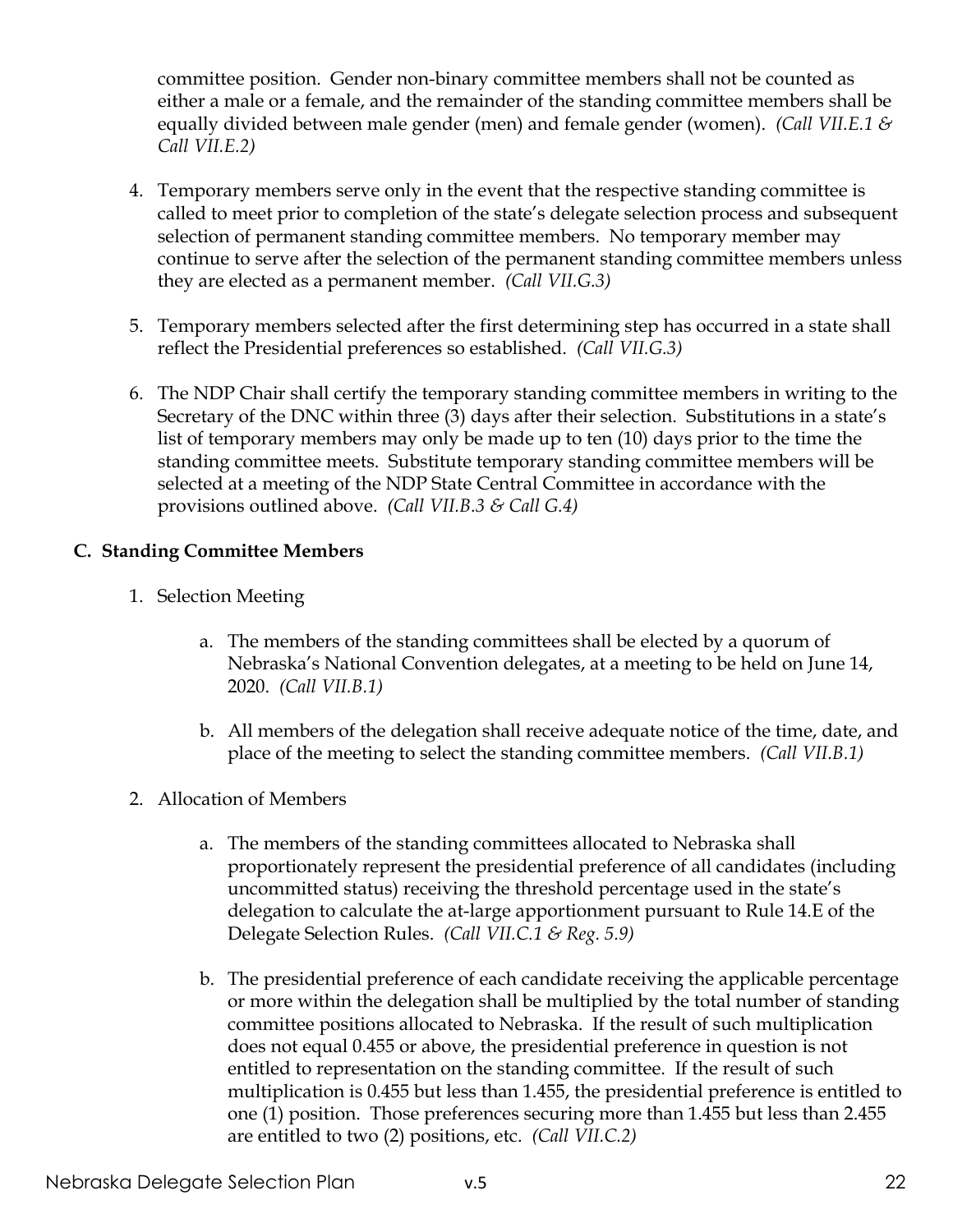- c. Where the application of this formula results in the total allocation exceeding the total number of committee positions, the presidential candidate whose original figure of representation is farthest from its eventual rounded-off total shall be denied that one (1) additional position. Where the application of this formula results in the total allocation falling short of the total number of committee positions, the presidential candidate whose original figure of representation is closest to the next rounding level shall be allotted an additional committee position. *(Call VII.C.3)*
- d. Standing committee positions allocated to a presidential candidate shall be proportionately allocated, to the extent practicable, to each of the three (3) standing committees. When such allocation results in an unequal distribution of standing committee positions by candidate preference, a drawing shall be conducted to distribute the additional positions. *(Call VII.C.4)*
- 3. Presidential Candidate Right of Review
	- a. Each presidential candidate, or that candidate's authorized representative(s), shall be given adequate notice of the date, time, and location of the meeting of the state's delegation authorized to elect standing committee members. *(Call VII.D.1)*
	- b. Each presidential candidate, or that candidate's authorized representative(s), must submit to the NDP Chair, by 9:00 a.m. CDT on June 14, 2020, a minimum of one (1) name for each slot awarded to that candidate for members of such committee. The delegation shall select the standing committee members from among names submitted by the presidential candidates (including uncommitted status). Presidential candidates shall not be required to submit the name of more than one (1) person for each slot awarded to such candidate for members of standing committees. *(Call VII.D.2)*
- 4. Selection Procedure to Achieve Equal Division
	- a. Presidential candidates (including uncommitted status) shall use their best efforts to ensure that their respective delegation of standing committee members shall achieve Nebraska's affirmative action goals and that their respective members are equally divided between the men and women determined by gender selfidentification. *(Rule 6.I & Reg. 4.10)*
	- b. The members of the standing committees shall be assigned by binary gender as self-identified. The selection of the members shall assure that since the number of members is odd (3 total members), the variance between men and women may not exceed one (1). A separate election shall be conducted for membership on each standing committee, starting with the Credentials Committee, followed by the Platform Committee and the Rules Committee, in that order. The winner of each election shall be the candidate receiving the most votes, hence the binary gender of the Credentials Committee and Platform Committee members may determine the binary gender of the Rules Committee member. The described alternation of binary genders may not be used to exclude a gender non-binary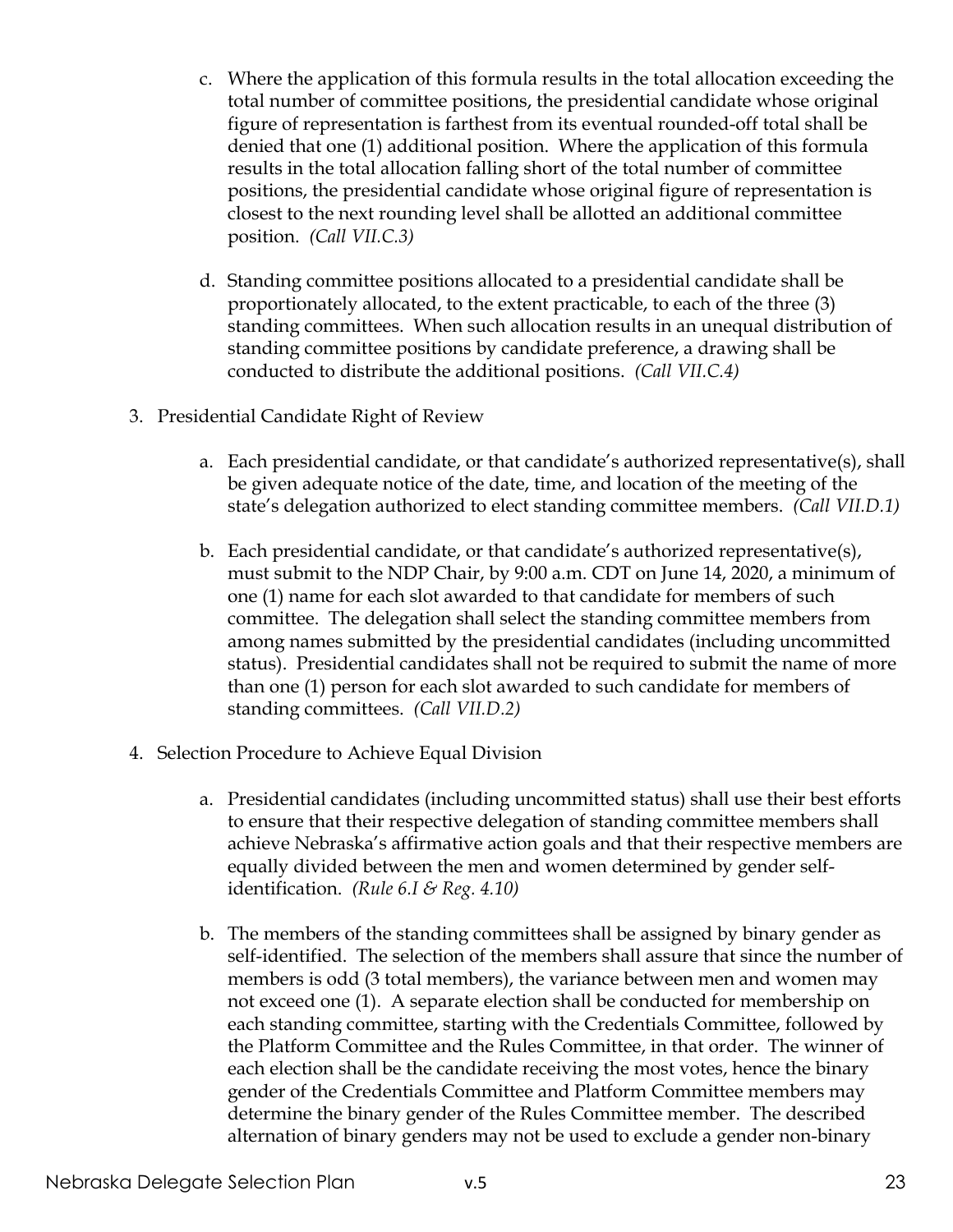candidate from consideration for a committee position. Gender non-binary committee members shall not be counted as either a male or female, and the remainder of the standing committee members shall be equally divided between male gender (men) and female gender (women). *(Call VII.E.1 & Call VII.E.2)*

- 5. Certification and Substitution
	- a. The NDP Chair shall certify the standing committee members in writing to the Secretary of the DNC within three (3) days after their selection. *(Call VII.B.3)*
	- b. No substitutions will be permitted in the case of standing committee members, except in the case of resignation or death. Substitutions must be made in accordance with the rules and the election procedures specified in this section, and must be certified in writing to the Secretary of the DNC within three (3) days after the substitute member is selected but not later than 48 hours before the respective standing committee meets, except in the case of death. *(Call VII.B.4)*

# Section V Delegation Chair and Convention Pages

#### **A. Introduction**

Nebraska will select one (1) individual to serve as Delegation Chair and two (2) individuals to serve as Convention Pages. *(Call IV.E, Call IV.F.1, & Appendix C)*

#### **B. Delegation Chair**

- 1. Selection Meeting
	- a. The Delegation Chair shall be selected by a quorum of the state's National Convention Delegates, at a meeting to be held on June 14, 2020. *(Call IV.E)*
	- b. All members of the delegation shall receive timely notice of the time, date, and place of the meeting to select the Delegation Chair. *(Rule 3.C)*
- 2. The NDP Chair shall certify the Delegation Chair in writing to the Secretary of the DNC within three (3) days after their selection. *(Call IV.E)*

#### **C. Convention Pages**

- 1. Two (2) individuals will be selected to serve as Nebraska's Convention Pages by the NDP Chair in consultation with the members of the DNC from the state. This selection will take place on June 14, 2020. *(Call IV.F.3, Appendix C, & Reg. 5.7.B)*
- 2. The Convention Pages shall be as evenly divided between men and women (determined by self-identification) as possible under the state allocation and shall reflect, as much as possible, the Affirmative Action and Outreach and Inclusion guidelines in the state plan.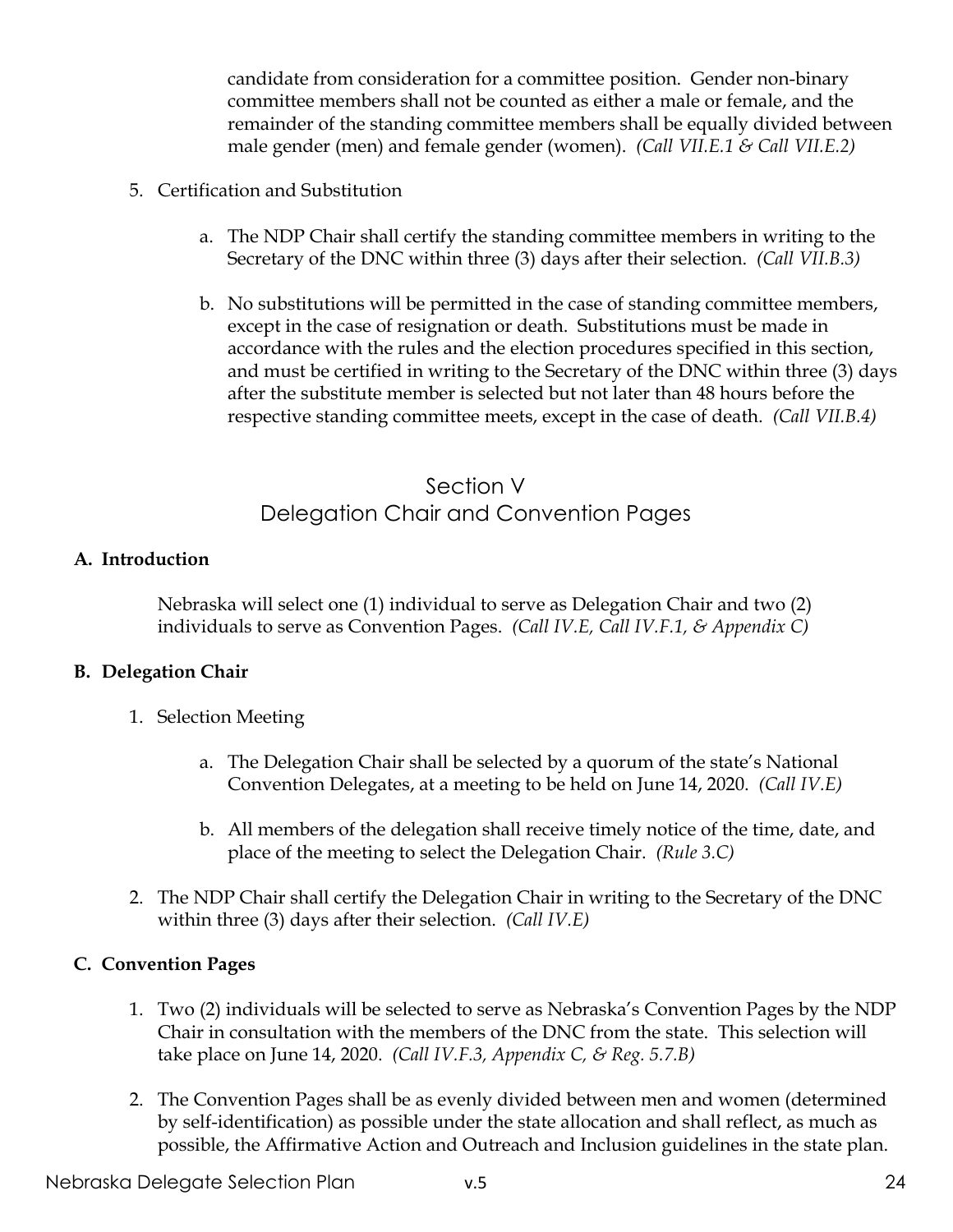In the case of gender non-binary pages, they shall not be counted as either a male or female, and the remainder of the pages shall be equally divided. *(Reg. 5.7.A)*

3. The NDP Chair shall certify the individuals to serve as Nebraska's Convention Pages in writing to the Secretary of the DNC within three (3) days after the selection. *(Call IV.F.3 & Reg. 5.7.B)*

# Section VI Presidential Electors

#### **A. Introduction**

Nebraska will select five (5) individuals to serve as Presidential Electors for the 2020 Presidential election. Two (2) Presidential Electors are allocated to the presidential and vice-presidential candidates who received the highest number of votes in the state, and one (1) Presidential Elector is allocated to the presidential and vice-presidential candidates who received the highest number of votes in each of Nebraska's three (3) Congressional Districts.

#### **B. Selection of Presidential Electors**

- 1. The Presidential Electors shall be selected on June 13, 2020 at the State Convention.
	- a. The State Convention delegates from each of Nebraska's three (3) Congressional Districts shall caucus to select one person properly affiliated with the Democratic Party and legally eligible to serve for nomination by the State Convention to represent such district as a Presidential Elector in the Electoral College, and to recommend one person properly affiliated with the Democratic Party and legally eligible to serve for nomination by the State Convention to represent the State of Nebraska at-large as a Presidential Elector in the Electoral College. The Congressional District Chair shall certify such selection and recommendation to the Chair of the Convention Committee to Recommend Nominations of Presidential and Vice-Presidential Electors.
	- b. The Convention Committee to Recommend Nominations for Presidential and Vice-Presidential Electors shall nominate to the State Convention delegates a total of five (5) Presidential Electors: three (3) Congressional District electors, and two (2) at-large electors. For Congressional District electors, the Committee shall accept the selection of the Congressional District Caucus. For at-large electors, the Committee shall give preference to the recommendations of each Congressional District Caucus.
	- c. The State Convention delegates shall vote on the nominations of the Convention Committee to Recommend Nominations for Presidential and Vice-Presidential Electors. Nominations may also be made from the floor by any State Convention delegate.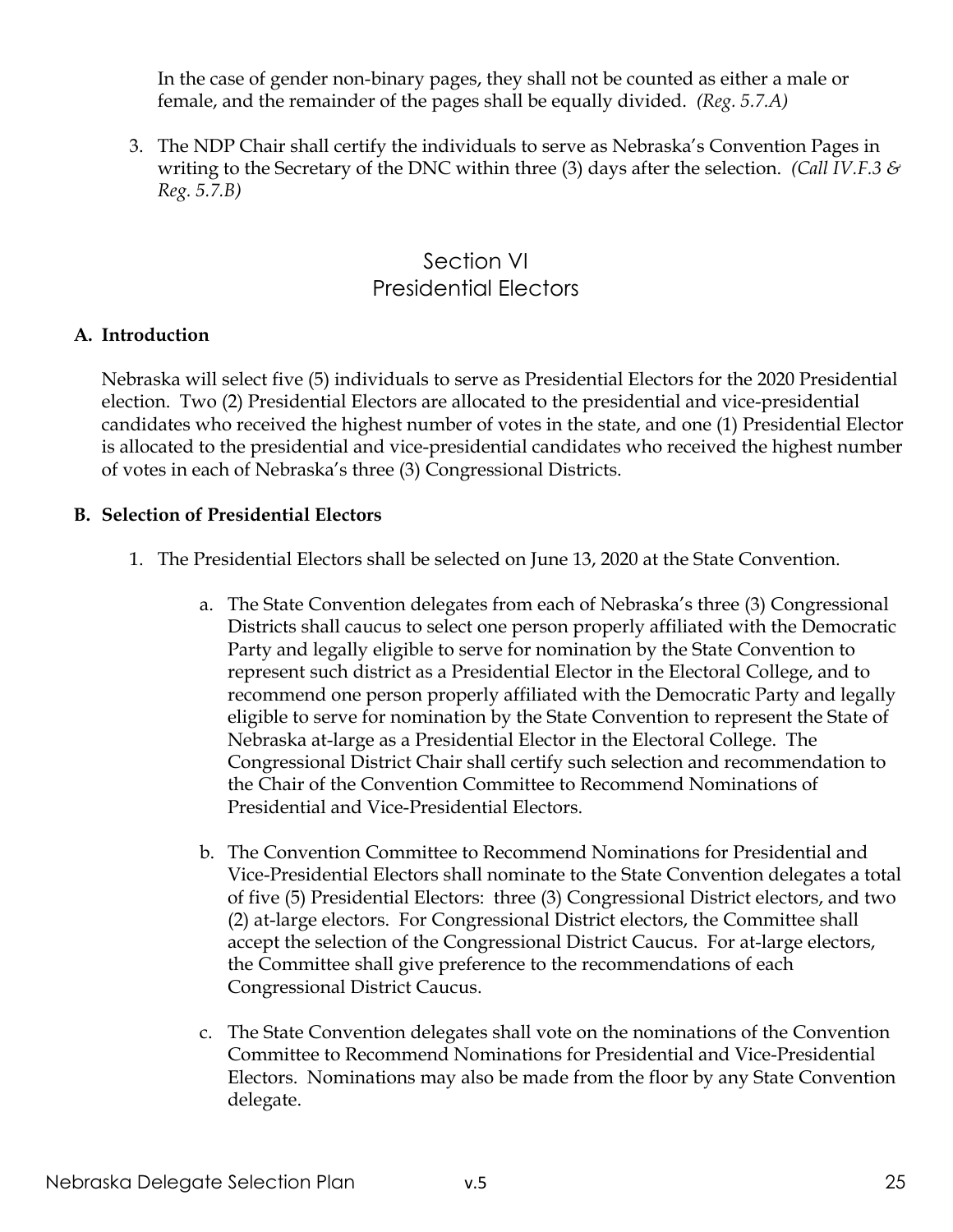2. Following the selection of Presidential Electors at State Convention, the convention officers shall certify the names of the electors to the Governor and the Secretary of State. *(Call VIII)*

## **C. Affirmation**

- 1. Each candidate for Presidential Elector shall certify in writing that they will vote for the election of the Democratic Presidential and Vice Presidential nominees. *(Call VIII)*
- 2. In the selection of the Presidential Electors, the NDP will ensure that the persons selected are bona fide Democrats who are faithful to the interests, welfare, and success of the Democratic Party of the United States, who subscribe to the substance, intent, and principles of the Charter and the Bylaws of the Democratic Party of the United States. Nebraska Revised Statute §32-713 also requires that each Presidential Elector execute a pledge to mark their ballots for President and Vice President for the presidential and vicepresidential candidates who received the highest number of votes in the state if an at-large elector and the highest number of votes in their Congressional District if a Congressional District elector. A presidential elector who refuses to present a ballot, who attempts to present an unmarked ballot, or who attempts to present a ballot marked in violation of his or her pledge vacates the office of presidential elector.*(Call VIII)*

# Section VII General Provisions and Procedural Guarantees

- A. The NDP reaffirms its commitment to an open party by incorporating the "six basic elements" as listed below. As our Party strives to progress in the fight against discrimination of all kinds, these six basic elements have evolved and grown along with the constant push for more inclusion and empowerment. These provisions demonstrate the intention of the Democratic Party to ensure a full opportunity for all minority group members to participate in the delegate selection process. *(Rule 4.A, Rule 4.B, & Rule 4.C)*
	- 1. All public meetings at all levels of the NDP should be open to all members of the Democratic Party regardless of race, sex, age, color, creed, national origin, religion, ethnic identity, sexual orientation, gender identity and expression, economic status, or disability (hereinafter collectively referred to as "status"). *(Rule 4.B.1)*
	- 2. No test for membership in, nor any oaths of loyalty to, the NDP should be required or used which has the effect of requiring prospective or current members of the Democratic Party to acquiesce in, condone, or support discrimination based on "status". *(Rule 4.B.2)*
	- 3. The time and place for all public meetings of the NDP on all levels should be publicized fully, and in such manner, as to assure timely notice to all interested persons. Such meetings must be held in places accessible to all Party members and large enough to accommodate all interested persons. *(Rule 4.B.3)*
	- 4. The NDP, on all levels, should support the broadest possible registration without discrimination based on "status". *(Rule 4.B.4)*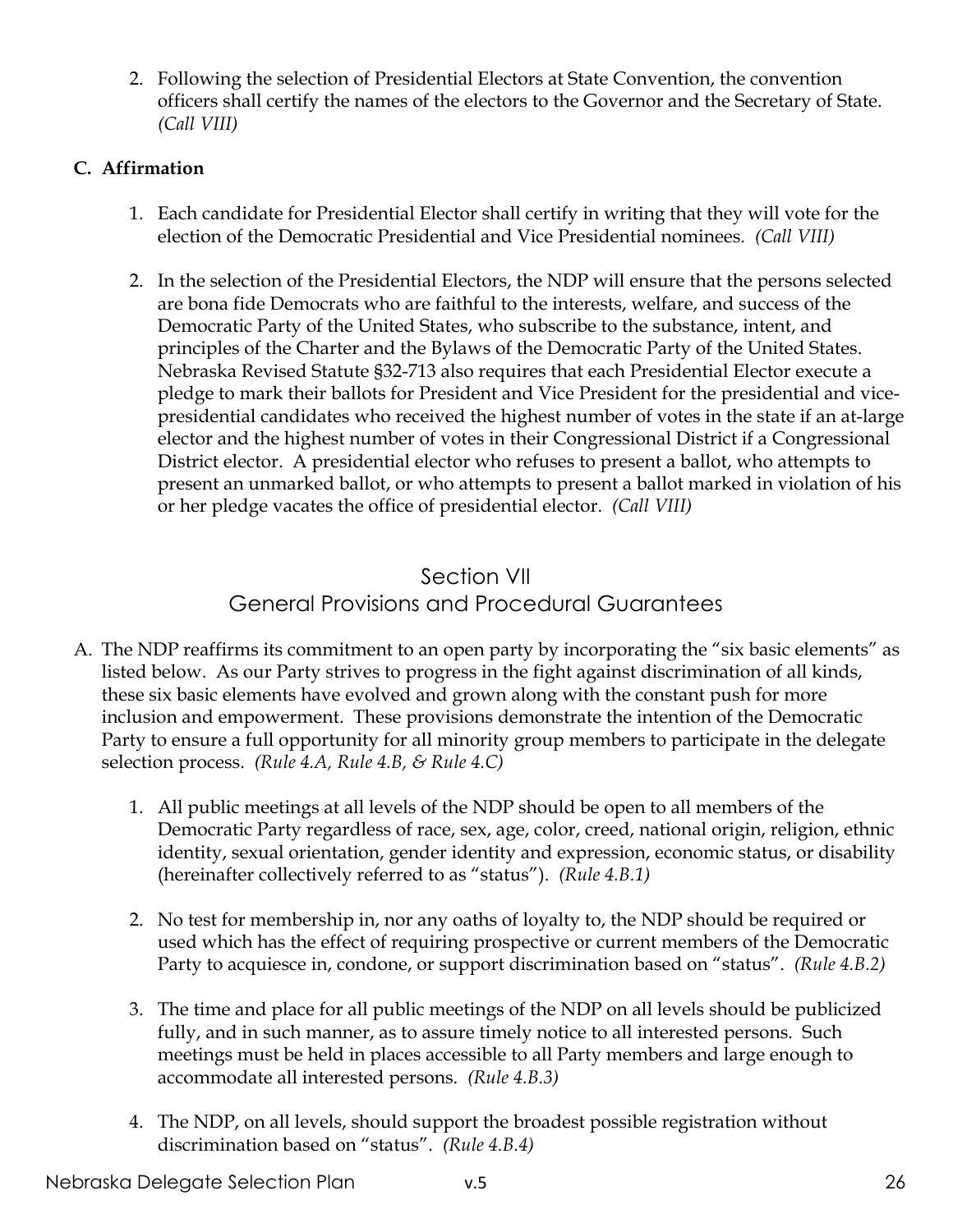- 5. The NDP should publicize fully and in such manner as to assure notice to all interested parties a full description of the legal and practical procedures for selection of Democratic Party officers and representatives on all levels. Publication of these procedures should be done in such fashion that all prospective and current members of the NDP will be fully and adequately informed of the pertinent procedures in time to participate in each selection procedures at all levels of the Democratic Party organization. As part of this, the NDP should develop a strategy to provide education programs directly to voters who continue to experience confusing timelines for registration, changing party affiliation deadlines, or lack of awareness of the process for running for delegate, to ensure all Democratic voters understand the rules and timelines and their impact on voter participation. *(Rule 4.B.5)*
- 6. The NDP should publicize fully and in such a manner as to assure notice to all interested parties, a complete description of the legal and practical qualifications of all positions as officers and representatives of the NDP. Such publication should be done in timely fashion so that all prospective candidates or applicants for any elected or appointed position within the NDP will have full and adequate opportunity to compete for office. *(Rule 4.B.6)*
- B. Discrimination on the basis of "status" in the conduct of Democratic Party affairs is prohibited. *(Rule 5.B)*
- C. Nebraska's delegation shall be equally divided between delegate men and delegate women, and alternate men and alternate women, i.e. the number of men and women shall not vary by more than one. Such goal applies to the entire delegation, which includes all pledged delegates and alternates and all automatic delegates. Delegates and alternates shall be considered separate groups for purposes of achieving equal division as determined by gender self-identification. In the case of gender non-binary delegates or alternates, they shall not be counted as either a male or female, and the remainder of the delegation shall be equally divided by gender. *(Rule 6.C)*
- D. All delegate and alternate candidates must be identified as to presidential preference or uncommitted status at all levels which determine presidential preference. *(Rule 13.A)*
- E. No delegate at any level of the delegate selection process shall be mandated by law or Party rules to vote contrary to that person's presidential choice as expressed at the time the delegate is elected. *(Rule 13.I)*
- F. Delegates elected to the national convention pledged to a presidential candidate shall in all good conscience reflect the sentiments of those who elected them. *(Rule 13.J)*
- G. Each delegate, alternate, and standing committee member must be a bona fide Democrat, registered to vote as a Democrat in Nebraska, who is faithful to the interests, welfare, and success of the Democratic Party of the United States, who subscribes to the substance, intent, and principles of the Charter and Bylaws of the Democratic Party of the United States, and who will participate in the Convention in good faith. *(Rule 12.H, Call VII.A.4, & Reg. 4.26)*
- H. Forty percent (40%) of the members of any Party body above the first level of the delegate selection process shall constitute a quorum for any business pertaining to the selection of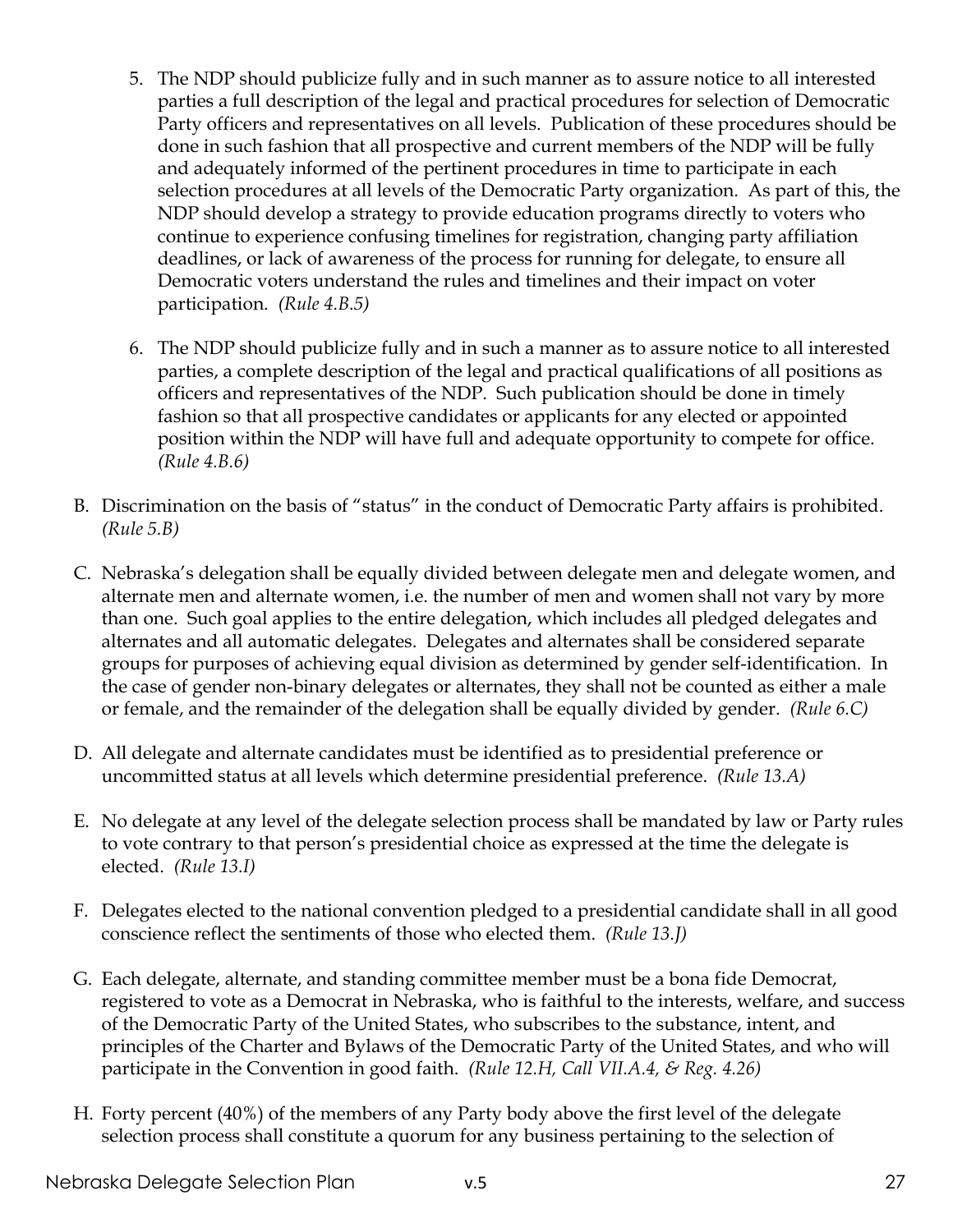National Convention delegates, alternates, standing committee members, and other Convention participants. *(Rule 16)*

- I. Article VIII of the NDP Constitution specifically disallows the use of proxy voting at "any level of party organization". Hence, no proxy voting is to be used in any of the selection of delegates, alternates, or standing committee members to the Democratic National Convention. *(Rule 17 & Reg. 4.32)*
- J. Article VIII of the NDP Constitution specifically disallows the use of the unit rule at "any level of party organization", and Nebraska Revised Statute §32-719 prohibits the use of the unit rule at county and state conventions. Hence, the unit rule, or any rule or practice whereby all members of a Party unit or delegation may be required to cast their votes in accordance with the will of a majority of the body, shall not be used at any stage of the delegate selection process. *(Rule 18.A)*
- K. Any individual or group of Democrats may sponsor or endorse a slate of candidates for convention delegates. But no slate may, by virtue of such endorsement, receive a preferential place on a delegate selection ballot or be publicly identified on the ballot as the official Democratic Party organization slate, and all slates must meet identical qualifying requirements for appearing on a ballot at all levels of the delegate selection process. *(Rule 18.B)*
- L. All steps in the delegate selection process, including the filing of presidential candidates, must take place within the calendar year of the Democratic National Convention, except with respect to implementation of the Affirmative Action Plan and Outreach and Inclusion Programs. *(Rule 1.F & Rule 12.B)*
- M. In electing and certifying delegates and alternates to the 2020 Democratic National Convention, the NDP hereby undertakes to assure all Democratic voters in Nebraska a full, timely, and equal opportunity to participate in the delegate selection process and in all Party affairs and to implement affirmative action and outreach and inclusion plans toward that end; that the delegates and alternates to the Convention shall be selected in accordance with the Delegate Selection Rules for the 2020 Democratic National Convention; and that the delegates certified will not publicly support or campaign for any candidate for President or Vice President other than the nominees of the Democratic National Convention. *(Call II.B)*

# Section VIII Affirmative Action Plan and Outreach and Inclusion Program

## **A. Statement of Purpose and Organization**

- 1. Purpose and Objectives
	- a. To make sure that the NDP at all levels is an open Party which includes rather than excludes people from participation, a program of effective affirmative action is hereby adopted by the NDP. *(Rule 5.A)*
	- b. Discrimination on the basis of "status" in the conduct of Democratic Party affairs is prohibited. *(Rule 5.B)*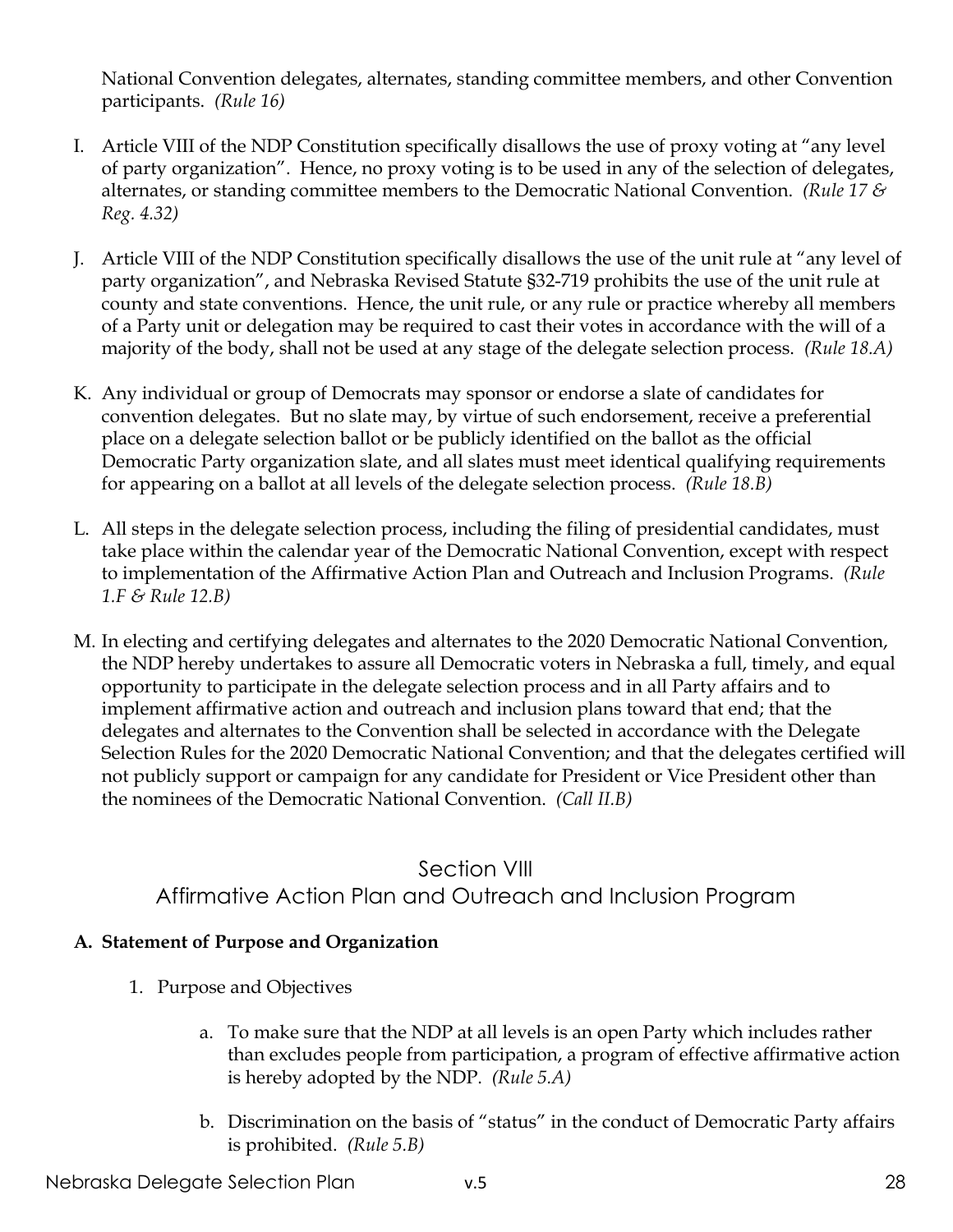- c. All public meetings at all levels of the NDP should be open to all members of the Democratic Party regardless of race, sex, age, color, creed, national origin, religion, ethnic identity, sexual orientation, gender identity and expression, economic status, or disability (hereinafter collectively referred to as "status"). *(Rule 4.B.1)*
- d. Consistent with the Democratic Party's commitment to including groups historically under-represented in the Democratic Party's affairs, by virtue of race, sex, age, color, creed, national origin, religion, ethnic identity, sexual orientation, gender identity and expression, or disability, Nebraska has established goals for these groups. *(Rule 5.C & Reg. 4.8)*
- e. To encourage full participation by all Democrats in the delegate selection process and in all Party affairs, the NDP has adopted and will implement programs with specific goals and timetables for African Americans, Hispanics, Native Americans, Asian Americans and Pacific Islanders, and women. To further encourage full participation in the process, the NDP has established goals and timetables for other underrepresented groups, including the LGBTQ+ community, people with disabilities, and youth. *(Rule 6.A & Rule 7)*
	- (1) The goal of the programs shall be to encourage participation in the delegate selection process and in Party organizations at all levels by the aforementioned groups as indicated by their presence in the Democratic electorate. *(Rule 6.A.1)*
	- (2) For the delegate selection process, "Youth" is defined as any participant 36 years old and younger.
	- (3) For the delegate selection process, individuals identifying as Native Americans shall be required to be enrolled in a federally-recognized or state-recognized tribe.
	- (4) These goals shall not be accomplished either directly or indirectly by the Party's imposition of mandatory quotas at any level of the delegate selection process or in any other Party affairs. *(Rule 6.A.2)*
- 2. Organizational Structure
	- a. A Committee on Inclusion shall be appointed by the NDP Chair on March 1, 2019. *(Rule 6.F)*
	- b. The NDP Chair shall certify in writing to the Rules and Bylaws Committee of the DNC the compliance of Nebraska's Committee on Inclusion with Rules 5.C, 6.A, & 7, and submit the names, demographic data, and contact information of the members no later than 15 days after their appointment. *(Reg 2.2.J)*
	- c. The Committee on Inclusion shall consist of members who are regionally diverse and represent the Democratic constituency groups set forth in the Introduction to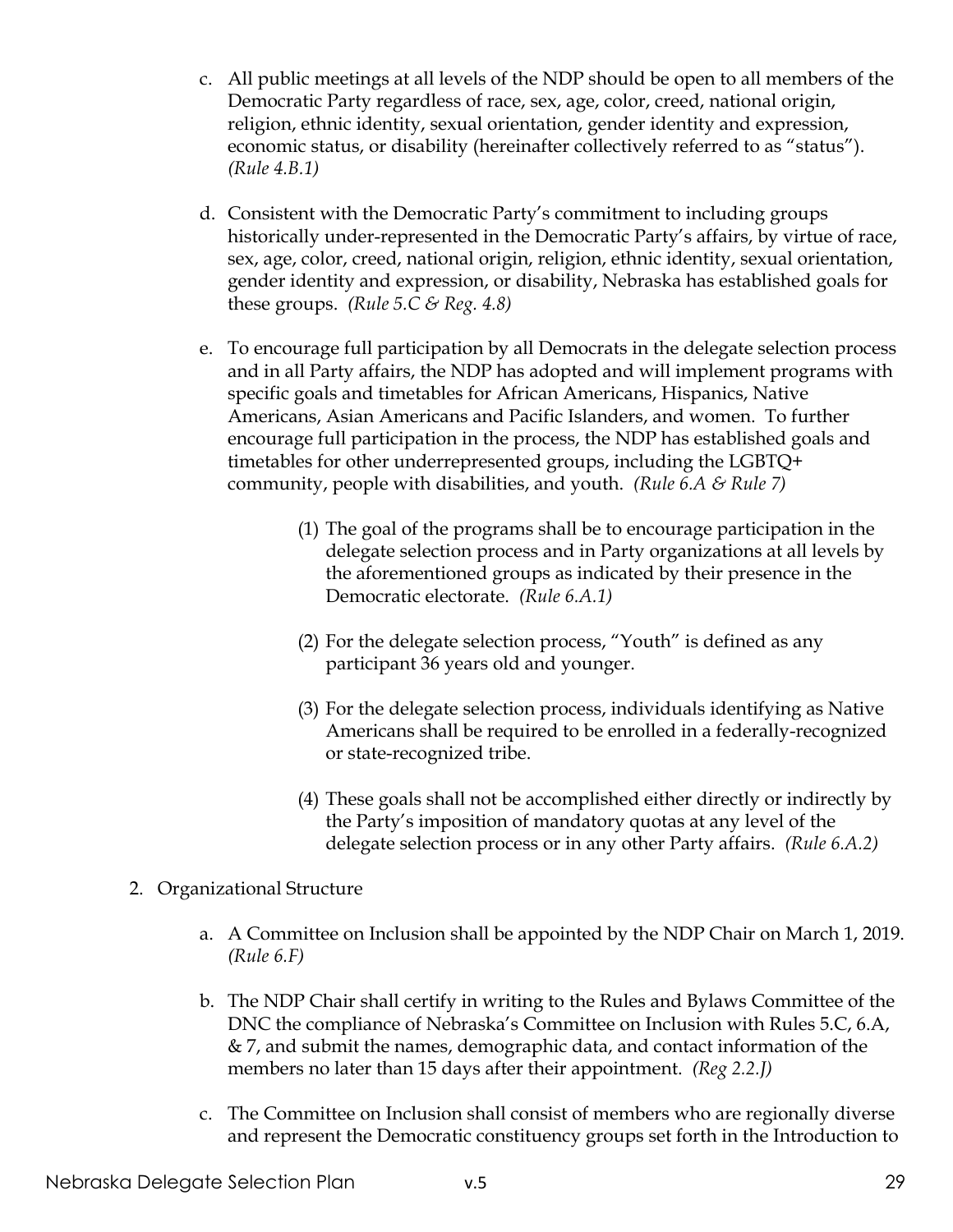the Affirmative Action Plan and Outreach and Inclusion Program. (See Attachment A for list of committee members and relevant demographic information.)

- d. The Committee on Inclusion shall be responsible for:
	- (1) Helping develop and design the proposed Affirmative Action Plan and Outreach and Inclusion Program and making recommendations to the NDP Chair.
	- (2) Directing the implementation of all requirements of the Affirmative Action Plan and Outreach and Inclusion Program section of this Plan.
	- (3) Implementing a specific outreach and financial assistance program for persons of low and moderate income to encourage their participation and representation in the national convention delegation. *(Rule 6.G)*
	- (4) Ensuring, on behalf of the State Party Committee, that district lines used in the delegate selection process are not gerrymandered to discriminate against African Americans, Hispanics, Native Americans, Asian Americans and Pacific Islanders, and women. *(Rule 6.E)*
- e. Financial and staff support for the Committee on Inclusion shall be provided by the State Party Committee to the greatest extent feasible, including, but not limited to, making available on a priority basis, the NDP staff and volunteers, and covering all reasonable costs incurred in carrying out this Plan.
- 3. Implementation of the Affirmative Action Plan and Outreach and Inclusion Program shall begin on September 13, 2019, with the distribution of the press kits, and will continue through the end of the delegate selection process. *(Rule 1.F)*

#### **B. Representation Goals**

1. In cooperation with the DNC, the NDP has determined the demographic composition of African Americans, Hispanics, Native Americans, and Asian Americans and Pacific Islanders in Nebraska's Democratic electorate. Because exit polls are rarely conducted in Nebraska, the composition of the Democratic electorate and corresponding representation goals for ethnic and racial minority groups were calculated using 2018 Census Population Estimates, American Community Survey 5-year Estimates, and voter registration totals according to the Secretary of State as of March 1, 2019. These calculations also utilize 2012 national Gallup polling which shows that many ethnic and minority groups are registered as Democrats at a higher percentage than the overall electorate. (See https://news.gallup.com/poll/160373/democrats-racially-diverse-republicans-mostlywhite.aspx, Exhibit B for explanation and calculation) These constituency percentages shall be established as goals for representation in the state's convention delegation *(Rule 6.A)*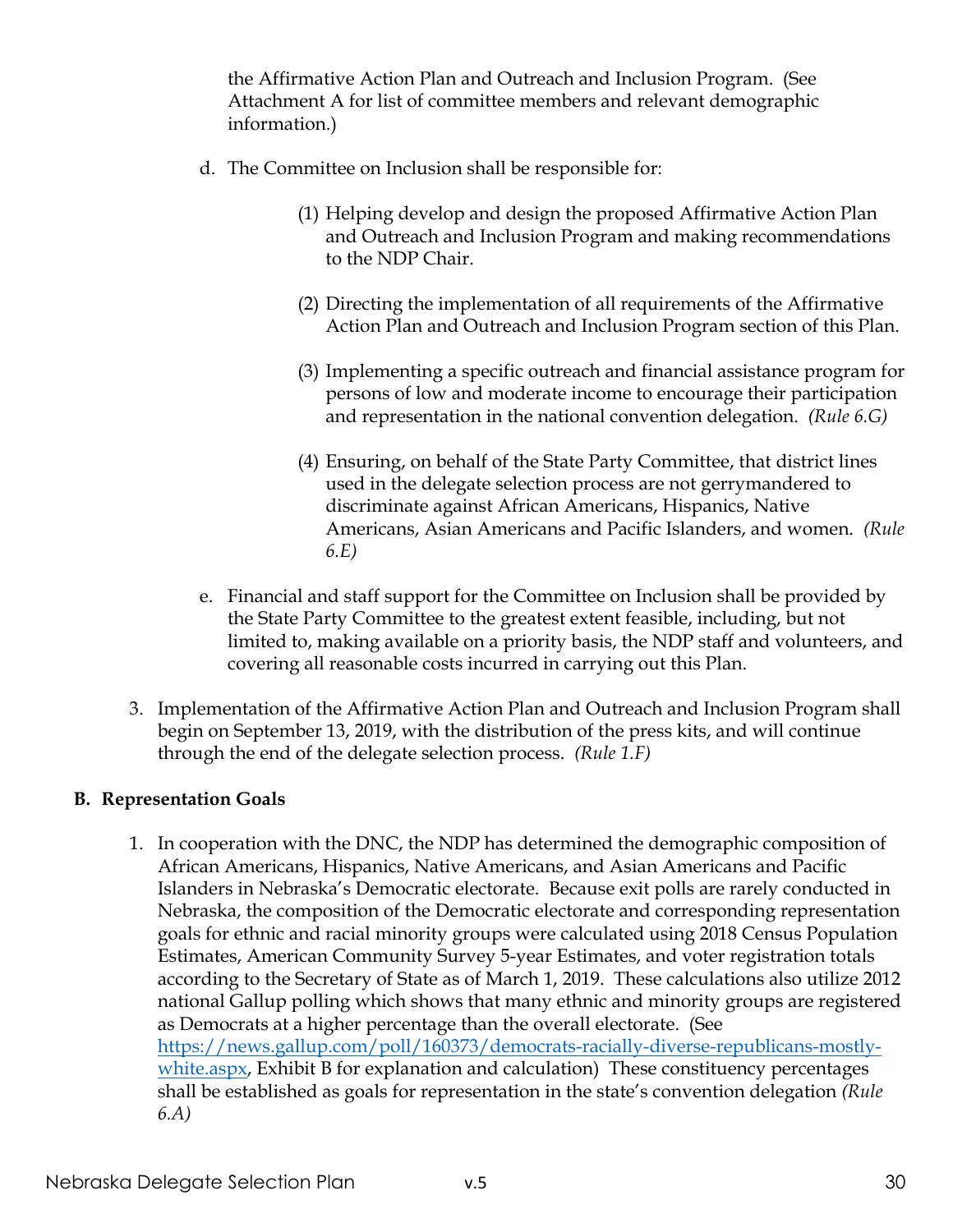- 2. In cooperation with the DNC, the NDP has determined the demographic composition of members of the LGBTQ+ community, people with disabilities, and youth in Nebraska's Democratic electorate. The NDP has chosen to establish these percentages as goals for representation in the state's convention delegation. Because exit polls are rarely conducted in Nebraska, the composition of the Democratic electorate and corresponding representation goal for LGBTQ+ Nebraskans is calculated using 2017 national Gallup polling, 2018 national NBC News exit polling, and voter registration totals according to the Secretary of State as of March 1, 2019, the composition of the Democratic electorate and corresponding representation goal for People With Disabilities is calculated using American Community Survey 1-year Estimates and voter registration totals according to the Secretary of State as of March 1, 2019, and the composition of the Democratic electorate and corresponding representation goal for Youth is based off the percentage of registered Democrats between the ages of 18 and 36 in VAN as of 3/10/19. (See https://news.gallup.com/poll/203513/vermont-leads-states-lgbt-identification.aspx, https://www.nbcnews.com/feature/nbc-out/record-lgbt-support-democrats-midtermsnbc-news-exit-%20poll-shows-n934211, and Exhibit B for explanation and calculation) *(Rule 7 & Reg. 4.8.C.iii)*
- 3. Methodology

|                                    | African<br>Americans | Hispanics | <b>Native</b><br><b>Americans</b> | Asian<br>Americans<br>& Pacific<br><b>Islanders</b> | LGBTQ+<br>Americans | People<br>with<br><b>Disabilities</b> | Youth |
|------------------------------------|----------------------|-----------|-----------------------------------|-----------------------------------------------------|---------------------|---------------------------------------|-------|
| $%$ in<br>Democratic<br>Electorate | 10.16%               | 11.35%    | $0.86\%$                          | 2.8%                                                | 7.66%               | 12%                                   | 29.8% |
| Numeric<br>Goals for<br>Delegation | 4                    | 5         |                                   | $\overline{2}$                                      | 3                   | 5                                     | 11    |

- 4. When selecting the at-large portion of the delegation, the demographic composition of the other delegates (district-level, pledged PLEO, and Automatic) shall be compared with the NDP's goals to achieve an at-large selection process that helps to bring about a representative balance.
- 5. Although the selection of the at-large delegation may be used to fulfill the affirmative action goals established by this Plan, the NDP will conduct outreach and inclusion activities such as recruitment, education, and training at all levels of the delegate selection process. *(Rule 6.A.3)*

## **C. Efforts to Educate on the Delegate Selection Process**

1. Well-publicized educational workshops will be conducted in each of Nebraska's three congressional districts beginning in September 2019. These workshops will be designed to encourage participation in the delegate selection process, including apprising potential delegate and alternate candidates of the availability of financial assistance. These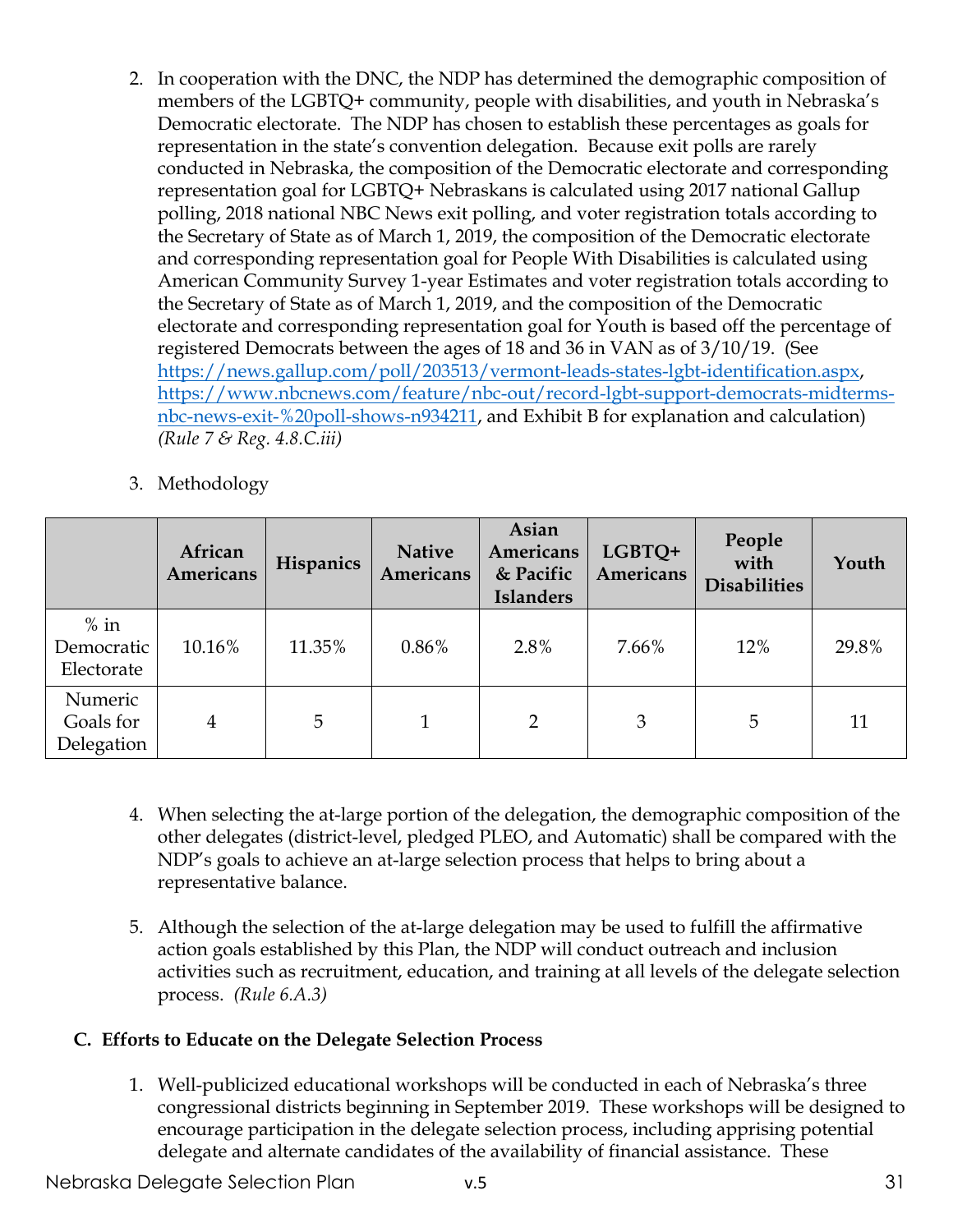workshops will be held in places that are easily accessible to persons with disabilities. The times, dates, places, and rules for the conduct of all education workshops, meetings, and other events involved in the delegate selection process shall be effectively publicized by the NDP and include mailings to various organizations representative of the Democratic voting electorate. *(Rule 3.A, Rule 3.C, & Rule 3.D)*

- 2. A speaker's bureau of volunteers from the NDP, including the Committee on Inclusion and other party officials who are fully familiar with the process, will be organized to appear before groups, as needed, to provide information concerning the process.
- 3. The NDP's education efforts will include outreach to community leaders within the Democratic Party's constituencies and making sure that information about the delegate selection process is available to Democratic clubs and Affiliated Caucus Organizations representing specific constituencies.
- 4. The NDP will publish and make available at no cost a clear and concise explanation of how Democratic voters can participate in the delegate selection process. As well, the NDP shall also make available copies of the NDP Constitution and Bylaws, the Delegate Selection Plan (and its attachments), the Affirmative Action Plan and Outreach and Inclusion Program, and relevant state statutes at no cost. Copies of documents related to Nebraska's delegate selection process will be prepared and the NDP and Committee on Inclusion will distribute them in the various delegate districts not later than February 1, 2020. *(Rule 1.H)*
- 5. Participation in the delegate selection process shall be open to all voters who wish to participate as Democrats. Democratic voters shall be those persons who publicly declare their Party preference and have that preference publicly recorded. *(Rule 2.A)*
- 6. The NDP shall take all feasible steps to encourage non-affiliated voters and new voters to register or enroll, to provide simple procedures through which they may do so, and to eliminate excessively long waiting periods for voters who wish to register or to change their party enrollment status. *(Rule 2.C)*
- 7. The Committee on Inclusion will develop a NDP strategy to be implemented beginning September 13, 2019 that will provide education programs directly to voters who continue to experience confusing timelines for registration, changing party affiliation deadlines, or lack of awareness of the process for running for delegate, to ensure all Democratic voters understand the rules and timelines and their impact on voter participation. *(Rule 4.B.5)*

#### **D. Efforts to Publicize the Delegate Selection Process**

1. The NDP shall direct special attention to publicizing the delegate selection process in Nebraska. Such publicity shall include information on eligibility to vote and how to become a candidate for delegate, the time and location of each stage of the delegate selection process, and where to get additional information. The foregoing information will also be published in NDP communications and on the NDP website. The Party organization, official, candidate, or member calling a meeting or scheduling an event shall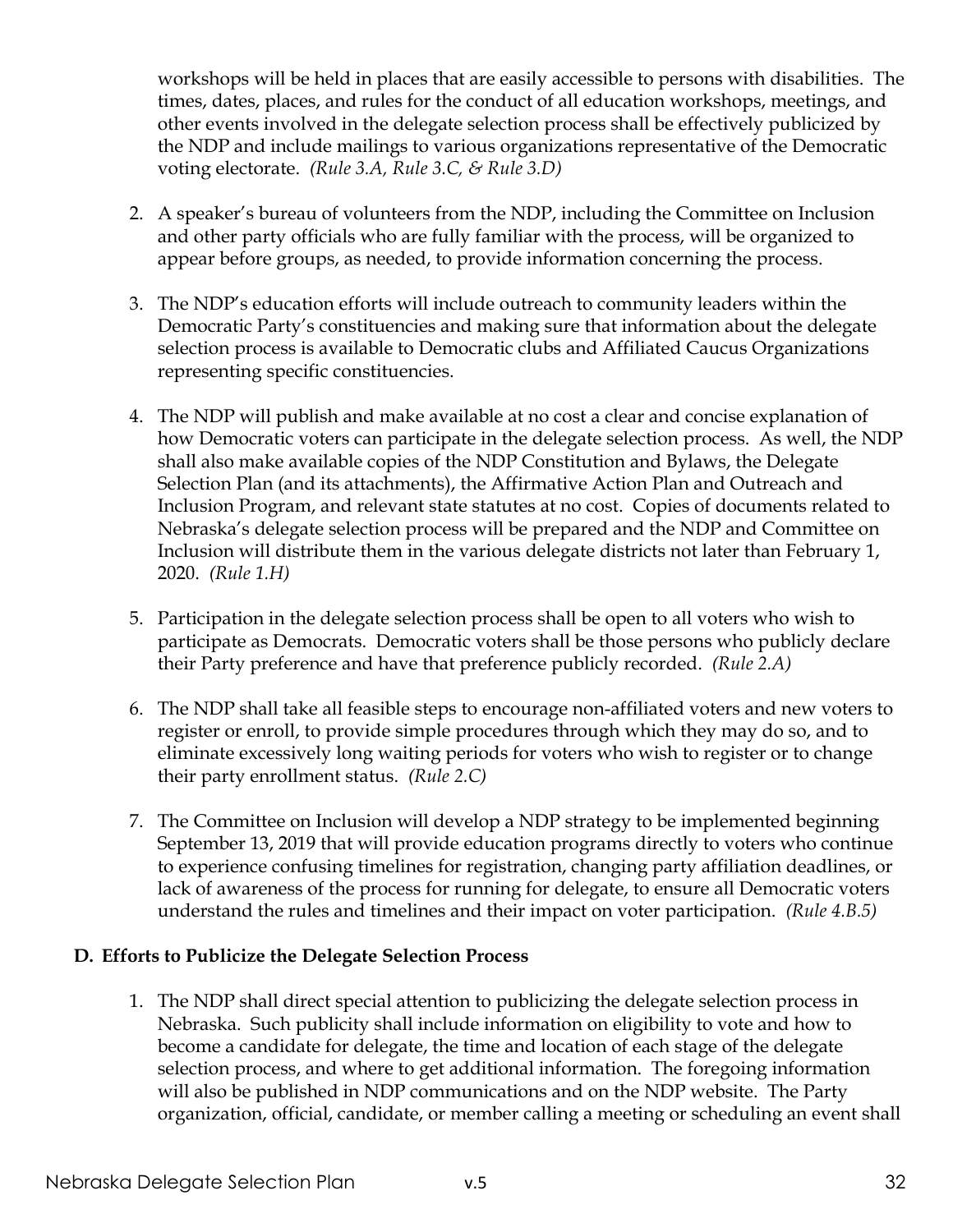effectively publicize the role that such meeting or event plays in the selection of delegates and alternates to the Democratic National Convention. *(Rule 3.C & Rule 3.D)*

- 2. The NDP shall have a Delegate Selection Media Plan for using all available and appropriate resources, such as social media, websites, newspapers, radio, and television, to inform the general public how, when, and where to participate in the delegate selection process. Specifically, the Delegate Selection Media Plan will provide details as to how to qualify to run as a delegate candidate. Regular updates should be posted/released throughout the state's delegate selection process to ensure broad and timely coverage and awareness about the process to all interested persons. *(Rule 4.B.3 & Rule 6.D)*
- 3. A priority effort, as described in the Delegate Selection Media Plan, shall be directed at publicity among the Democratic Party's constituencies.
	- a. Information about the delegate selection process will be posted on and made available to social and specialty media directed toward the Democratic constituency groups set forth in the introduction of this Affirmative Action Plan and Outreach and Inclusion Program.
	- b. The NDP shall be responsible for the implementation of this publicity effort. For purposes of providing adequate notice of the delegate selection process, the times, dates, places, and rules for the conduct of conventions and other meetings shall be effectively publicized, multi-lingually where necessary, to encourage the participation of minority groups. *(Rule 6.D)*
- 4. Not later than September 13, 2019, the NDP will make information about the delegate selection process available on its website and publicize the resource through press releases and communications to Party leaders, activists, and targeted constituencies. Information to be posted on the website will include:
	- a. materials designed to encourage participation and inform prospective delegate candidates;
	- b. a summary explaining the role of the 2020 Convention in nominating the Party's Presidential and Vice Presidential candidates and adopting the National Platform;
	- c. a summary of the NDP's delegate selection process, including all pertinent rules, dates, and filing requirements related to the process;
	- d. a map of delegate districts and how many delegates will be elected within each district, along with filing forms or information on how to obtain the filing forms.

#### **E. Obligations of Presidential Candidates to Maximize Participation**

1. Presidential candidates shall assist the NDP in meeting the demographic representation goals reflected in the Affirmative Action Plan and Outreach and Inclusion Program. *(Rule 6.H)*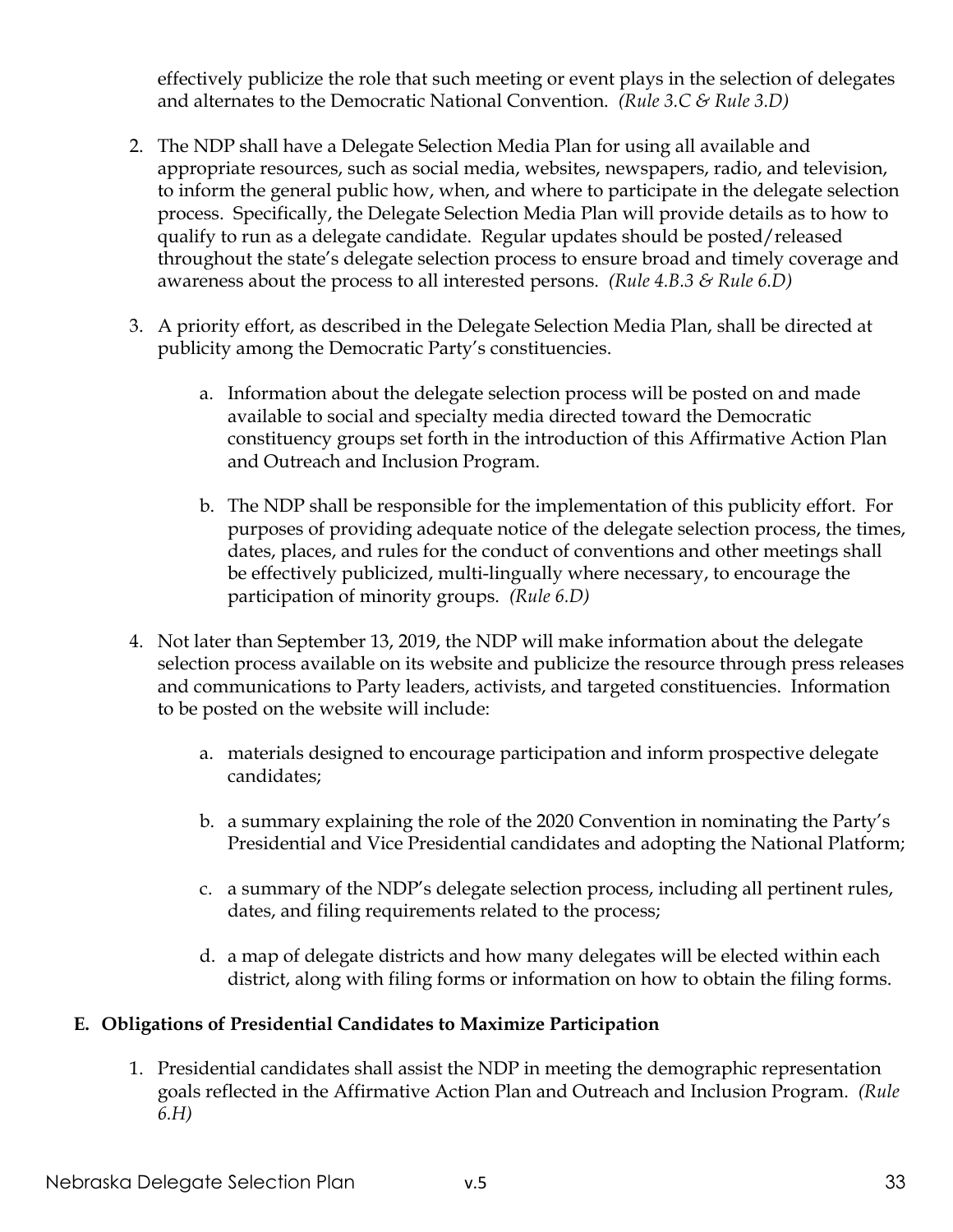- 2. Each presidential candidate must submit a written statement to the NDP Chair by February 14, 2020 which indicates the specific steps they will take to encourage full participation by their supporters in Nebraska's delegate selection process, including, but not limited to, procedures by which persons may file as candidates for delegate or alternate pledged to the presidential candidate. *(Rule 6.H.1)*
- 3. Each presidential candidate must submit demographic information with respect to all candidates for delegate and alternate pledged to them. Such information shall be submitted in conjunction with the list of names approved for consideration as delegate and alternate candidates pledged to the presidential candidate. *(Rule 6.H.2)*
- 4. Presidential candidates shall use their best effort to ensure that their respective delegations within Nebraska's delegate, alternate, and standing committee delegations shall achieve the affirmative action goals reflected in the Affirmative Action Plan and Outreach and Inclusion Program and that the number of men and the number of women in their respective delegations shall not differ by more than one (as determined by gender self-identification). Furthermore, presidential candidates shall use their best efforts at the district level to approve delegate, alternate, and standing committee candidates who meet applicable equal division and affirmative action considerations to promote and achieve Nebraska's affirmative action, outreach, and inclusion goals and equal division for their respective delegations. *(Rule 6.C, Rule 6.I, & Reg. 4.10)*

## **F. Outreach and Inclusion Program**

- 1. The NDP is committed to help achieve full participation of those groups of Americans who have historically been explicitly denied the right to vote or who have been subjected to discriminatory and exclusionary practices that have denied them voting rights and full participation in the delegate selection process and other Party meetings, events, and elections, along with other groups of Americans who are also underrepresented in Party affairs.
- 2. As such, the NDP has developed outreach and inclusion programs and is committed to fully implementing the programs so that all persons who wish to participate as Democrats understand they are welcome and encouraged to be a part of the delegate selection process and in the Party at the local, state, and national levels.
- 3. Such programs shall include recruitment, education, and training in order to achieve full participation by such groups in the delegate selection process and at all levels of party affairs for 2020 and beyond.
- 4. As part of these programs, outreach and inclusion efforts will be directed at all Democratic constituencies, including groups that consider race, color, ethnicity, national origin, religion, gender, age, disability, creed, marital status, sexual orientation, gender identity, genetic information, familial or parental status, and/or veteran status.
- 5. The NDP will make accommodations to facilitate greater participation by people with disabilities and those who face other barriers to participation, including ensuring that all facilities used as part of the delegate selection process are ADA accessible and offer free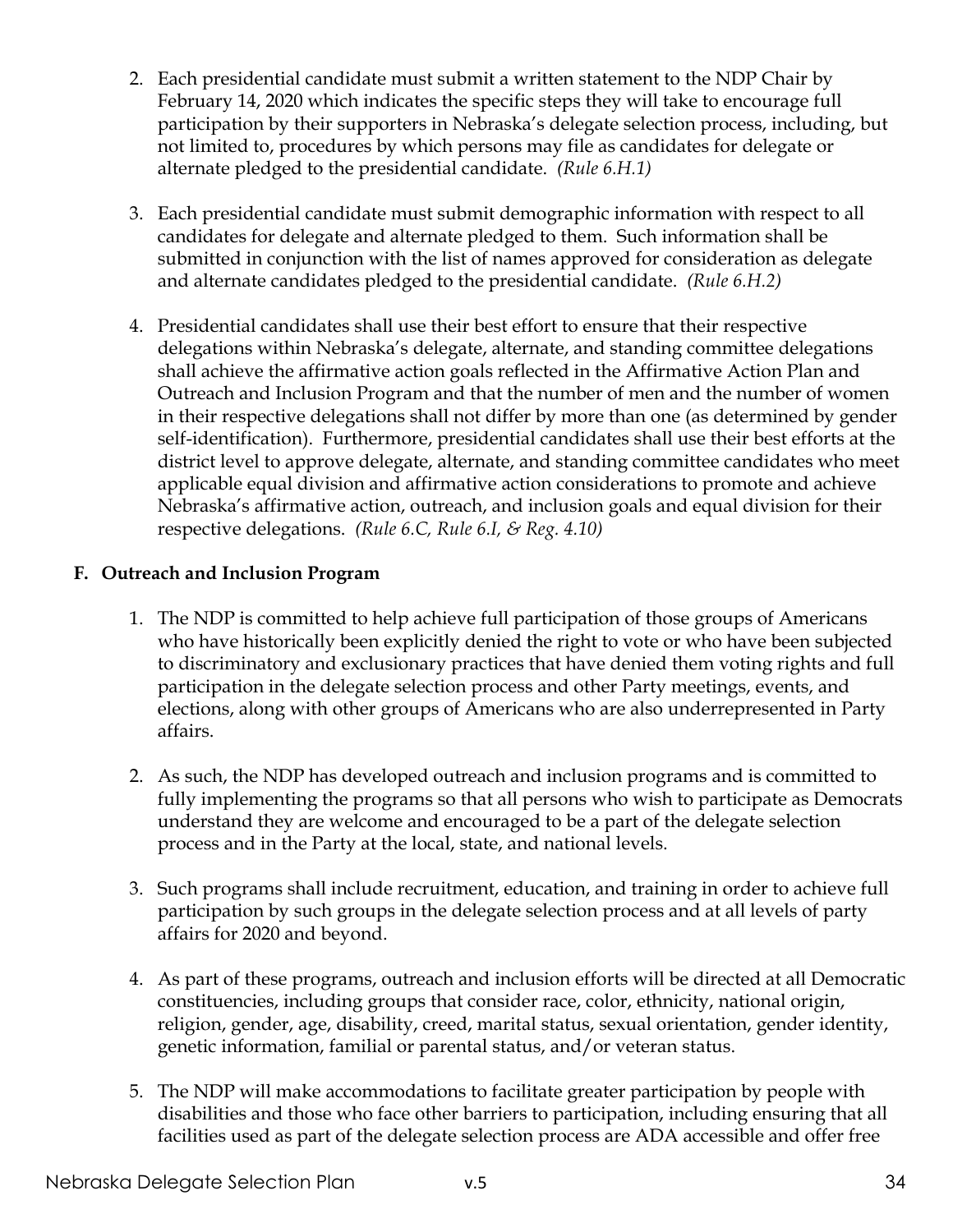parking, using large screens and microphones at meetings and events, and making printed information available on site. In addition, NDP contact information will be made available for individuals to make additional accessibility requests, including interpreter services.

6. In addition to the education, publicity, and other steps described above, the NDP will work in conjunction with its Affiliated Caucus Organizations to reach out to constituencies as part of the delegate selection process.

# Section IX **Challenges**

## **A. Jurisdiction & Standing**

- 1. Challenges related to the delegate selection process are governed by the *Regulations of the DNC Rules and Bylaws Committee for the 2020 Democratic National Convention (Reg. Sec. 3)*, and the "Rules of Procedure of the Credentials Committee of the 2020 Democratic National Convention." *(Call Appendix A)*
- 2. Under Rule 21.B of the *2020 Delegate Selection Rules*, the DNC Rules and Bylaws Committee has jurisdiction over challenges pertaining to the submission, nonimplementation, and violation of the state Delegate Selection and Affirmative Action Plan and Outreach and Inclusion Program. *(Rule 21.B & Call Appendix A)*
- 3. The Rules and Bylaws Committee has jurisdiction to hear and decide any challenge provided it is initiated before the 56th day preceding the date of the commencement of the 2020 Democratic National Convention. *(Call Appendix A & Reg. 3.1)*
- 4. Challenges to the credentials of delegates and alternates to the 2020 Democratic National Convention initiated on or after the 56<sup>th</sup> day preceding the date of the commencement of the Democratic National Convention shall be processed in accordance with the "Rules of Procedure of the Credentials Committee of the 2020 Democratic National Convention." *(Call Appendix A)*
- 5. Any challenge to the credentials of a standing committee member shall be considered and resolved by the affected standing committee in accordance with Appendix A of the *Call for the 2020 Democratic National Convention*. The Rules and Bylaws Committee shall have jurisdiction over challenges brought before the 56<sup>th</sup> day preceding the date of the commencement of the Democratic National Convention. *(CallVII.B.5)*
- 6. Copies of the Regulations of the Rules and Bylaws Committee and/or the Call for the 2020 Democratic National Convention, including the Rules of Procedure of the Credentials Committee *(Appendix A)*, shall be made available by the NDP upon reasonable request.
- 7. Any group of 15 Democrats with standing to challenge as defined in Reg. 3.2 or the Call *(Appendix A, Sec. 2.A)*, may bring a challenge to this Plan or to the implementation of this Plan, including its Affirmative Action provisions.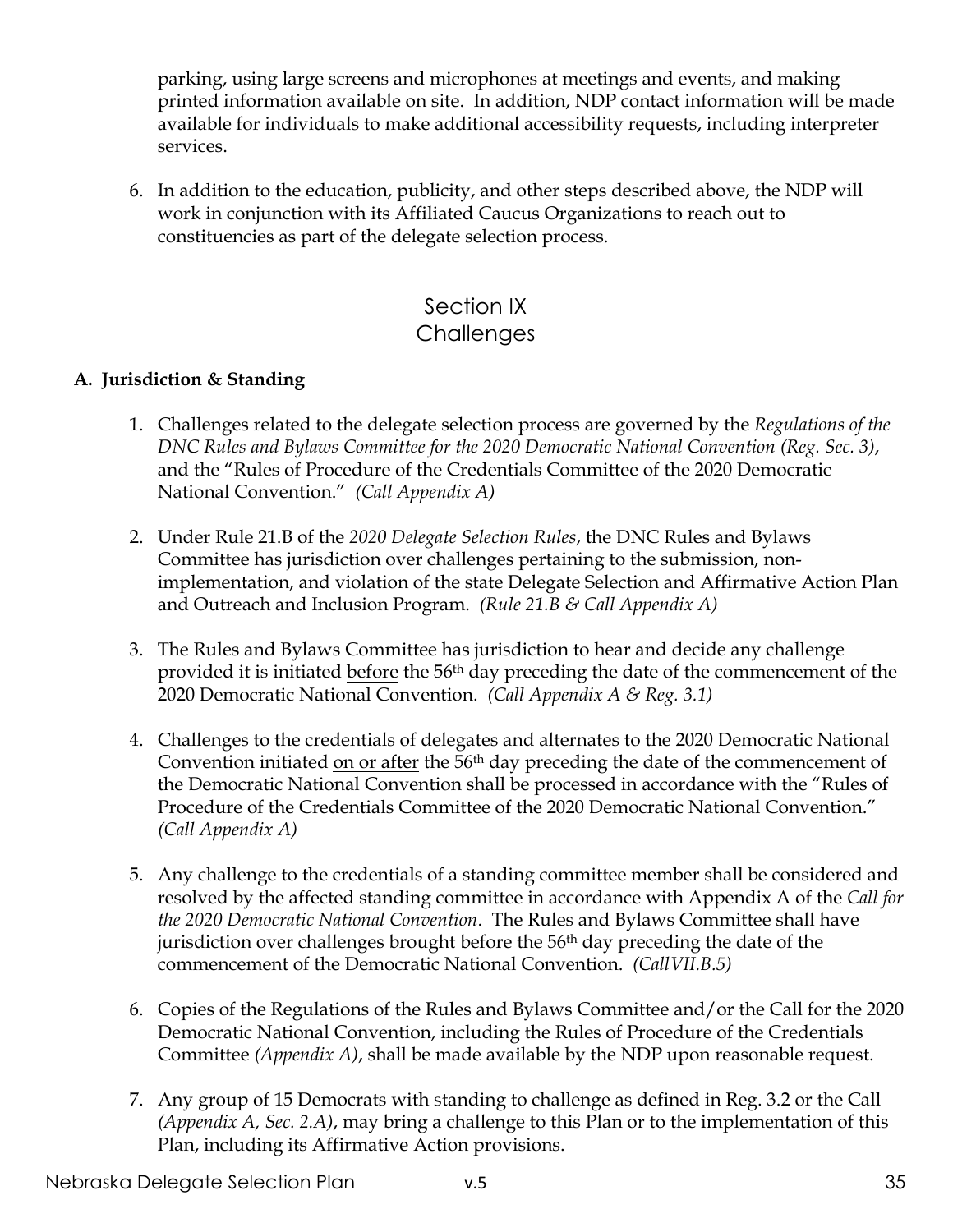#### **B. Challenges to the Status of the State Party and Challenges to the Plan**

- 1. A challenge to the status of the State Party Committee as the body entitled to sponsor a delegation from Nebraska shall be filed with the Rules and Bylaws Committee not later than thirty (30) calendar days prior to the initiation of Nebraska's delegate selection process. *(Rule 21.A & Reg. 3.4.A)*
- 2. A challenge to Nebraska's Delegate Selection Plan shall be filed with the NDP Chair and the Co-Chairs of the Rules and Bylaws Committee within fifteen (15) calendar days after the adoption of the Plan by the NDP. *(Reg. 3.4.B)*
- 3. A challenge to a Plan must be brought in conformity with the Rules and the RBC Regulations, which should be consulted for a detailed explanation of challenge procedures.

#### **C. Challenges to Implementation**

- 1. A challenge may be brought alleging that a specific requirement of an approved Plan has not been properly implemented. Jurisdiction over all challenges initiated in a timely fashion shall reside with either the Rules and Bylaws Committee or the Credentials Committee of the National Convention *(See Section VII.A above).* However, the Rules and Bylaws Committee may provide advice, assistance, or interpretations of the Delegate Selection Rules at any stage of the delegate selection process. *(Reg. 3.1.C)*
- 2. An implementation challenge brought before the Rules and Bylaws Committee is initiated by filing a written challenge with the State Party Committee and with the Rules and Bylaws Committee not later than fifteen (15) days after the alleged violation occurred. The NDP has twenty-one (21) days to render a decision. Within ten (10) days of the decision, any party to the challenge may appeal it to the Rules and Bylaws Committee. If in fact, the NDP renders no decision, any party to the challenge may request the Rules and Bylaws Committee to process it. The request must be made within ten (10) days after expiration of the above 21-day period. *(Reg. 3.4.C, Reg. 3.4.E, & Reg. 3.4.H)*
- 3. Performance under an approved Affirmative Action Plan and Outreach and Inclusion Program and composition of the convention delegation shall be considered relevant evidence in the challenge to any state delegation. If the NDP has adopted and implemented an approved affirmative action program, the NDP shall not be subject to challenge based solely on delegation composition or primary results. *(Rule 6.B)* The procedures are the same for challenges alleging failure to properly implement the Affirmative Action Plan and Outreach and Inclusion Programs of a Plan, except that such challenges must be filed not later than thirty (30) days prior to the initiation of Nebraska's delegate selection process. *(Reg. 3.4.C)*
- 4. Depending on the appropriate jurisdiction *(See Section VIII.A above)*, implementation challenges must be brought in conformity with the Regulations of the Rules and Bylaws Committee or the Rules of Procedure of the Credentials Committee, which should be consulted for a detailed explanation of challenge procedures.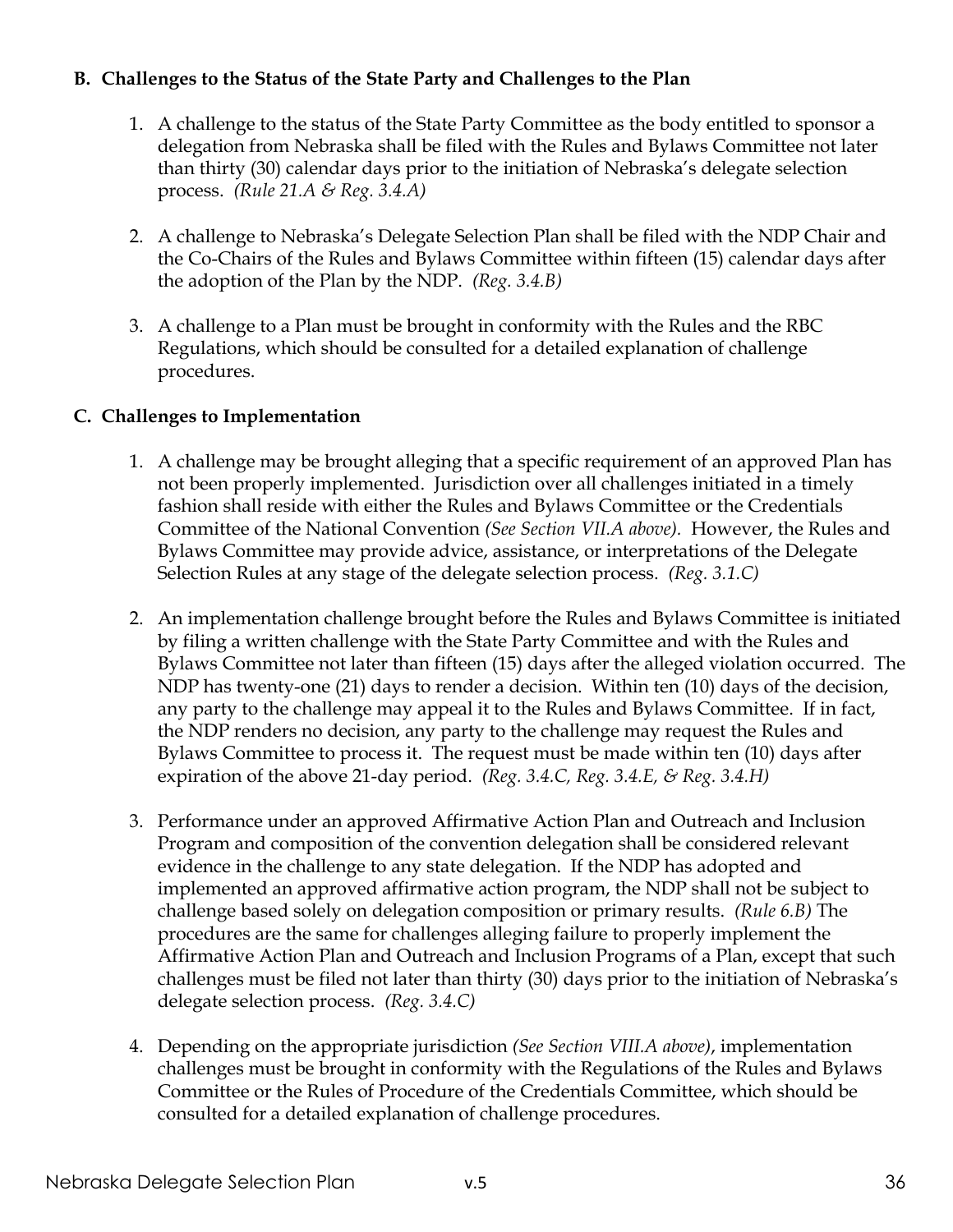# Section X Summary of Plan

#### **A. Selection of Delegates and Alternates**

Nebraska will use a proportional representation system based on the results of the State Primary Election for apportioning delegates to the 2020 Democratic National Convention.

The "first determining step" of Nebraska's delegate selection process will occur on May 12, 2020, with the Nebraska Presidential Primary Election.

Delegates and alternates will be selected as summarized on the following chart:

|                                                                     | Delegates | Alternates     | Date of            | Selecting Body                                                                                                                                                                                                                                                                                                                        |
|---------------------------------------------------------------------|-----------|----------------|--------------------|---------------------------------------------------------------------------------------------------------------------------------------------------------------------------------------------------------------------------------------------------------------------------------------------------------------------------------------|
| <b>Type</b>                                                         |           |                | Selection          | <b>Filing Requirements and Deadlines</b>                                                                                                                                                                                                                                                                                              |
| District-Level Delegates<br>District-Level Alternates               | 22        | $\overline{2}$ | 6/13/20<br>6/13/20 | Selecting Body: Congressional District<br><b>Caucuses at State Convention</b><br>Statements of Candidacy will be<br>available from the offices of the NDP<br>and on the NDP website on May 2,<br>2020. The deadline for submission to<br>the NDP will be June 2, 2020. (for<br>details, see the Plan)                                 |
| <b>Automatic Party Leader</b><br>and Elected Official<br>Delegates* | 4         | n/a            | n/a                | Automatic by virtue of respective<br>public or Party office as provided in<br>Rule 9.A. of the 2020 Delegate<br>Selection Rules.                                                                                                                                                                                                      |
| <b>Pledged Party Leaders</b><br>and Elected Officials<br>(PLEO)     | 3         | n/a            | 6/13/20            | Selecting Body: State Convention<br>Statements of Candidacy will be<br>available from the offices of the NDP<br>and on the NDP website on May 2,<br>2020. The deadline for submission to<br>the NDP will be June 2, 2020 or 15<br>minutes after the selection of the<br>District-Level Delegates. (for more<br>details, see the Plan) |
| At-Large Delegates                                                  | 7         | $\overline{0}$ | 6/13/20            | Selecting Body: State Convention<br>Statements of Candidacy will be<br>available from the offices of the NDP<br>and on the NDP website on May 2,<br>2020. The deadline for submission to<br>the NDP will be June 2, 2020. (for<br>details, see the Plan)                                                                              |
| <b>TOTAL Delegates and</b><br>Alternates                            | 36        | $\overline{2}$ |                    |                                                                                                                                                                                                                                                                                                                                       |

\* Automatic Party Leader and Elected Official (PLEO) delegates includes the following categories, if applicable, who legally reside in Nebraska: the Democratic National Committee Members, the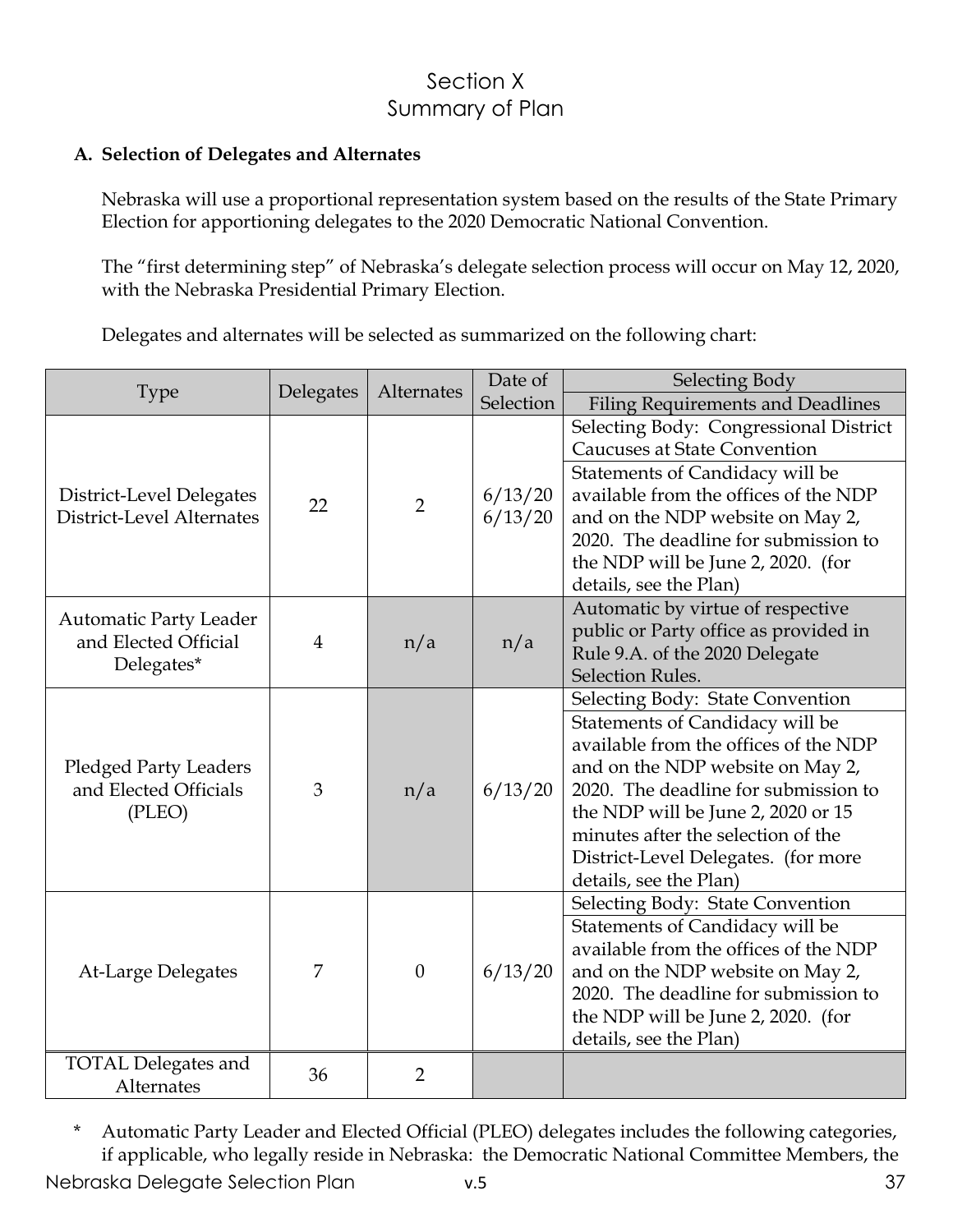Democratic President, the Democratic Vice President, all Democratic members of the U.S. House of Representatives and the U.S. Senate, the Democratic Governor, and any other Distinguished Party Leader as specified in Rule 9.A. of the *2020 Delegate Selection Rules*. The exact number of Automatic PLEO Delegates is subject to change due to possible deaths, resignations, elections, or special elections.

#### **B. Selection of Standing Committee Members (For the Credentials, Platform, and Rules Committees)**

Standing committee members will be selected by the state's National Convention delegates as summarized below:

| Members Per<br>Committee | <b>Total Members</b> | <b>Selection Date</b>                             | <b>Filing Requirements and Deadlines</b>                                                                                                                                                                                                      |
|--------------------------|----------------------|---------------------------------------------------|-----------------------------------------------------------------------------------------------------------------------------------------------------------------------------------------------------------------------------------------------|
|                          | 3                    | <b>Temporary Members</b><br>March 2020 (date TBA) | Persons wishing to be considered for a<br>committee position must submit an<br>application to the NDP no later than<br>February 14, 2020. The NDP State Central<br>Committee shall select the temporary<br>members from among the applicants. |
|                          |                      | <b>Permanent Members</b><br>6/14/20               | Presidential candidates must submit at<br>least one name for each committee<br>position by 9:00 a.m. CDT on June 14,<br>2020. The National Convention Delegates<br>shall select the permanent committee<br>members from the list submitted.   |

#### **C. Selection of Delegation Chair and Convention Pages**

The Delegation Chair will be selected by the National Convention Delegates on June 14, 2020.

Two (2) Convention Pages will be selected by the NDP Chair on June 14, 2020.

## **D. Selection of Presidential Electors**

Five (5) Presidential Electors will be selected by the State Convention on June 13, 2020.

#### **E. Presidential Candidate Filing Deadline**

Presidential candidates not automatically placed on the ballot by the Secretary of State must file a petition containing not less than three hundred (300) signatures of registered Democratic voters, with not less than one hundred (100) of such signatures coming from each of Nebraska's three congressional districts, no later than March 13, 2020. *(Rule 11.B & Rule 14.E)*

Presidential candidates must certify the name of their authorized representative(s) to the NDP Chair by February 14, 2020.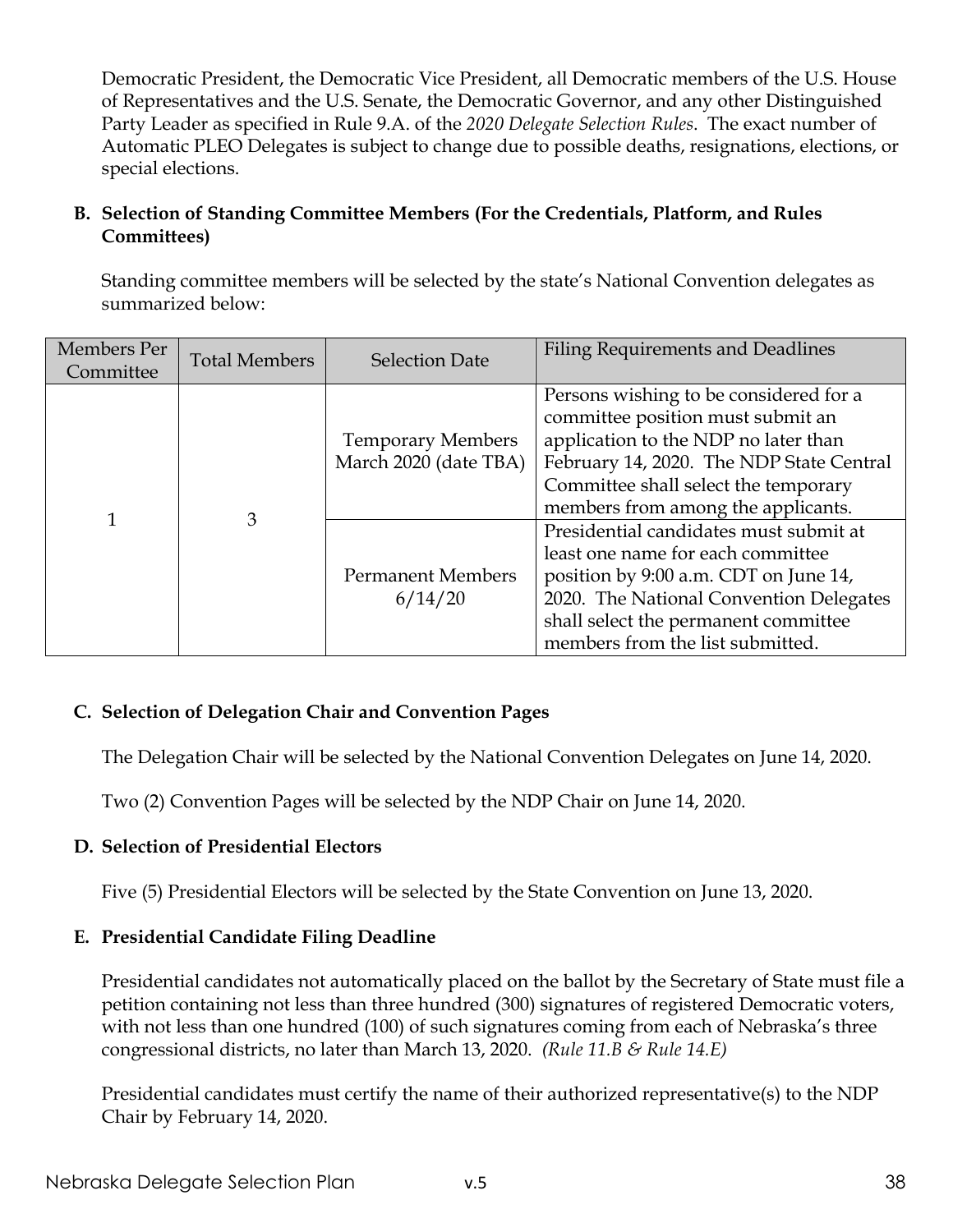## **F. Timetable**

| Date        | Activity                                                                                                                                                                                                 |
|-------------|----------------------------------------------------------------------------------------------------------------------------------------------------------------------------------------------------------|
| 2018        |                                                                                                                                                                                                          |
| December 8  | State Central Committee approves creation of a Special Committee to draft proposed<br>Delegate Selection and Affirmative Action Plan and Outreach and Inclusion Program.                                 |
| December 8  | State Central Committee authorizes State Executive Committee to schedule public                                                                                                                          |
|             | comment period, approve Delegate Selection and Affirmative Action Plan and                                                                                                                               |
|             | Outreach and Inclusion Program.                                                                                                                                                                          |
| 2019        |                                                                                                                                                                                                          |
| January 5   | NDP Chair appoints Delegate Selection Plan Special Committee members.                                                                                                                                    |
| January 26  | Delegate Selection Plan Special Committee meets to review first draft of proposed<br>Delegate Selection and Affirmative Action Plan and Outreach and Inclusion Program.                                  |
| February 10 | Delegate Selection Plan Special Committee holds conference call to review second draft<br>of proposed Delegate Selection and Affirmative Action Plan and Outreach and<br>Inclusion Program.              |
| February 23 | Delegate Selection Plan Special Committee holds conference call to review third draft of<br>proposed Delegate Selection and Affirmative Action Plan and Outreach and Inclusion<br>Program.               |
| March 1     | NDP Chair appoints members of the Committee on Inclusion.                                                                                                                                                |
| March 10    | Delegate Selection Plan Special Committee holds conference call to review fourth draft<br>of proposed Delegate Selection and Affirmative Action Plan and Outreach and                                    |
|             | Inclusion Program.                                                                                                                                                                                       |
| March 14    | Delegate Selection Plan Special Committee submits proposed Delegate Selection and<br>Affirmative Action Plan and Outreach and Inclusion Program to the Committee on<br>Inclusion for review and comment. |
| March 14    | Proposed Delegate Selection and Affirmative Action Plan and Outreach and Inclusion<br>Program are tentatively approved for public comment by State Executive Committee.                                  |
| March 15    | NDP submits names, contact information, and demographic data for members of the<br>Committee on Inclusion to DNC Rules and Bylaws Committee.                                                             |
| March 20    | Public comments are solicited on the proposed Delegate Selection and Affirmative<br>Action Plan and Outreach and Inclusion Program. Press releases are sent out<br>announcing the public comment period. |
| April 19    | Period for public comment on State Plan is concluded. Responses are compiled by<br>NDP staff for review by the Delegate Selection Plan Special Committee and Committee<br>on Inclusion.                  |
| April xx    | Delegate Selection Plan Special Committee and Committee on Inclusion review public<br>comments, formulate recommendations, and prepare report for the State Executive<br>Committee.                      |
| April xx    | State Executive Committee adopts revised Delegate Selection and Affirmative Action<br>Plan and Outreach and Inclusion Program. Press releases are sent out announcing<br>approval of the Plan.           |
| May xx      | Delegate Selection and Affirmative Action Plan and Outreach and Inclusion Program is<br>forwarded to the DNC Rules and Bylaws Committee.                                                                 |
| September   | Educational workshops on Nebraska's delegate selection process begin.                                                                                                                                    |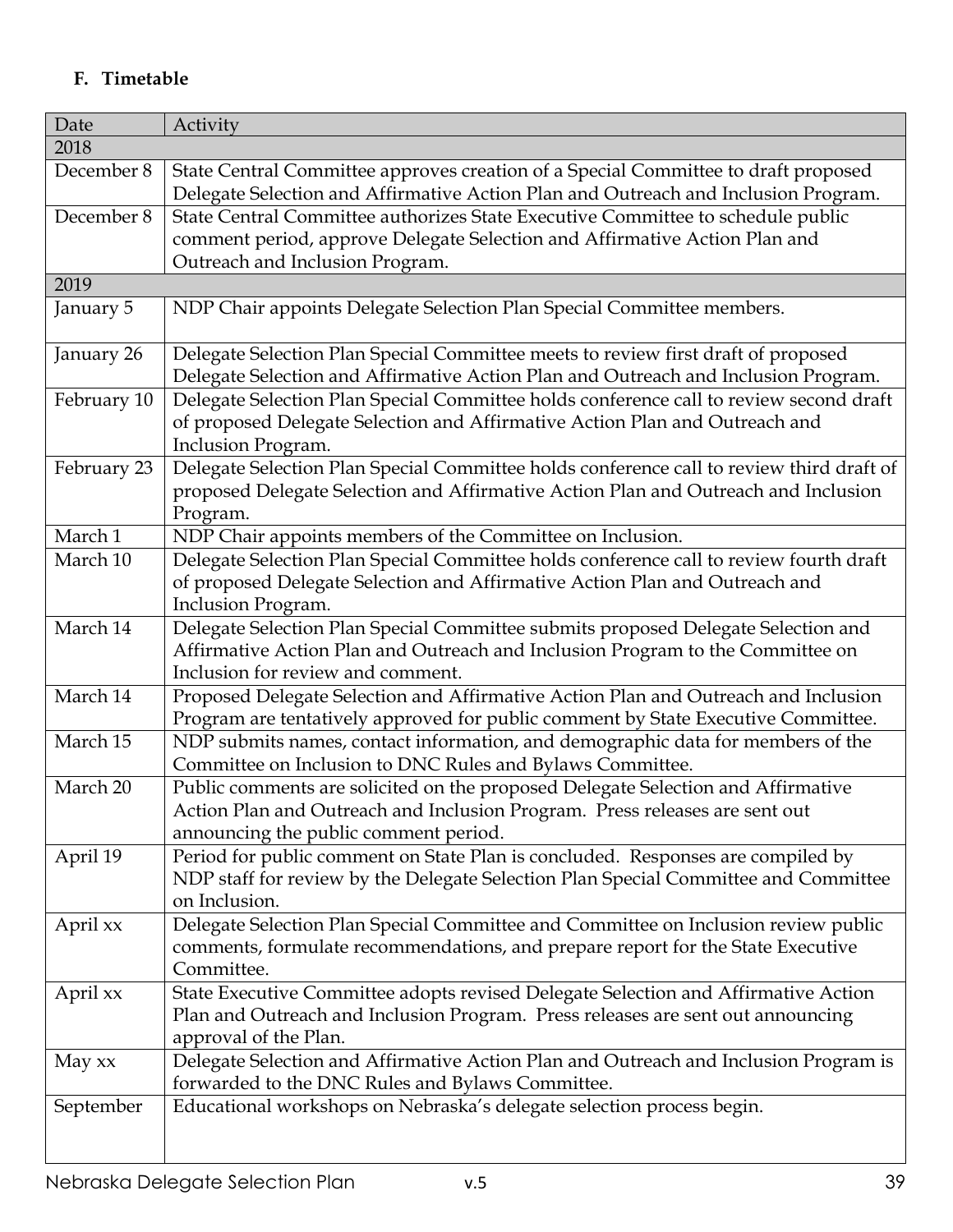| Date        | Activity                                                                                  |
|-------------|-------------------------------------------------------------------------------------------|
| September   | NDP begins implementation of the Affirmative Action Plan and Outreach and                 |
| 13          | Inclusion Program. Press kits, as described in the Affirmative Action Plan and            |
|             | Outreach and Inclusion Program, are sent to all state media.                              |
| September   | Information about the delegate selection process made available on the NDP website        |
| 13          | and publicized through press releases and communications to NDP leaders, activists,       |
|             | and targeted constituencies.                                                              |
| 2020        |                                                                                           |
| January 13  | Earliest date for voters to request an early ballot to be mailed to them.                 |
| February 1  | Copies of documents related to Nebraska's delegate selection process made available       |
|             | and distributed in each congressional district.                                           |
| February 14 | Presidential candidate deadline to submit a written statement to the NDP Chair            |
|             | specifying steps the candidate will take to encourage full participation in the delegate  |
|             | selection process.                                                                        |
| February 14 | Deadline for county parties to notify the NDP of their county convention date, which      |
|             | must be scheduled within the County Convention Window.                                    |
| February 14 | Deadline for individuals wishing to apply for a temporary National Convention             |
|             | Standing Committee Member position to submit an application to the NDP.                   |
| March TBA   | State Central Committee selects temporary National Convention Standing Committee          |
|             | Members.                                                                                  |
| March 6     | DNC confirms the names of the automatic delegates who legally reside in Nebraska to       |
|             | the NDP Chair.                                                                            |
| March 13    | Presidential candidate deadline for candidates not automatically placed on the ballot     |
|             | by the Secretary of State to file a petition to be placed on the primary election ballot. |
| March 31    | Presidential candidate deadline for certifying the name(s) of their authorized            |
|             | representative(s) to the NDP.                                                             |
| April 6     | Deadline for early ballots to be made available for mailing.                              |
| April 13    | Deadline for early ballots to be made available for in-person early voting.               |
| April 27    | Voter registration deadline for individuals registering by mail, online, by agent, by     |
|             | deputy registrar, or at the Department of Motor Vehicles or other state agencies or       |
|             | departments.                                                                              |
| May 1       | Voter registration deadline for individuals registering in-person at the office of the    |
|             | election commissioner or county clerk.                                                    |
| May 1       | Requests for early ballots must be received no later than 6:00 p.m. CDT                   |
| May 2       | Delegate and alternate candidates may obtain the statement of candidacy and pledge of     |
|             | support forms from the NDP in person, by mail, or from the NDP website,                   |
|             | www.nebraskademocrats.org.                                                                |
| May 11      | Last day for in-person early voting                                                       |
| May 12      | Mail ballots must be returned no later than 8:00 p.m. CDT                                 |
| May 12      | Nebraska Presidential Primary Election                                                    |
| May 21-31   | County Convention Window. Delegates and alternates to State Convention elected            |
|             | based off the results of the primary.                                                     |
| June 2      | Deadline for district-level delegate and alternate candidates to file statement of        |
|             | candidacy and pledge of support forms with the NDP.                                       |
| June 2      | Deadline for pledged PLEO delegate candidates to file statement of candidacy form         |
|             | with the NDP.                                                                             |
| June 2      | Deadline for at-large delegate candidates to file statement of candidacy and pledge of    |
|             | support forms with the NDP.                                                               |